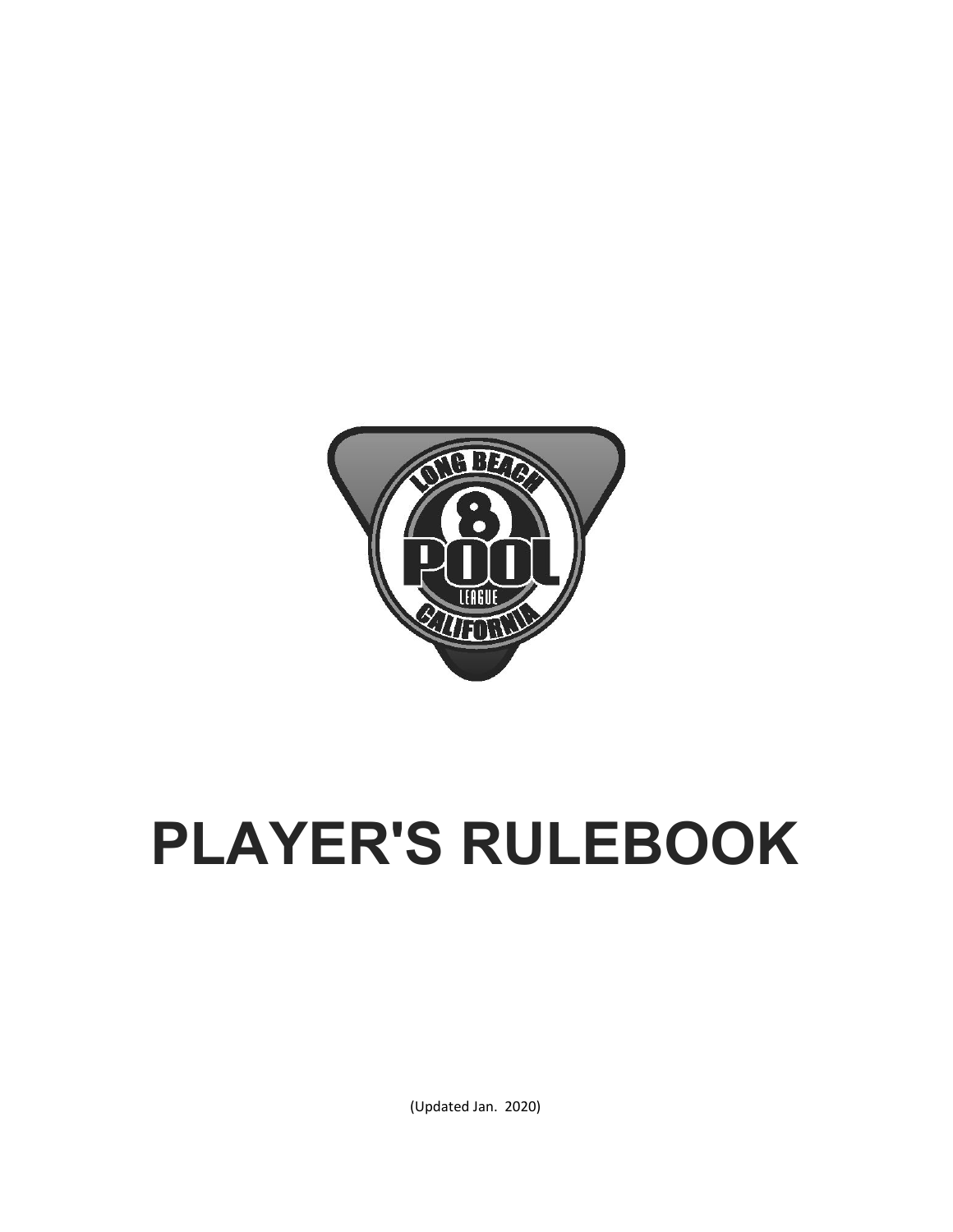# TABLE OF CONTENTS

#### **[1.](#page-5-0) [BYLAWS](#page-5-0) [1-1](#page-5-0)**

[1.1](#page-5-1) TEAMS AND [SPONSORS](#page-5-1) [1-1](#page-5-1) *[1.1.1Sponsors](#page-5-2) [1-1](#page-5-2) [1.1.2](#page-5-3)Teams and [Members](#page-5-3) [1-1](#page-5-3) [1.1.3](#page-5-4)Eligibility, Forfeiture, and [Withdrawal](#page-5-4) [1-1](#page-5-4)* [1.2](#page-5-5) [CAPTAINS](#page-5-5) [1-2](#page-5-5) *[1.2.1](#page-5-6)General Duties of [Captains](#page-5-6) [1-2](#page-5-6) [1.2.2Captains'](#page-6-0) Duties on Night of Play [1-2](#page-6-0)* [1.3](#page-6-1) BOARD OF [GOVERNORS](#page-6-1) [1-3](#page-6-1) *[1.3.1](#page-6-2)Number of [Governors1-3](#page-6-2) [1.3.2Election](#page-6-3) and Term of Of ice [1-3](#page-6-3) [1.3.3](#page-7-0)Duties of the Board of [Governors](#page-7-0) [1-3](#page-7-0)* [1.4](#page-9-0) LEAGUE [OFFICERS'](#page-9-0) DUTIES [1-6](#page-9-0) *[1.4.1](#page-9-1)The [President](#page-9-1) Shall: [1-6](#page-9-1) [1.4.2](#page-9-2)The Vice [President](#page-9-2) Shall: [1-6](#page-9-2) [1.4.3](#page-9-3)The [Secretary](#page-9-3) Shall: [1-6](#page-9-3) [1.4.4](#page-9-4)The [Treasurer](#page-9-4) Shall: [1-7](#page-9-4) [1.4.5](#page-10-0)The [Statistician](#page-10-0) Shall: [1-7](#page-10-0) [1.4.6](#page-10-1)The [Co-Chairpersons](#page-10-1) Shall: [1-7](#page-10-1) [1.4.7](#page-10-2)The Rulebook [Committee](#page-10-2) Shall: [1-8](#page-10-2) [1.4.8](#page-10-3)The [Webmaster](#page-10-3) Shall: [1-8](#page-10-3)* [1.5](#page-11-0) [AMENDMENTS](#page-11-0) [1-8](#page-11-0) **[2.](#page-12-0) [PLAYOFFS](#page-12-0) [2-1](#page-12-0)** [2.1](#page-12-1) [ORDER](#page-12-1) OF PLAY [2-1](#page-12-1) [2.2](#page-12-2) [ELIGIBILITY](#page-12-2) [2-1](#page-12-2) *[2.2.1](#page-12-3)Team [Playof](#page-12-3) s [2-1](#page-12-3) [2.2.2](#page-12-4)Semi Finals Open [Individuals](#page-12-4) [2-1](#page-12-4) [2.2.3](#page-12-5)Semi Finals Women's [Individuals](#page-12-5) [2-2](#page-12-5) [2.2.4](#page-13-0)Open [Individual](#page-13-0) Playof s [2-2](#page-13-0) [2.2.5](#page-13-1)Women's [Individual](#page-13-1) Playof s [2-3](#page-13-1) [2.2.6](#page-14-0)Hi-Lo [Playof](#page-14-0) s [2-3](#page-14-0) [2.2.7](#page-14-1)Mandatory [Fundraisers](#page-14-1) [2-4](#page-14-1)* [2.3](#page-15-0) [ELIGIBILITY](#page-15-0) TIE BREAKERS (IN ORDER OF PRIORITY) [2-4](#page-15-0) *[2.3.1](#page-15-1)Team [Playof](#page-15-1) s [2-4](#page-15-1) [2.3.2](#page-15-2)Open [Individual](#page-15-2) Playof s [2-4](#page-15-2) [2.3.3](#page-15-3)Women's [Individual](#page-15-3) Playof s [2-5](#page-15-3) [2.3.4](#page-15-4)Hi-Lo [Playof](#page-15-4) s [2-5](#page-15-4)* [2.4](#page-15-5) SEEDING, [ADVANCING](#page-15-5) AND LOCATION [2-5](#page-15-5) *[2.4.1](#page-15-6)Team [Playof](#page-15-6) s [2-5](#page-15-6) [2.4.2](#page-15-7)Open [Individual](#page-15-7) Playof s [2-5](#page-15-7) [2.4.3](#page-15-8)Women's [Individual](#page-15-8) Playof s [2-5](#page-15-8) [2.4.4](#page-16-0)Hi-Lo [Playof](#page-16-0) s [2-6](#page-16-0)* [2.5](#page-16-1) [APPOINTED](#page-16-1) OFFICIAL REFEREES SHALL: [2-6](#page-16-1) [2.6](#page-16-2) [BREAKING](#page-16-2) [2-6](#page-16-2) *[2.6.1](#page-16-3)Lag for Break [\(defined\)](#page-16-3) [2-6](#page-16-3)* 2

[www.longbeachpl.org](http://www.lbpoolleague.org/)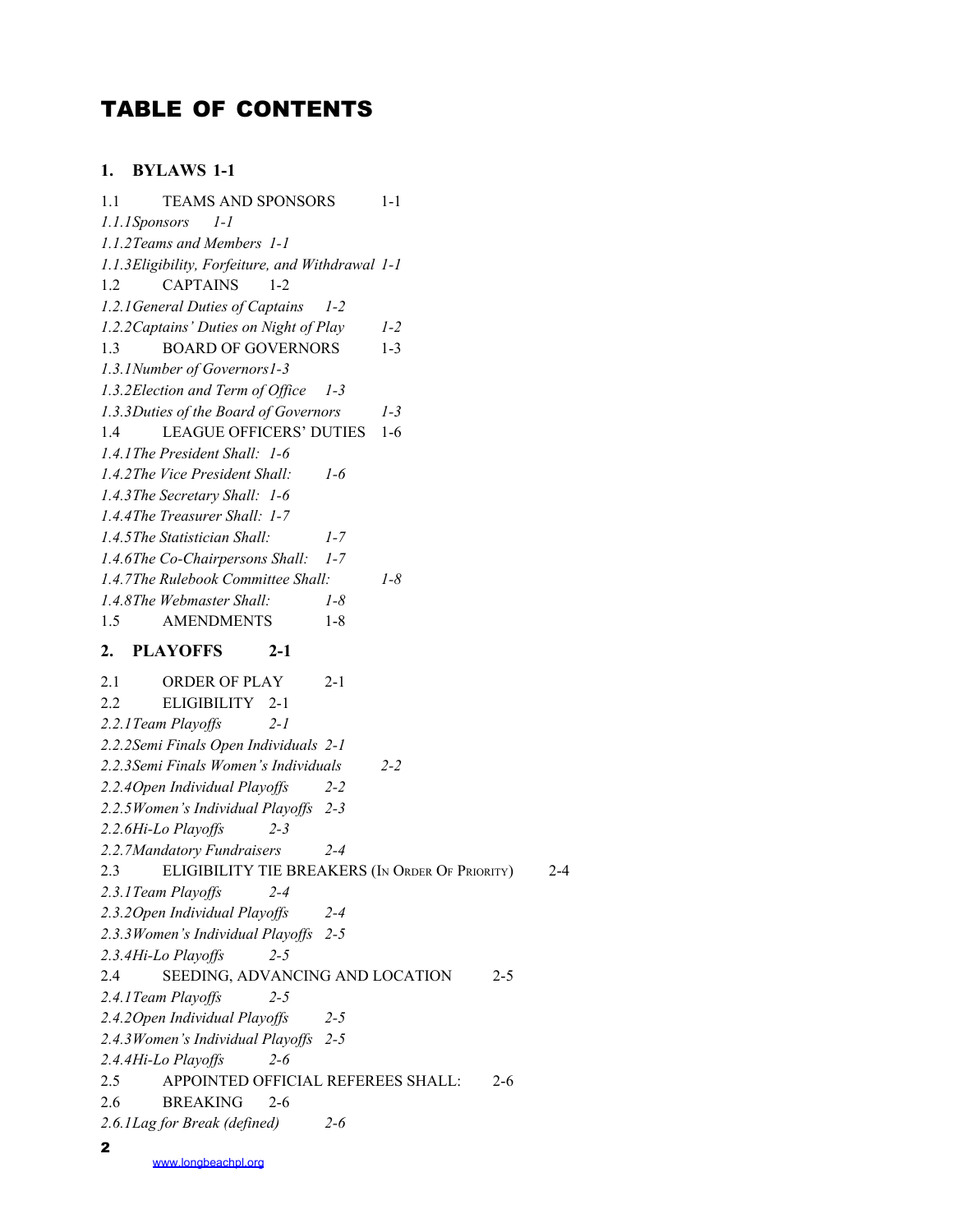*[2.6.2](#page-16-4)Team [Playof](#page-16-4) s [2-6](#page-16-4) [2.6.3](#page-16-5)Open [Individual](#page-16-5) Playof s [2-6](#page-16-5) [2.6.4](#page-16-6)Women's [Individual](#page-16-6) Playof s [2-6](#page-16-6) [2.6.5](#page-16-7)Hi-Lo [Playof](#page-16-7) s [2-6](#page-16-7) [2.6.6](#page-16-8)Playof [Tournament](#page-16-8) Charts [2-6](#page-16-8)* [2.7](#page-18-0) WEST COAST [CHALLENGE](#page-18-0) [2-8](#page-18-0) [2.8](#page-18-1) [DISPUTES](#page-18-1) [2-9](#page-18-1) [2.9](#page-18-2) [PROTESTS](#page-18-2) [2-9](#page-18-2)

#### **[3.](#page-19-0) [GENERAL](#page-19-0) PLAYING RULES FOR THE LONG BEACH POOL LEAGUE [3-1](#page-19-0)**

[3.1](#page-19-1) [COSTS3-1](#page-19-1) [3.2](#page-19-2) [PRACTICE](#page-19-2) TIME [3-1](#page-19-2) [3.3](#page-19-3) [STARTING](#page-19-3) TIME [3-1](#page-19-3) [3.4](#page-19-4) [DISPUTES](#page-19-4) [3-1](#page-19-4) [3.5](#page-19-5) [SUBSTITUTIONS](#page-19-5) [3-1](#page-19-5) [3.6](#page-19-6) FREEDOM OF [MOVEMENT](#page-19-6) [3-1](#page-19-6) [3.7](#page-19-7) [UNSPORTSMANLIKE](#page-19-7) CONDUCT [3-1](#page-19-7) [3.8](#page-19-8) [UNAUTHORIZED](#page-19-8) PLAYER [3-1](#page-19-8) [3.9](#page-20-0) [FORFEITS](#page-20-0) [3-2](#page-20-0) [3.10](#page-20-1) [COACHING](#page-20-1) [3-2](#page-20-1) [3.11](#page-20-2) MATCH TIME, DATE AND [LOCATION](#page-20-2) [3-2](#page-20-2) [3.12](#page-20-3) [SCORING](#page-20-3) [3-2](#page-20-3) **[4.](#page-21-0) GENERAL RULES OF POCKET [BILLIARDS](#page-21-0) [4-1](#page-21-0)** [4.1](#page-21-1) [RACKING](#page-21-1) THE BALLS [4-1](#page-21-1) [4.2](#page-21-2) [STRIKING](#page-21-2) CUE BALL [4-1](#page-21-2) [4.3](#page-21-3) [FAILURE](#page-21-3) TO POCKET A BALL [4-1](#page-21-3) [4.4](#page-21-4) CUE BALL ON [OPENING](#page-21-4) BREAK [4-1](#page-21-4) [4.5](#page-21-5) [DEFLECTING](#page-21-5) THE CUE BALL ON THE GAMES OPENING BREAK [4-1](#page-21-5) [4.6](#page-21-6) CUE BALL IN HAND [BEHIND](#page-21-6) THE HEAD STRING [4-1](#page-21-6) [4.7](#page-22-0) [POCKETED](#page-22-0) BALLS [4-1](#page-22-0) [4.8](#page-22-1) [POSITION](#page-22-1) OF BALLS [4-2](#page-22-1) [4.9](#page-22-2) FOOT ON [FLOOR](#page-22-2) [4-2](#page-22-2) [4.10](#page-22-3) [SHOOTING](#page-22-3) WITH BALLS IN MOTION [4-2](#page-22-3) [4.11](#page-22-4) [COMPLETION](#page-22-4) OF STROKE [4-2](#page-22-4) [4.12](#page-22-5) HEAD STRING [DEFINED](#page-22-5) [4-2](#page-22-5) [4.13](#page-22-6) FAILURE TO [CONTACT](#page-22-6) OBJECT BAL[L4-2](#page-22-6) [4.14](#page-22-7) [LEGAL](#page-22-7) SHOT [4-2](#page-22-7) [4.15](#page-22-8) [SIMULTANEOUS](#page-22-8) HIT [4-2](#page-22-8) [4.16](#page-22-9) CUE BALL [SCRATCH](#page-22-9) [4-2](#page-22-9) [4.17](#page-22-10) CUE BALL [FOULS](#page-22-10) ONLY [4-2](#page-22-10) [4.18](#page-23-0) FOUL BY [PLACEMENT](#page-23-0) [4-2](#page-23-0) [4.19](#page-23-1) FOULS BY [DOUBLE](#page-23-1) HITS [4-3](#page-23-1) *[4.19.1](#page-23-2) [Judging](#page-23-2) Double Hit[s4-3](#page-23-2)* [4.20](#page-23-3) PLAYER [RESPONSIBILITY](#page-23-3) FOULS [4-3](#page-23-3) [4.21](#page-23-4) ILLEGAL [JUMPING](#page-23-4) OF BALL [4-3](#page-23-4) [4.22](#page-23-5) JUMP [SHOTS](#page-23-5) [4-3](#page-23-5) [4.23](#page-23-6) BALLS [JUMPED](#page-23-6) OFF TABLE [4-3](#page-23-6) [4.24](#page-24-0) BALLS MOVING [SPONTANEOUSLY](#page-24-0) [4-3](#page-24-0) [4.25](#page-24-1) [SPOTTING](#page-24-1) BALLS [4-3](#page-24-1)

[www.longbeachpl.org](http://www.lbpoolleague.org/)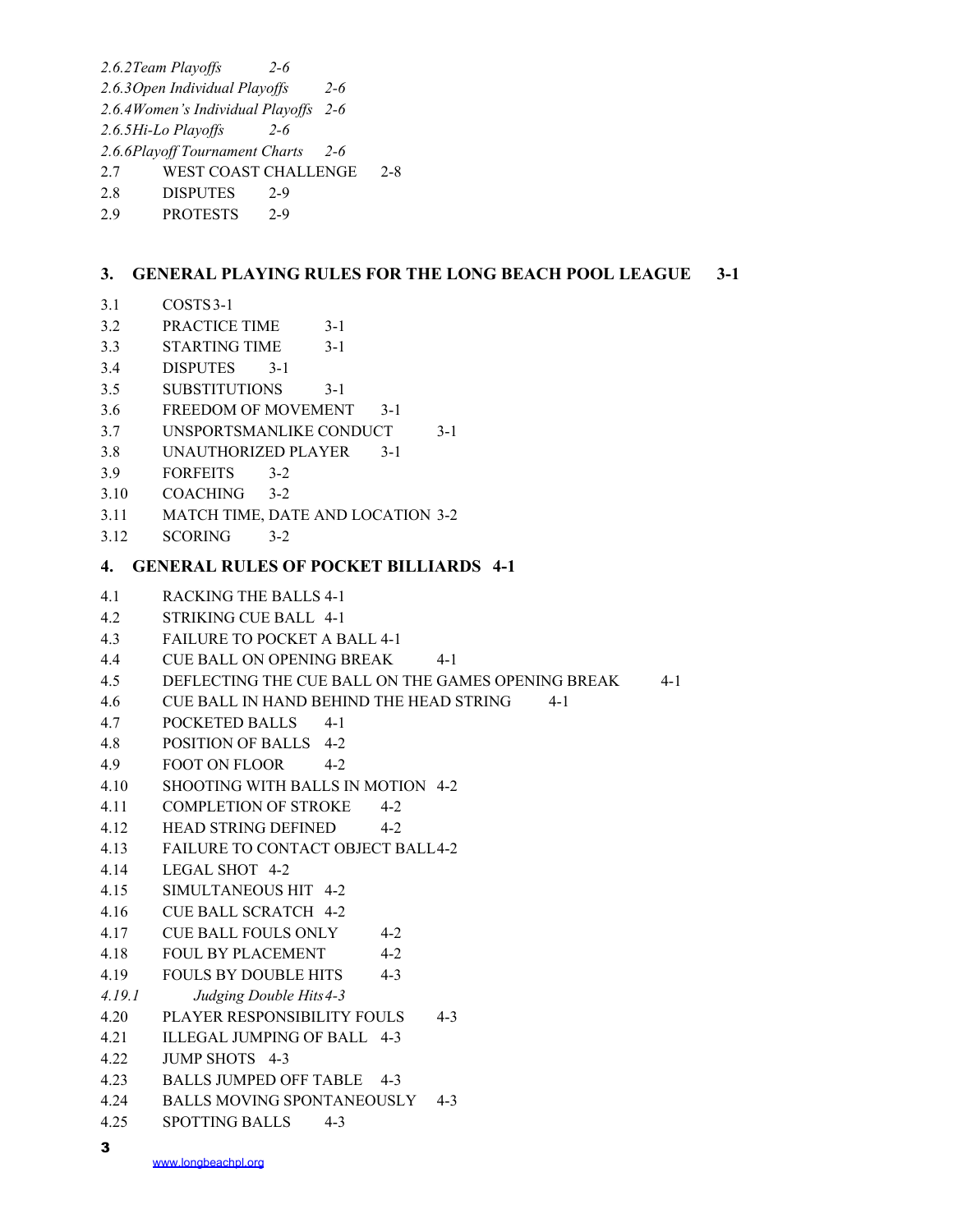- [4.26](#page-24-2) [ADDITIONAL](#page-24-2) POCKETED BALLS [4-4](#page-24-2)
- [4.27](#page-24-3) NON-PLAYER [INTERFERENCE4-4](#page-24-3)
- [4.28](#page-25-0) PLAY BY [INNINGS](#page-25-0) [4-4](#page-25-0)
- [4.29](#page-25-1) OBJECT BALL FROZEN TO [CUSHION](#page-25-1) OR CUE BALL [4-4](#page-25-1)
- [4.30](#page-25-2) [PLAYING](#page-25-2) FROM BEHIND THE STRIN[G4-4](#page-25-2)
- [4.31](#page-25-3) CUE BALL IN [HAND](#page-25-3) FOUL [4-5](#page-25-3)
- [4.32](#page-25-4) ILLEGAL [MARKING](#page-25-4) [4-5](#page-25-4)
- [4.33](#page-25-5) USE OF [EQUIPMENT](#page-25-5) [4-5](#page-25-5)

#### **[5.](#page-26-0) [8-BALL](#page-26-0) RULES [5-1](#page-26-0)**

[5.1](#page-26-1) [OBJECT](#page-26-1) OF THE GAME [5-1](#page-26-1) [5.2](#page-26-2) [CALL](#page-26-2) SHOT [5-1](#page-26-2) [5.3](#page-26-3) [RACKING](#page-26-3) THE BALLS [5-1](#page-26-3) [5.4](#page-26-4) LEGAL [BREAK](#page-26-4) SHOT (DEFINED) [5-1](#page-26-4) [5.5](#page-27-0) [SCRATCH](#page-27-0) ON A LEGAL BREAK [5-2](#page-27-0) [5.6](#page-27-1) 8-BALL [POCKETED](#page-27-1) ON THE BREAK [5-2](#page-27-1) [5.7](#page-27-2) OPEN [TABLE](#page-27-2) (DEFINED) [5-2](#page-27-2) [5.8](#page-27-3) [CHOICE](#page-27-3) OF GROUP [5-2](#page-27-3) [5.9](#page-27-4) [TABLE](#page-27-4) RUN (DEFINED) [5-2](#page-27-4) [5.10](#page-27-5) [LEGAL](#page-27-5) SHOT (DEFINED) [5-2](#page-27-5) [5.11](#page-27-6) ["SAFETY"](#page-27-6) SHOT [5-2](#page-27-6) [5.12](#page-27-7) [SCORING](#page-27-7) [5-2](#page-27-7) [5.13](#page-28-0) FOUL [PENALTY](#page-28-0) [5-2](#page-28-0) [5.14](#page-28-1) [COMBINATION](#page-28-1) SHOTS [5-2](#page-28-1) [5.15](#page-28-2) [ILLEGALLY](#page-28-2) POCKETED BALLS [5-3](#page-28-2) [5.16](#page-28-3) OBJECT BALLS [JUMPED](#page-28-3) OFF THE TABLE [5-3](#page-28-3) [5.17](#page-28-4) [PLAYING](#page-28-4) THE 8-BALL [5-3](#page-28-4) [5.18](#page-28-5) LOSS OF [GAME](#page-28-5) [5-3](#page-28-5) [5.19](#page-28-6) [STALEMATED](#page-28-6) GAME [5-3](#page-28-6) [5.20](#page-28-7) [SLOW](#page-28-7) PLAY [5-3](#page-28-7)

#### **[6.](#page-30-0) [TOURNAMENT](#page-30-0) GAME RULES [6-1](#page-30-0)**

[6.1](#page-30-1) [9-BALL](#page-30-1) RULES [6-1](#page-30-1) *[6.1.1Object](#page-30-2) of the Game [6-1](#page-30-2) [6.1.2Racking](#page-30-3) the Balls [6-1](#page-30-3) [6.1.3](#page-30-4)Legal [Break](#page-30-4) Shot [6-2](#page-30-4) [6.1.4Continuing](#page-31-0) Play [6-2](#page-31-0) [6.1.5Push](#page-31-1) Shot [6-2](#page-31-1) [6.1.6Fouls](#page-31-2) [6-2](#page-31-2) [6.1.7Bad](#page-31-3) Hit [6-2](#page-31-3) [6.1.8](#page-31-4)No [Rail](#page-31-4) [6-2](#page-31-4) [6.1.9](#page-31-5)In [Hand](#page-31-5) [6-2](#page-31-5) [6.1.10](#page-31-6) Object Balls [Jumped](#page-31-6) Of The Table [6-2](#page-31-6) [6.1.11](#page-32-0) Jump And [Masse](#page-32-0) Shot Foul [6-3](#page-32-0) [6.1.12](#page-32-1) Three [Consecutive](#page-32-1) Fouls [6-3](#page-32-1) [6.1.13](#page-32-2) End Of [Game](#page-32-2) [6-3](#page-32-2)* [6.2](#page-32-3) [SUDDEN](#page-32-3) DEATH RULES [6-3](#page-32-3) *[6.2.1Object](#page-32-4) Of The Game [6-3](#page-32-4) [6.2.2Cost](#page-32-5) [6-3](#page-32-5) [6.2.3Call](#page-32-6) Shot [6-3](#page-32-6) [6.2.4Racking](#page-32-7) The Balls [6-3](#page-32-7)*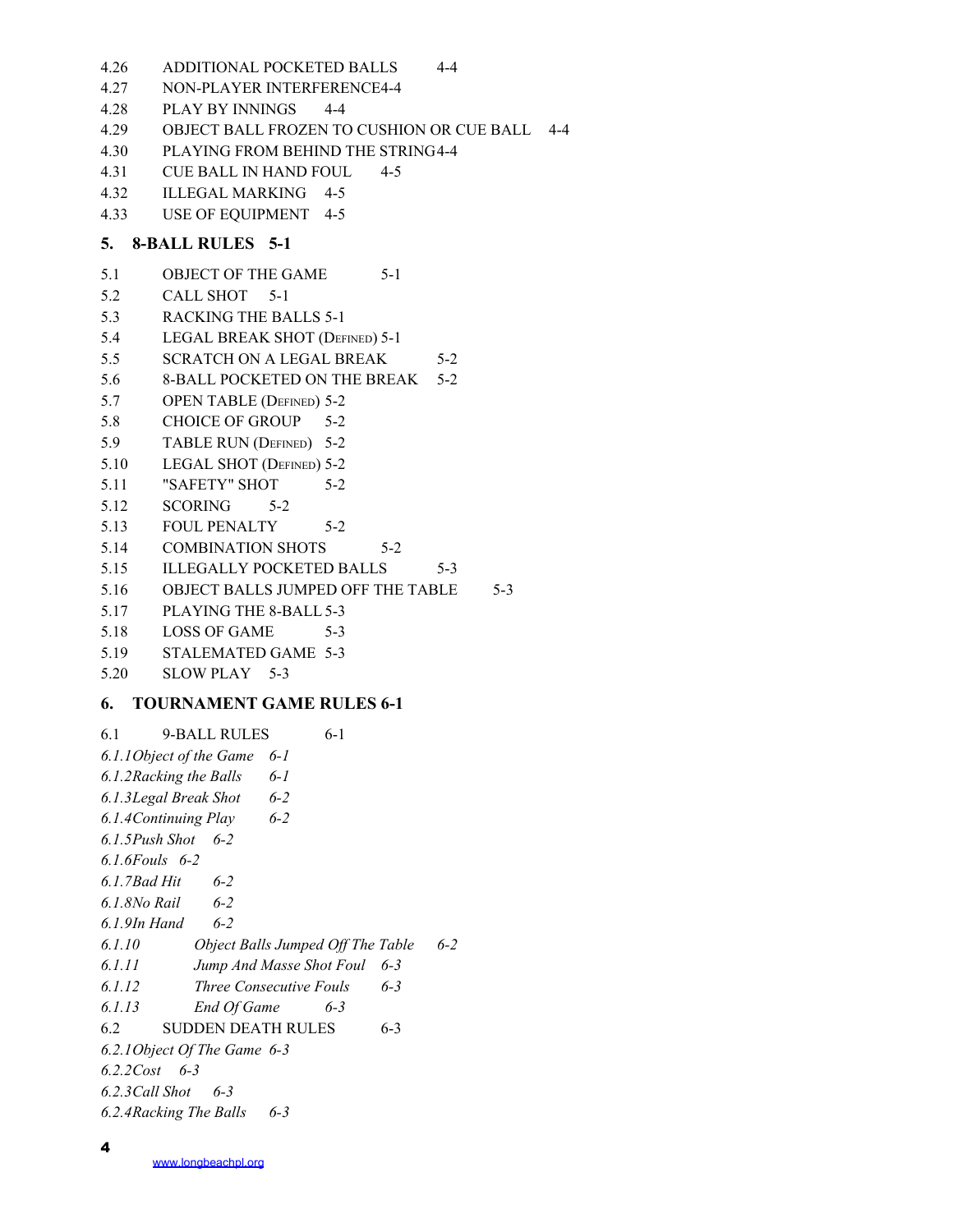*[6.2.5Single](#page-32-8) Shot [6-3](#page-32-8) [6.2.6](#page-32-9)No Strike On [Break](#page-32-9) [6-3](#page-32-9) [6.2.7](#page-33-0)Legal Break Shot [\(Defined\)](#page-33-0) [6-3](#page-33-0) [6.2.8Scratch](#page-33-1) On A Legal Break [6-4](#page-33-1) [6.2.9](#page-33-2)Legal Shot [\(Defined\)](#page-33-2) [6-4](#page-33-2) [6.2.10](#page-33-3) Object Balls [Jumped](#page-33-3) Of The Table [6-4](#page-33-3) [6.2.11](#page-33-4) Foul [Penalty](#page-33-4) [6-4](#page-33-4) [6.2.12](#page-33-5) Strike [\(Defined\)](#page-33-5) [6-4](#page-33-5) [6.2.13](#page-33-6) [Loss](#page-33-6) [6-4](#page-33-6)* [6.3](#page-33-7) ["SCOTCH"](#page-33-7) OR "DUTCH" DOUBLES RULES [6-4](#page-33-7) [6.4](#page-33-8) MINI [8-BALL](#page-33-8) RULES [6-4](#page-33-8) **[6.5](#page-33-9)** BROOMSTICK [TOURNAMENT](#page-33-9) RULES [6-4](#page-33-9) [6.6](#page-34-0) HIGH-HEEL [TOURNAMENT](#page-34-0) RULES [6-4](#page-34-0) [6.7](#page-34-1) [BINGO](#page-34-1) RULES [6-5](#page-34-1) [6.8](#page-34-2) FRIENDS AND LOVERS [TOURNAMENT](#page-34-2) RULES [6-5](#page-34-2) [6.9](#page-34-3) [3-BALL](#page-34-3) RULES [6-5](#page-34-3) *[6.9.1Object](#page-34-4) Of The Game [6-5](#page-34-4) [6.9.2Determining](#page-34-5) Who Plays First [6-5](#page-34-5) [6.9.3Counting](#page-34-6) Shots [6-5](#page-34-6) [6.9.4Calling](#page-34-7) Shots [6-5](#page-34-7) [6.9.5](#page-34-8)Cue Ball [Scratch](#page-34-8) [6-5](#page-34-8) [6.9.6](#page-34-9)Balls [Jumped](#page-34-9) Of The Table [6-5](#page-34-9) [6.9.7](#page-35-0)Failure To [Contact](#page-35-0) Object Ball [6-5](#page-35-0) [6.9.8](#page-35-1)Foul [Penalties](#page-35-1) [6-5](#page-35-1)* [6.10](#page-35-2) RAPID FIRE [TOURNAMENT](#page-35-2) RULES [6-6](#page-35-2)

#### **7. SCHEDULES AND OTHER INFORMATION 7-1**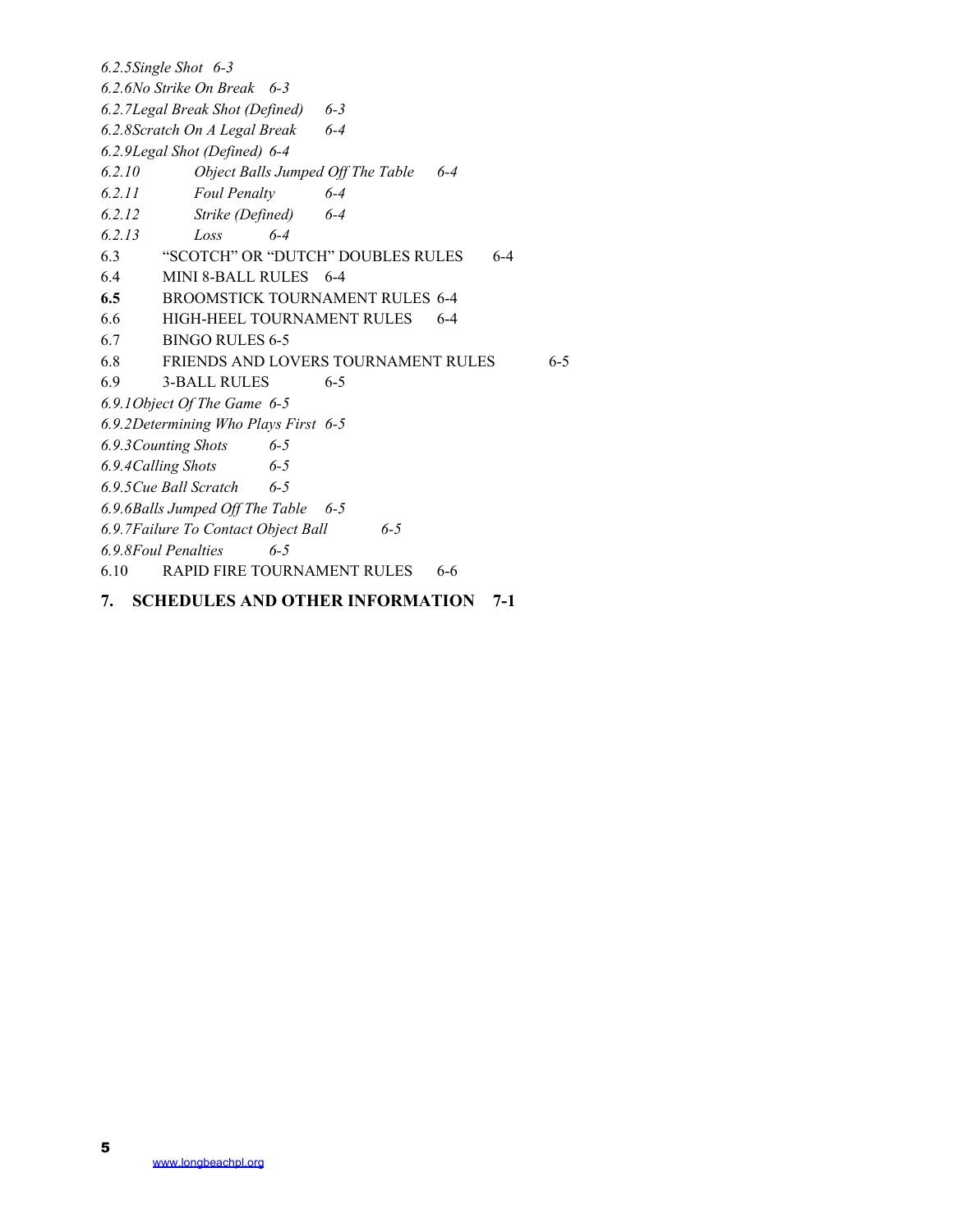# <span id="page-5-0"></span>BYLAWS

The Long Beach Pool League (P.O. Box 20459, Long Beach, Ca. 90801) is an unincorporated social and recreational organization. This organization does not contemplate pecuniary gain or profit to the members and is organized for nonprofit purposes. Our Federal Tax ID Number is 33-0242053.

For purposes of simplicity and clarity, masculine pronouns have been utilized throughout this rulebook. Such references apply to any player or teams of players.

# <span id="page-5-2"></span><span id="page-5-1"></span>1.1 TEAMS AND SPONSORS

#### Sponsors

A. Each sponsor may have a maximum of two (2) teams per table.

B. Cost for sponsor is \$50.00 per team.

#### <span id="page-5-3"></span>Teams and Members

- A. A team will consist of a minimum of four (4) members and a maximum of six (6) members.
- B. Each team will have a player designated as captain.
- C. A team will submit the names (first and last), addresses, and telephone numbers of its captain and players at the Registration meeting.
- D. Cost is \$260 per Team. Team dues are due and to be paid-in-full by the end of the first Captains' Meeting.
- E. All members of the Long Beach Pool League (LBPL) must be at least twenty-one (21) years of age.

#### <span id="page-5-4"></span>Eligibility, Forfeiture, and Withdrawal

- A. Provisions in this section can be overruled by a two-thirds majority of the Board of Governors (BOG) due to special circumstances.
- B. All members of the LBPL are not eligible to participate in any other team or league that is affiliated with the West Coast Challenge (WCC) during the current season.
- C. There shall be no roster changes after the third (3) night of play without BOG approval. The first fundraiser of the season is considered a night of play. Requests for team roster changes must be in writing (back of the scoresheet, email, text) and sent to the statistician. The player will become eligible once the BOG approves. A Board Member will contact the captain regarding the approval of the roster change.**(Rev.1/16)**
- D. Prior season teams will be considered withdrawn from the league at the registration meeting if they fail to have a captain or appointed representative in attendance.
- E. Teams that withdraw from the league and/or forfeit two (2) nights of play during the season will have their scores voided. All games played against the withdrawn team will be removed from the stats and will be calculated as if the opposing team had a bye instead. All future scheduled matches involving the withdrawn team will become a bye on the schedule.
- F. Every participant of the LBPL will be required to sign a liability release form. All forms must be turned in to the statistician by the third (3rd) week of play. Failure to sign the release form will result in a player or players being dropped from the LBPL.

#### <span id="page-5-6"></span><span id="page-5-5"></span>1.2 CAPTAINS

# General Duties of Captains

A. Captains, or a member of the Captain's team, shall be present at all Captain's/League Member's meetings. Failure to attend will be a three (3) game loss applied to the captain.

**Note:** A three (3) game loss shall be applied by deducting three (3) wins from the Captain's total score in the league stats.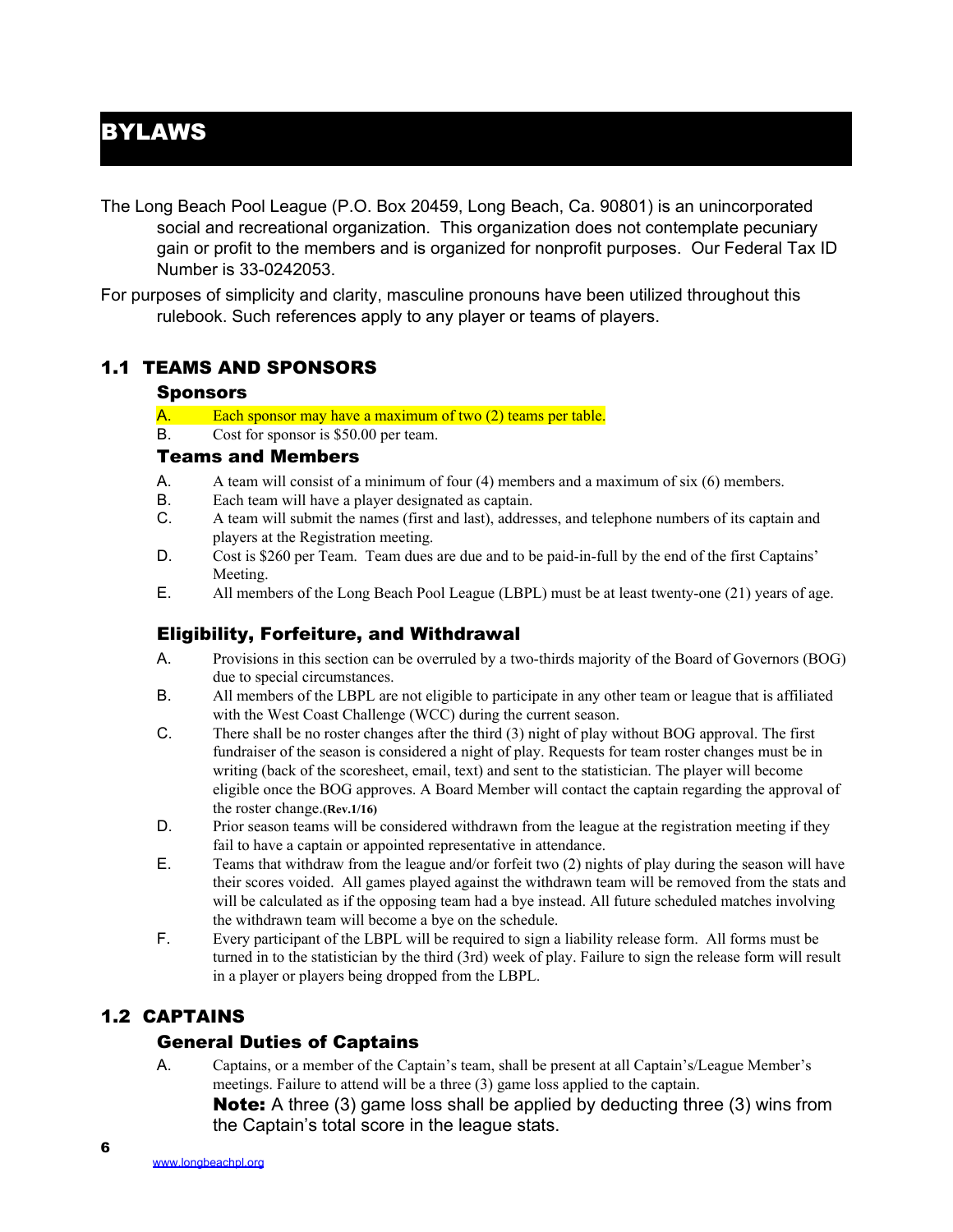- B. Team Captains will designate a member from his/her team in their absence.
- C. Must inform the league statistician of any changes in the team roster (see rules 1.1.2 C and 1.1.3 C).
- D. Approve any changes in the bylaws and rules (see rule 1.5).
- E. Approve any expenditure from the general fund that is not:

Specifically essential to the operation of the league.

Previously voted upon or specifically mentioned in these bylaws.

F. Failure of a team captain or a member from his/her team, to attend at least two (2) scheduled meetings during a season will result in the captain being removed from the captain's position. The removal shall commence the beginning of the following season and be in effect for no longer than one (1) season.

# <span id="page-6-0"></span>Captains' Duties on Night of Play

A. Home captains will:

Ensure that the table is clean and the necessary supplies and table equipment are available to both teams (i.e. chalk, bridges, same size cue ball, etc.).

Complete the Home Team information including player line-up on the score sheet first, and ensure visiting team captain completes Visiting Team information and player line-up. Keep score during the match.

Ensure substitute's play is clearly indicated as specified on the score sheet, and that the substitute's name is clearly entered in the appropriate box on the score sheet. Ensure that all table runs (see rule 5.9) are clearly noted on the score sheet.

Hand deliver, text, or email a photocopy of the score sheet to the statistician Monday night once play is complete. The statistician must receive all score sheets no later than 8 am the following day. **(rev.1/16)**

Failure to follow **#5** above will result in delay of the weekly stats delivery via mail. Facebook and league website. Captains responsible for the delay will be penalized three (3) games. **(rev.1/16)**

B. Both captains will:

Designate a referee for each game.

Strictly follow all instructions on the score sheet.

Resolve all disputes using the following:

- a) A reasonable discussion, resulting in a decision on the call and continuation of the game.
- b) If neither captain is willing to have a change of mind, a flip of a coin may decide the call and the continuation of the game.
- c) If neither **3-a** or **3-b** is used, the game will be terminated before another shot is taken by either player and that particular game will be replayed immediately.
- d) If a captain refuses options **3-a, 3-b,** and **3-c,** his/her player loses the game but the match continues. This loss should be noted by circling the box on the score sheet and noting in the margin: *"Refusal to play game by (player's name)".*

Protests will be allowed only if based on an incorrect application of the playing rules. The protested game should be circled on the score sheet with a brief explanation by both team captains on the back of the score sheet.

# <span id="page-6-2"></span><span id="page-6-1"></span>1.3 BOARD OF GOVERNORS

#### Number of Governors

There shall be seven (7) elected members, each with one (1) vote, unless such member(s) is disqualified by reason of conflict of interest.

# Election and Term of Office

- <span id="page-6-3"></span>An election committee composed of one (1) Board Member and two (2) league members are (preferably Captains if possible) to be formed for the collection and tabulation of votes. The committee is to coordinate its activities in connection with the bylaws of the LBPL and ensure a 50.01% vote of all regular season LBPL members to make the election valid. Otherwise, a re-vote of same will be necessary.
	- A. Nominations for the Board of Governors shall be open to all league members in good standing for a minimum of two (2) weeks prior to the elections.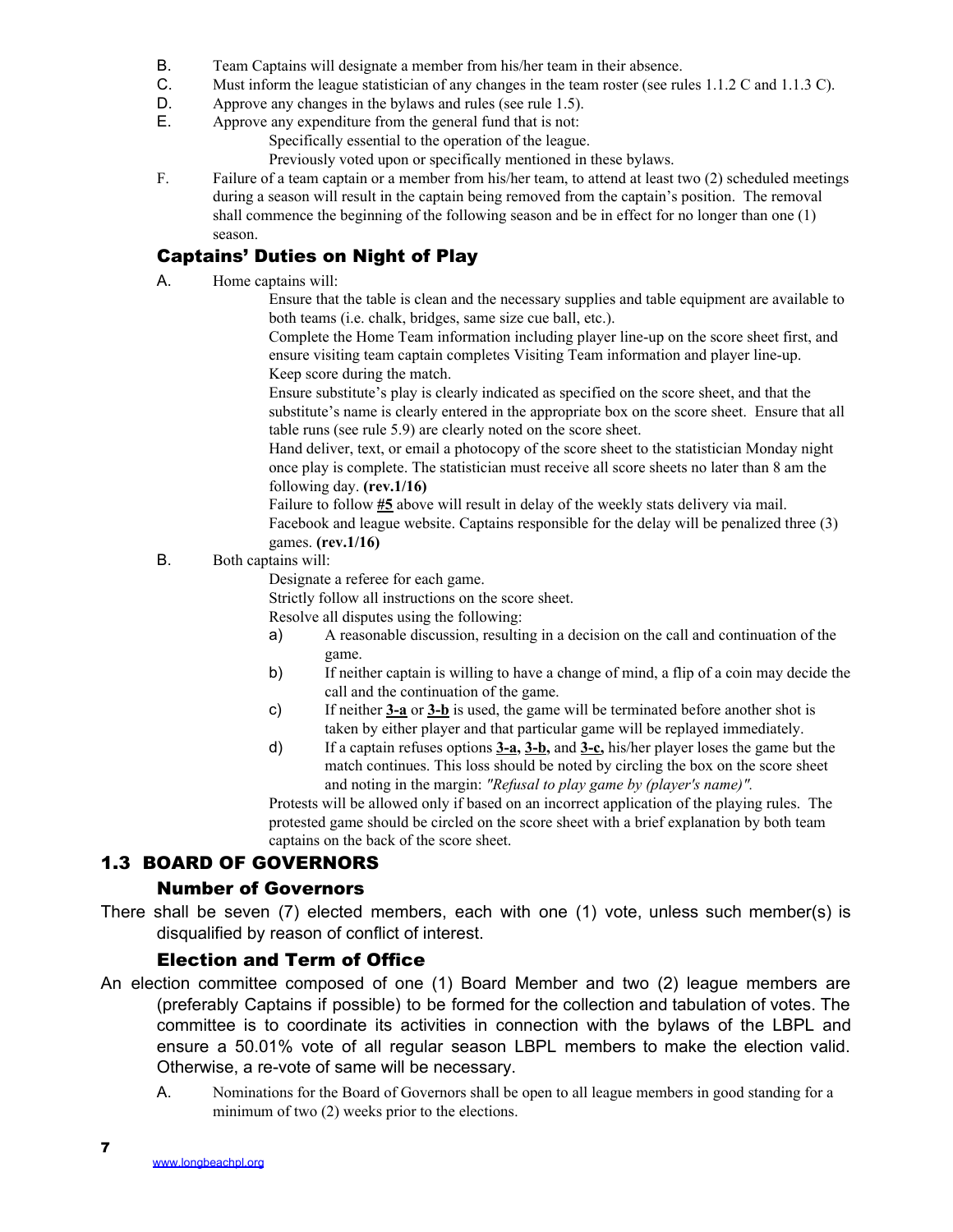- B. Three (3) members shall be elected at the end of the fall season and four (4) members shall be elected at the end of the spring season.
- C. There shall always be seven (7) Board Members in office.
- D. Term of office shall be one (1) year, culminating with the West Coast Challenge.
- E. The Board may temporarily fill any vacancy in the event of resignation or failure to serve. Such a temporary position will be filled with a permanent Board Member at the next regularly scheduled election of the Board. The BOG meeting minutes shall report who the temporary replacement is, who they are replacing, and which duties they will be performing. The temporary replacement shall also be announced at the following captain's meeting. Should there be any objection, a motion may be made for a vote by the captains approving or disapproving the temporary replacement. Should the replacement be disapproved by the captains, the process of filling the vacancy shall begin again.
- F. BOG Ballot Nominees shall be listed in alphabetical order by first name.
- G. Absentee Ballot: All members who pay for all mandatory fundraisers (as per 2.2.7) will receive two (2) envelops upon payment at the first fundraiser. After nominations close two (2) weeks prior to the election, the Vice President shall text and or email all pre-paid members a copy of the election ballot. The members can then place filled out ballot in first envelope, then place this sealed, unmarked envelope into 2nd envelope. This envelope with their name on it can then be given to their captain at the game the week prior to the election or mailed to the PO. Box. All envelopes collected counted towards the election. The member names will be checked off, outer envelope opened and inner, sealed envelope placed into ballot box. At which time the ballots are tabulated, the inner envelopes may be opened and tabulated as well.

# <span id="page-7-0"></span>Duties of the Board of Governors

- A. Elect league officers by secret ballot.
- B. Meet at the request of the President, or two (2) Board Members, or two (2) Captains. If an unscheduled meeting of the Board of Governors is called, Board Members and Captains shall receive reasonable advance notice, but not less than 24 hours. Notice shall be provided by telephone call, voicemail, email, or text message. Email or Text message shall only be acceptable if the recipient confirms receipt.
- C. Take necessary action essential for organization and operation of the pool league season, unless otherwise restricted herein.
- D. Approve new sponsors. When responding to a "request" or a "need" for a new sponsor/location, at least three (3) league members (2- board members and 1- team representative) should physically examine the location (preferably on a Monday night), have a conversation with the management/owner and then report back to the board before the board votes.
- E. Inspect and approve all playing facilities and pool tables prior to the beginning of each league season.
- F. Review rule changes and investigate protests.
- G. Schedule the regular season playoffs, authorized tournaments, and provide referees when necessary.
- H. Determine the location of the league Awards Banquet, with accommodations and price as the major consideration.
- I. Take appropriate action with respect to teams or individuals who violate league rules or whose conduct is deemed detrimental to the league. Should an individual be suspended from seasonal play three (3) times, the final third suspension will equal permanent expulsion from the league. The suspended member has the right to appeal the decision at the next captain's meeting for final ruling. In extreme cases: the board has recourse to permanently exclude an individual from the league membership if they have been found to willingly commit a grievous misconduct such as, but not limited to, fraud and physical violence. Any suspensions prior to beginning of the Fall 2010 season will not count.
- J. Shall approve all agreements regarding the West Coast Challenge.
- K. Shall ensure that all extra league activities or agreements are in the best interest of the league before authorizing or sanctioning said agreements or activities.
- L. Shall be totally responsible for accuracy of all financial statements and their supporting documentation.
- M. Shall be custodians of the Long Beach Pool League ATM Visa debit card.

President responsibilities - ATM Visa card is to be used for Hotel and Airfare for West Coast Challenge's Only (no exceptions). The President shall be the only board member to use the card and to have possession of the card. It is the responsibility of the President to keep in a safe place, if lost notify bank immediately to cancel card with bank and notify Board of Governors. When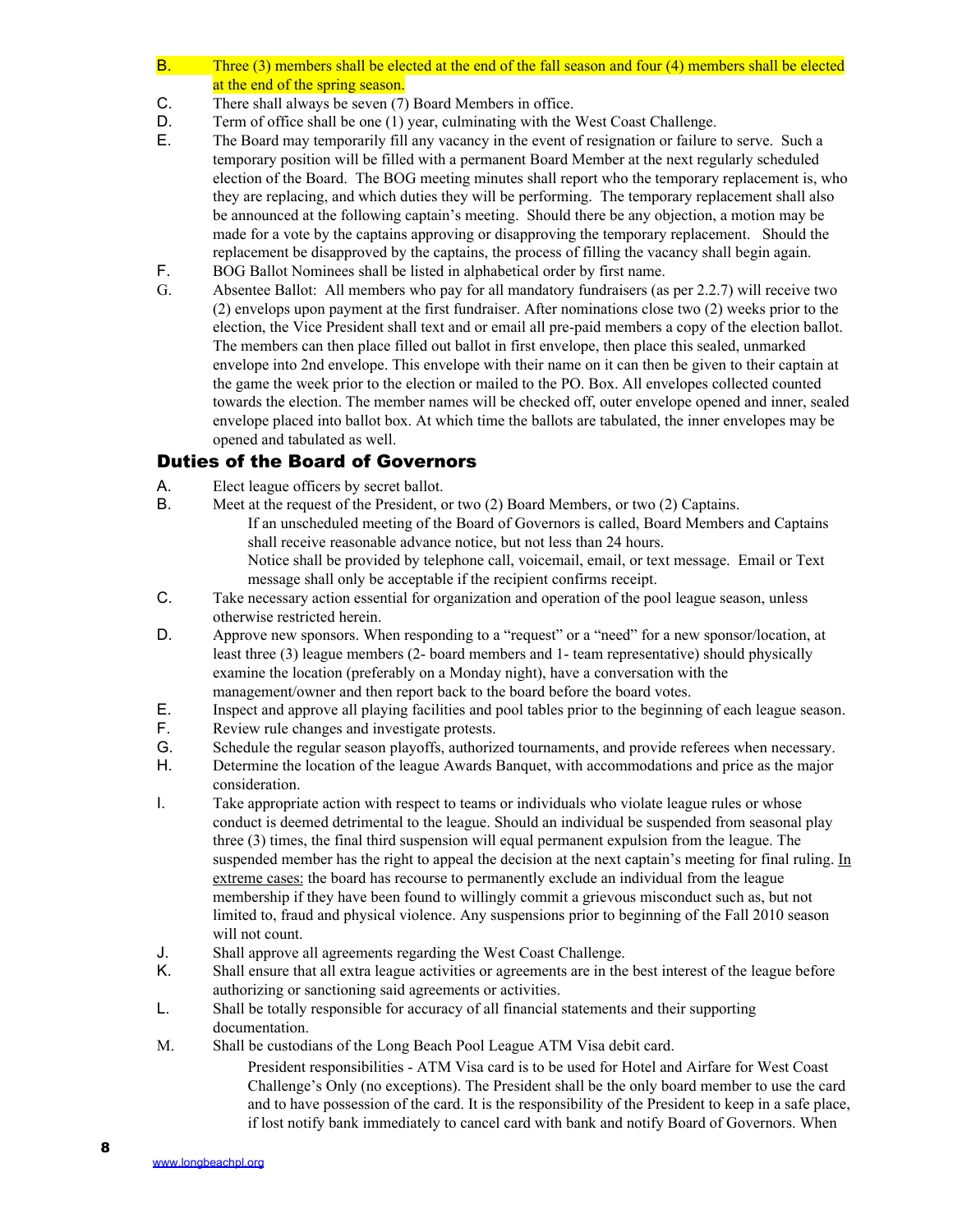President leaves office he/she will transfer log and sign over ATM Visa card to Incoming President.

- Treasurer responsibilities Treasurer will check status of ATM Visa card every month and verify that no unauthorized activity has occurred. Treasurer will sign and date verification sheet (Yellow Form) and bring all findings to the Board of Governors. Treasure will keep a log of President check out log and witness transfer log with signature. This log will be kept with verifying log.
- If President or Treasurer does not follow these procedures they will be immediately removed from office. Any person that misuses or uses ATM Visa card for anything other than Hotel and Airfare for WCC will be immediately removed from office and permanently banned from Long Beach Pool League. They also must repay the Long Beach Pool League for the money was taken or will be prosecuted to the fullest extent of the law.
- N. Shall review and approve all expenditures and all committee recommendations.
- O. Shall purchase and present awards as follows:

Top eight (8) individuals; top four (4) women, top three (3) Hi-Lo team and top four (4) teams. Awards for top three (3) winners for authorized tournaments.

Top three (3) improved players from prior season. Improvement shall be measured by stats from prior season to current season. Players must have competed in 60% of scheduled games in current and prior season.

Team sportsmanship trophy. The trophy will be awarded to the team that receives the most votes from the league members. All league members will have one (1) vote each. The last mandatory fundraiser of the season will be the day to vote for the team they think showed the best sportsmanship during the season. In the event of a tie between two (2) teams, both teams will be awarded trophies. In the event of a tie between three (3) or more teams, a revote will be taken on the tied teams. Only league members who voted in the first vote may vote in the revote.

Perpetual trophies to be awarded for:

- a) Open Individuals
- b) Women Individuals
- c) Team to be awarded to the winning team's sponsor
- d) Joey Reda and Friends Memorial

A sportsmanship trophy for unusual dedication and/or sportsmanship to the league may be presented to an individual or team as voted by the Board.

P. Conduct the team registration at the start of each season, coordinating the following:

The collection of all registration sheets.

The drawing for team and divisional slots at the registration meeting. (In an effort to maintain balance between the divisions, the first and third place teams from the past season shall automatically be placed in one division, and the second and fourth place teams from the previous season in the other.)

The season's schedule of play.

The organization and distribution of the packets to the captains well before regularly scheduled play begins. Season rulebooks and inserts will be available for download and reference on Long Beach Pool League website. Hardcopies of season rulebooks and inserts will be given out by request of a league member only. **(rev. 7/16)**

- Q. Shall make policy not otherwise prohibited herein.
- R. Have the authority to create committees.
- S. Failure of a BOG Member to attend at least two (2) scheduled meeting during a season will result in the BOG Member being removed from the BOG. The removal shall commence the beginning of the following season and be in effect for no longer than one (1) season.
- T. Malfeasance and Nonfeasance In the event that any individual has evidence that a Board member is guilty of malfeasance or nonfeasance in office he/she may ask for a full hearing of the Board of Governors (BOG). A motion stating the charge must be presented to the BOG. Malfeasance shall be defined as wrongdoing or misconduct or the commission of an illegal act that is detrimental to the league. Nonfeasance shall be defined as failure to perform duties as defined by league rules.

A motion stating the charge must be presented to the BOG. Malfeasance shall be defined as wrongdoing or misconduct or the commission of an illegal act that is detrimental to the league. Nonfeasance shall be defined as failure to perform duties as defined by league rules.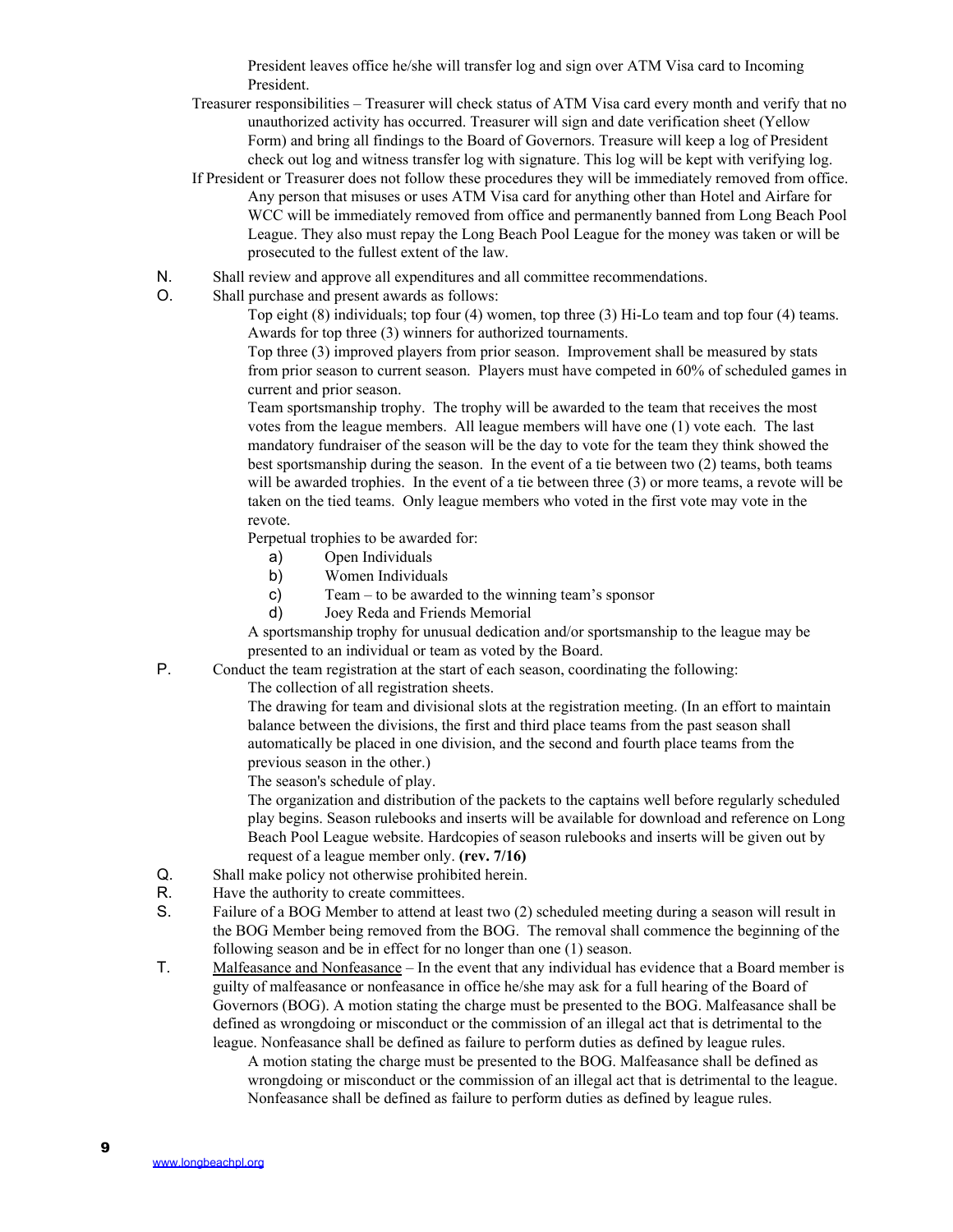In the event that a motion carries by a three-fourths majority of the BOG, the members shall be removed and Section 1.3.2-E shall apply.

A) NOTE: Due to the seriousness of removing a member of the board, a simple majority will not be enough. Three-fourths majority may be calculated using the example as follows: Excluding the accused member by conflict of interest; with six (6) members, five (5) votes will be needed, with five (5) members, four (4) votes will be needed, etc.

The suspended member has the right to appeal the decision at the next Captain's member Meeting or Emergency Captain's Meeting for a final ruling.

# <span id="page-9-1"></span><span id="page-9-0"></span>1.4 LEAGUE OFFICERS' DUTIES

# The President Shall:

- A. Coordinate the activities of the Board of Governors, its officers and all committees.
- B. Be a cosignatory on all bank accounts.
- C. Call, provide an agenda for, and preside over regularly scheduled Board meetings.
- D. Schedule, provide an agenda for, and preside over all Captains/League Members meetings.
- E. Preside over the WCC when hosted by Long Beach, including the following
	- Solicit bids for the facility to host the tournament.

Appoint a local WCC committee to coordinate activities.

- F. Coordinate travel arrangements for Board Members and players whenever the WCC is not in Long Beach.
- G. Appoint a person to coordinate all BCA activities.
- H. Procure a voluntary Webmaster.
- I. Maintain all league records, and pass those records to the next president.
- J. Comply with all bylaws not covered in these duties.
- K. Ensure that all board members have the opportunity to participate in all matters presented to the board by including each board member to participate in the deliberation and voting process. Before action is taken, the president will make every attempt to acquire a clear vote from each board member such as "yes (agree)", "no (disagree)" or "abstain", unless such member(s) is disqualified by conflict of interest.

# The Vice President Shall:

- <span id="page-9-2"></span>A. Act on-behalf of the league president when requested or when the president is out of town.
- B. Be a cosignatory on all bank accounts.
- C. Preside over all elections.
- D. Maintain records for BOG members' terms in office.
- E. Create referee committees.
- <span id="page-9-3"></span>F. Comply with all bylaws not covered in these duties.

#### The Secretary Shall:

- A. Record the minutes of the Board of Governors and Captains'/League Members' meetings.
- B. Present in a timely manner, a written copy of the minutes of all Board and Captains'/League Members' meetings to all Board Members and all team captains.
- C. Handle general correspondence, as necessary, with the Board Members, league members, WCC cities and other organizations.
- D. Send written notification of all events to all sponsors at the start of each season.
- E. Send additional written notification of events scheduled after the start of the season to the affected sponsor in a prompt manner.
- F. Send thank-you notes to persons, sponsors or organizations as deemed necessary by the Board.
- <span id="page-9-4"></span>G. Comply with all bylaws not covered in these duties.

#### The Treasurer Shall:

- A. Keep accurate financial records of income and expenditures in an acceptable accounting procedure.
- B. Be cosignatory on all bank accounts.
- C. Deposit all moneys collected within three (3) working days of receipt and furnish documentation upon request.
- D. Report all moneys collected to the Statistician.
- E. Be responsible for notifying sponsors and/or players of overdue fees, and collection of checks returned unpaid. (See also, 1.4.5 D)
- F. Write checks paying league obligations in a timely manner for the following: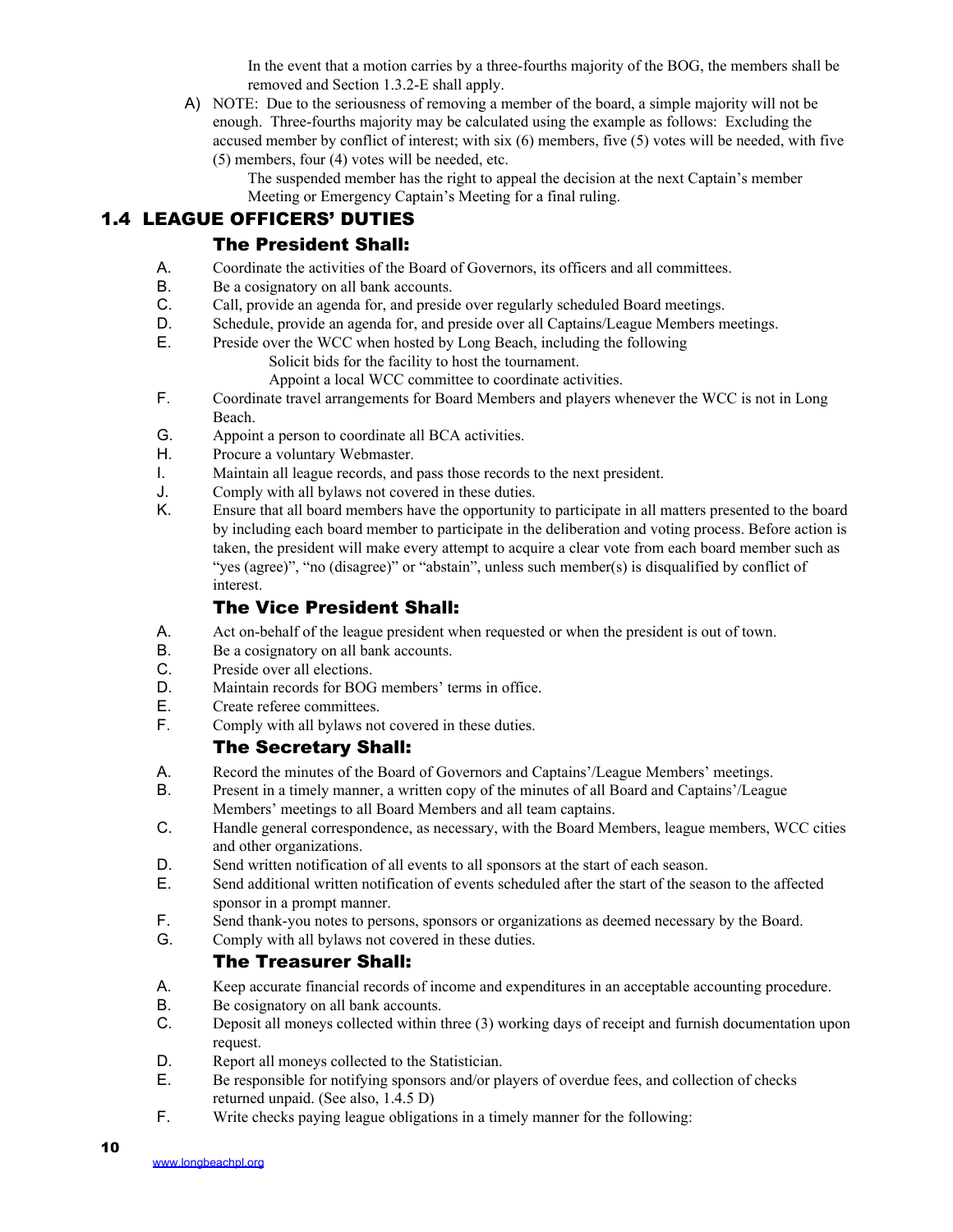Seasonal Banquet

**Trophies** 

West Coast Challenge

All other expenditures as directed by the Board unless otherwise restricted by these bylaws.

G. Prepare the following:

A financial statement for all Board Members and Captains at all scheduled Captains'/League Members' Meetings.

A financial report for each scheduled Board meeting.

A financial statement upon proper request from any league member or governmental entity. A proper request must be submitted, in writing, to the league President one (1) week in advance.

All necessary documents for annual reporting of the league's "tax-exempt" status (presently a 501(c)7).

<span id="page-10-0"></span>H. Comply with all bylaws not covered in these duties.

# The Statistician Shall:

- A. Collect all scores at the designated drop-off point on the nights of regularly scheduled play.
- B. Report, in a timely manner, all protests to the Board.
- C. Report all moneys collected to the Treasurer.
- D. Notify Treasurer of fees due (i.e. league fees, sponsor fees, BCA dues, etc.)
- E. Produce and distribute the league's weekly standings consisting of team and individual scores on a cumulative basis.
- F. Keep an accurate record of all personnel and address changes of each team.
- G. Present each Board Member the names, addresses, emails and telephone numbers of all players and captains.
- H. Supply the BOG any information needed for the playoffs.
- <span id="page-10-1"></span>I. Comply with all bylaws not covered in these duties.

# The Co-Chairpersons Shall:

- A. Conduct all fund-raisers and authorized tournaments, or make appropriate arrangements if unable to attend.
- B. Contact sponsor (owner and/or manager) at least one (1) week prior to each event to confirm the schedule of the event.
- C. Supply all paraphernalia necessary for the activity.
- D. Oversee the activities from beginning to end to ensure smooth operation.
- E. Design, publish and organize the distribution of all publicity for fund-raising activities, when required.
- F. Solicit donations for all raffles.
- G. Solicit voluntary help for each activity, when required.
- H. Assume responsibility for all moneys collected until such moneys can be surrendered to the league Treasurer.
- I. Provide the league Statistician with accurate records of participants from each mandatory fund-raiser.
- <span id="page-10-2"></span>J. Comply with all bylaws not covered in these duties.

# The Rulebook Committee Shall:

- A. Consist of a minimum of three (3) league members, one of which must be a Board Member.
- B. Review the rulebook for errors (clarification, spelling, typographical, etc.).
- C. Insert all new or revised rules as approved by the captains into the rulebook. Any rules rewritten for grammatical reasons shall be presented to the captains in writing for verification prior to inserting in the rulebook.

# The Webmaster Shall:

- <span id="page-10-3"></span>A. Post weekly stats by 11:59 pm the Friday following play.
- B. Post Board Meeting/Captains' Meeting minutes within 10 days of the meeting.
- C. Keep calendar current.
- D. Post WCC stats within 10 days of the tournament.
- E. Create and maintain an operation manual including host site information, keys, usernames or passwords along with instructions that would be needed to continue operation of the site. A current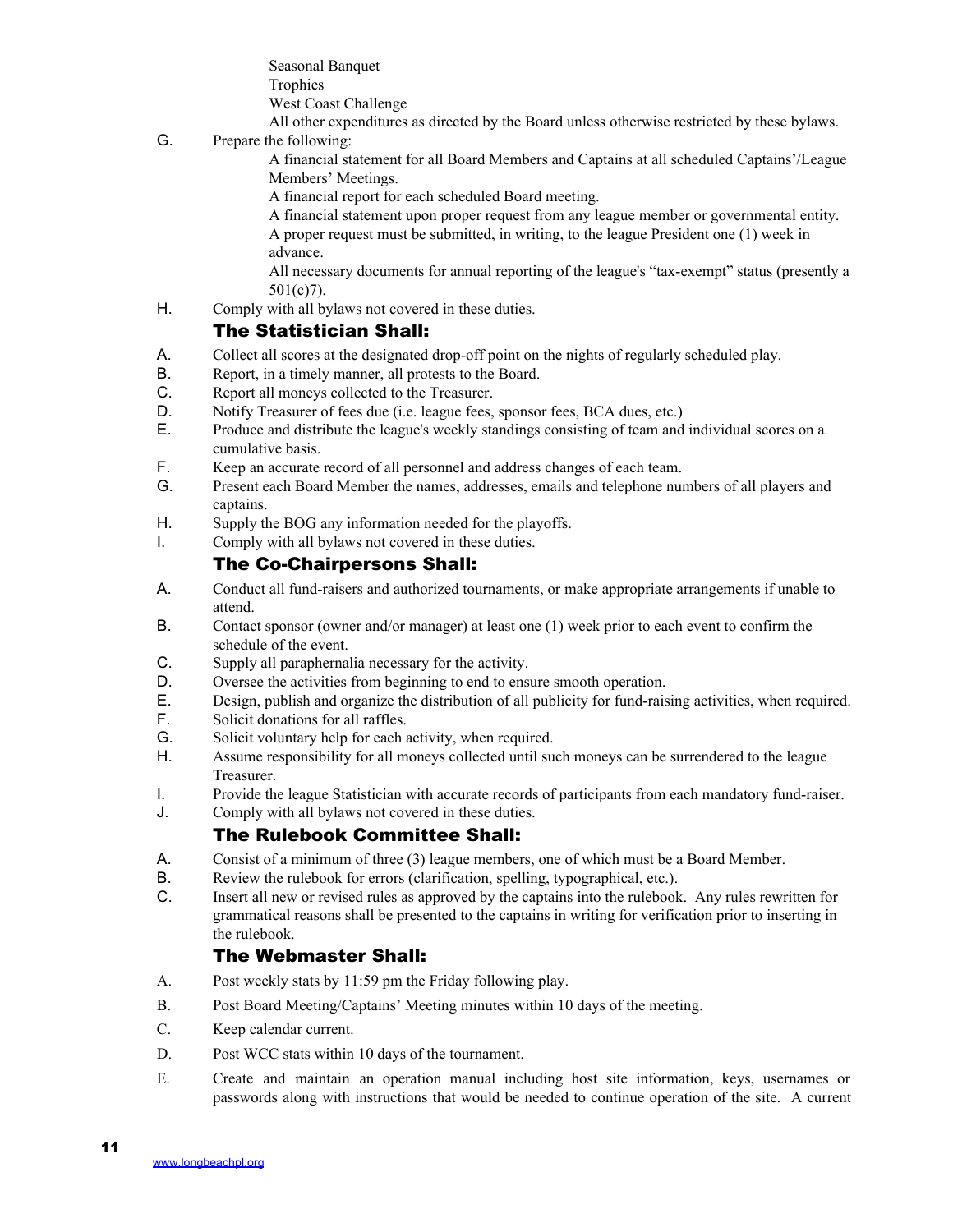copy shall be kept with the secretary in case of emergencies at the beginning of each season or when there is a change.

- F. Acknowledge that the LBPL Website and the information within is property of the LBPL and will be turned over to the BOG upon written request within one (1) week.
- G. Keep all sections current.

# <span id="page-11-0"></span>1.5 AMENDMENTS

Only the league captains may amend bylaws and playing rules as follows:

- A. "By 2/3 majority of Captain's vote at a **Captains' Meeting**.
- Note: A minimum of 60% of captains must be present at the meeting in order for voting to take place. If a quorum of 60% is met, a 2/3 majority of captains present must vote in favor of proposal in order for it to pass.
	- B. Proposed changes must be submitted in writing to all league captains at least two (2) weeks prior to voting.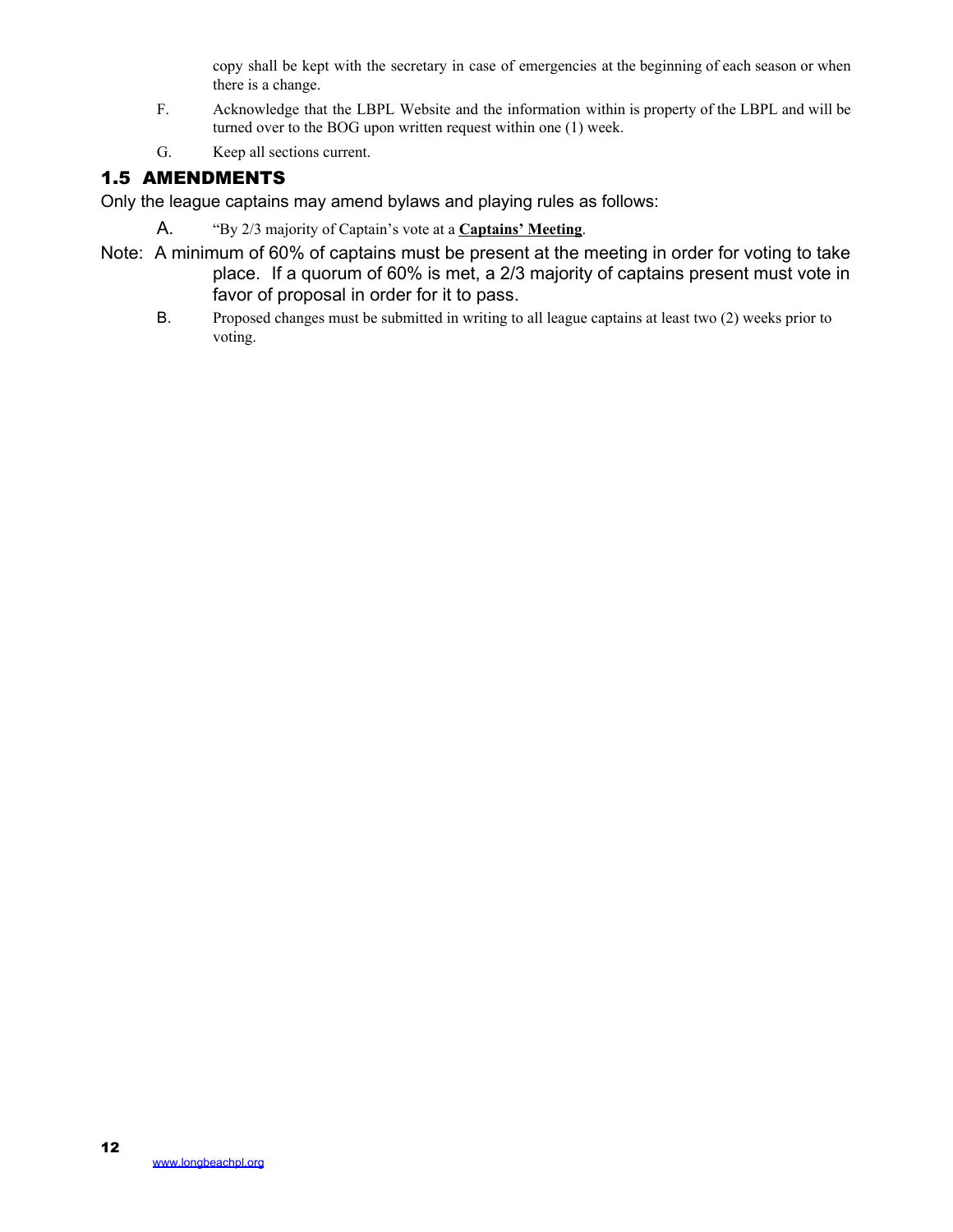# <span id="page-12-0"></span>PLAYOFFS

# <span id="page-12-1"></span>2.1 ORDER OF PLAY

- A. Team Playoffs must be played before all other playoffs.
- B. The Open Individuals playoff tournament and Women's Individuals playoff tournament must follow the team playoffs, but does not need to be played in any particular order. (Women may not participate in both the Open Individuals and Women's Individuals, and must notify the Board in which playoffs they will participate before the semi-final play begins.)
- C. Hi-Lo Playoffs must be played after all other playoffs have been completed.

# <span id="page-12-3"></span><span id="page-12-2"></span>2.2 ELIGIBILITY

# Team Playoffs

- A. Eligibility will be determined by each team's total winning percentage.
- B. The top four (4) teams from each division are eligible.
- C. All players must have attended at least two (2) mandatory fund-raisers during the course of the season. If an individual was unable to attend (i.e. work or emergency), then a donation of \$14.00 for each missed fundraiser, not to exceed \$28.00, will be asked of that individual. **(Also see 2.2.7)** NOTE: Individuals must pay any donation required at the last league meeting. Failure to pay will make that player ineligible to participate in the playoffs.
- D. A team is disqualified if no member is present at the designated starting time, and predetermined location, as indicated on the team regular season playoff schedule.
- E. The bracket shall be seeded 1-8 and the team with the best record will maintain visitor designation throughout the tournament.
- F. If a tie of 8-8 occurs, teams will be given a 5 minute time out after game 16 before tiebreak play resumes. A lag determines the break on the  $17<sup>th</sup>$  game.

# <span id="page-12-4"></span>Semi Finals Open Individuals

- A. Open Individuals are open to both male and female players; therefore, sex need not be questioned or verified.
- B. Eligibility will be determined by total winning percentage.
- C. The top twelve (12) individuals automatically qualify for the Open Individuals Final Round. Players in positions 13 - 20 compete in the Open Individuals Semi-final Round for the additional four (4) positions in the Open Individuals Final Round.
- D. Individuals must have played a minimum of 60% of the regular season scheduled games (games awarded from fund-raisers are not included).
- E. All players must have attended at least two (2) mandatory fund-raisers during the course of the season. If an individual was unable to attend (i.e. work or emergency), then a donation of \$14.00 for each missed fundraiser, not to exceed \$28.00, will be asked of that individual. **(Also see 2.2.7)** NOTE: Individuals must pay any donation required at the last league meeting. Failure to pay will make that player ineligible to participate in the playoffs.
- F. Members of the first place team and/or the WCC team shall not participate in the semi-finals or Open Individual Playoffs.
- G. Players not present at the designated starting time will be disqualified. There is no grace period.
- H. Players are advanced based on the winner of matches consisting of 2 out of 3 games.
- I. Semi-finals lag for break.
- J. The four (4) highest players that did not advance to the finals will be ranked as alternates to open individuals finals, based on finish at semi-finals. Ties will be determined by a one game playoff.

# <span id="page-12-5"></span>Semi Finals Women's Individuals

- A. Women's Individuals are open to female players only, and proof of sex may be required if questions arise.
- B. Eligibility will be determined by total winning percentage.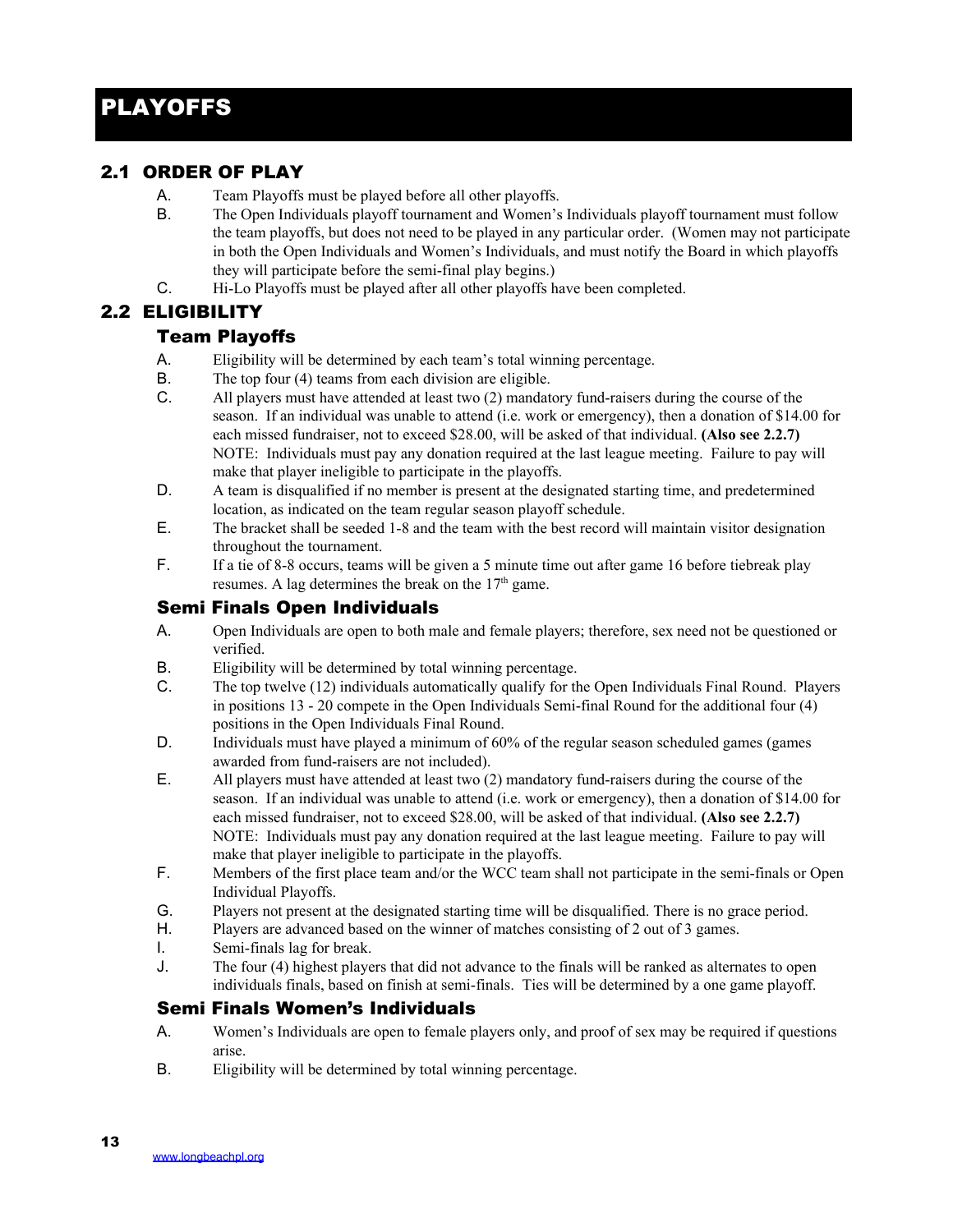- C. The twelve (12) individuals automatically qualify for the Open Individuals Final Round. Players in positions 13 - 20 compete in the Open Individuals Semi-final Round for the additional four (4) positions in the Open Individuals Final Round.
- D. Individuals must have played a minimum of 60% of the scheduled games (games awarded at fund-raisers are not included).
- E. All players must have attended at least two (2) mandatory fund-raisers during the course of the season. If an individual was unable to attend (i.e. work or emergency), then a donation of \$14.00 for each missed fundraiser, not to exceed \$28.00, will be asked of that individual. **(Also see 2.2.7)** NOTE: Individuals must pay any donation required at the last league meeting. Failure to pay will make that player ineligible to participate in the playoffs.
- F. Members of the first place team and/or the WCC team shall not participate in the Semi Finals or Women's Individual Playoffs.
- G. Players not present at the designated starting time will be disqualified. There is no grace period.
- H. Players advanced based on the winner of matches consisting of 2 out of 3 games.
- I. Semi-finals lag for break.
- J. The four (4) highest players that did not advance to the finals will be ranked as alternates to women's individuals finals, based on finish at semi-finals. Ties will be determined by a one game playoff.

# <span id="page-13-0"></span>Open Individual Playoffs

- A. Open Individuals are open to both male and female players; therefore, sex need not be questioned or verified.
- B. Eligibility will be determined by total winning percentage.
- C. The top twelve (12) individuals automatically qualify for the Open Individuals Final Round. Players in positions 13 - 20 compete in the Open Individuals Semi-final Round for the additional four (4) positions in the Open Individuals Final Round.
- D. Individuals must have played a minimum of 60% of the scheduled games (games awarded at fund-raisers are not included).
- E. All players must have attended at least two (2) mandatory fund-raisers during the course of the season. If an individual was unable to attend (i.e. work or emergency), then a donation of \$14.00 for each missed fundraiser, not to exceed \$28.00, will be asked of that individual. **(Also see 2.2.7)** NOTE: Individuals must pay any donation required at the last league meeting. Failure to pay will make that player ineligible to participate in the playoffs.
- F. Members of the first place team and/or the WCC team shall not participate in the Open Individual Playoffs.
- G. Players not present at the designated starting time will be disqualified. There is no grace period.
- H. If the field is not filled at the designated start time, the bye will go to the highest ranked seed.
- I. If a player is not present at the beginning of a match during the tournament, the match is forfeited. There is no grace period.
- J. There is a one (1) hour time limit for all matches. If the time limit is exceeded, a one-minute time limit per shot will be enforced until the match ends. A foul will be called on the offending player if the one-minute time limit is exceeded.
- K. The four (4) highest ranked players that did not advance to the WCC Open Individuals will be ranked as alternates to the WCC Open individuals, based on finish at Open Individual playoffs. Ties will be determined by a one game playoff.
- L. At the discretion of the tournament director and with the approval of more than 50% of participating players, time outs may be allowed during playoffs. Each player will be allowed one five-minute time out per match. A player is only allowed to take a time out between sets or games. During a time out, a sign should be placed on the table by the referee or tournament official, and no practice will be allowed on that table.

#### <span id="page-13-1"></span>Women's Individual Playoffs

- A. Women's Individuals are open to female players only, and proof of sex may be required if questions arise.
- B. Eligibility will be determined by total winning percentage.
- C. The top twelve (12) women automatically qualify for the Women's Individuals Final Round. Players in positions 13 - 20 compete in the Women's Individuals Semi-final Round for the additional four (4) positions in the Women's Individuals Final Round.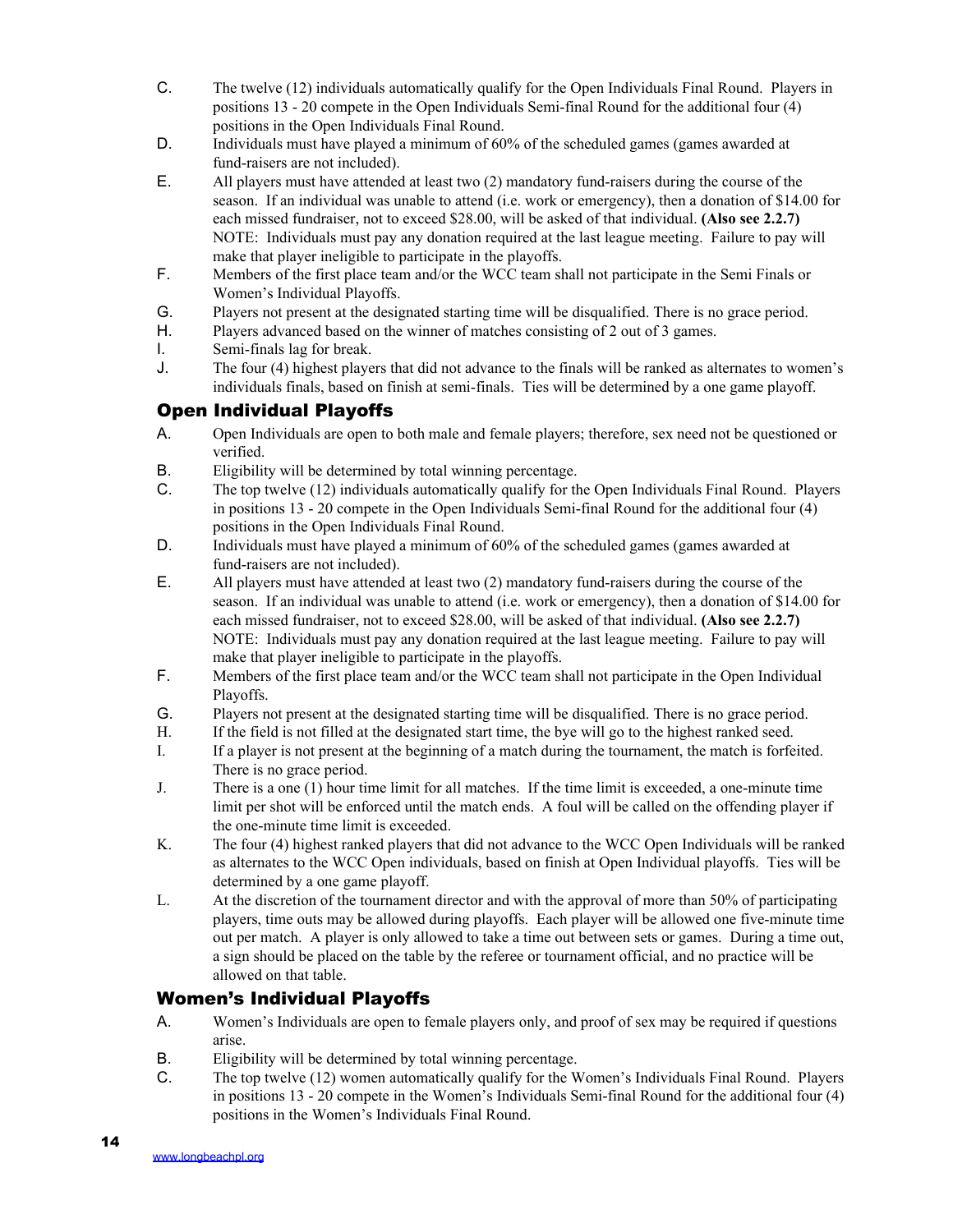- D. Individuals must have played a minimum of 60% of the scheduled games (games awarded at fund-raisers are not included).
- E. All players must have attended at least two (2) mandatory fund-raisers during the course of the season. If an individual was unable to attend (i.e. work or emergency), then a donation of \$14.00 for each missed fundraiser, not to exceed \$28.00, will be asked of that individual. **(Also see 2.2.7)** NOTE: Individuals must pay any donation required at the last league meeting. Failure to pay will make that player ineligible to participate in the playoffs.
- F. Members of the first place team and/or the WCC team shall not participate in the Women's Individual Playoffs.
- G. Players not present at the designated starting time will be disqualified. There is no grace period.
- H. If the field is not filled at the designated start time, the bye will go to the highest ranked seed.
- I. If a player is not present at the beginning of a match during the tournament, the match is forfeited. There is no grace period.
- J. There is a one (1) hour time limit for all matches. If the time limit is exceeded, a one-minute time limit per shot will be enforced until the match ends. A foul will be called on the offending player if the one-minute time limit is exceeded.
- K. The four (4) highest ranked players that did not advance to the WCC Women's Individuals will be ranked as alternates to the WCC Women's Individuals, based on finish at Women's Individuals playoffs. Ties will be determined by a one game playoff.
- L. At the discretion of the tournament director and with the approval of more than 50% of participating players, time outs may be allowed during playoffs. Each player will be allowed one five-minute time out per match. A player is only allowed to take a time out between sets or games. During a time out, a sign should be placed on the table by the referee or tournament official, and no practice will be allowed on that table.

# <span id="page-14-0"></span>Hi-Lo Playoffs

- A. Individuals must have played a minimum of 60% of the scheduled games (games awarded at fund-raisers are not included).
- B. All players must have attended at least two (2) mandatory fund-raisers during the course of the season. If an individual was unable to attend (i.e. work or emergency), then a donation of \$14.00 for each missed fundraiser, not to exceed \$28.00, will be asked of that individual. NOTE: Individuals must pay any donation required at the last league meeting. Failure to pay will make that player ineligible to participate in the playoffs.
- C. Members of the first place team and/or the WCC team shall not participate in the Hi-Low Playoffs.
- D. Players finishing in the top eight (8) from the Open Individual Playoffs or who are scheduled to go to WCC from the Open Individual Playoffs shall not participate in the Hi-Lo Playoffs.
- E. Players finishing in the top four (4) from the Women's Individual Playoffs or who are scheduled to go to WCC from the Women's Individual Playoffs shall not participate in the Hi-Lo Playoffs.
- F. Teams not present at the designated starting time will be disqualified. There is no grace period.
- G. Team seeding will be determined by random draw, therefore byes are also random.
- H. There is a one (1) hour time limit for all matches. If the time limit is exceeded, a one-minute time limit per shot will be enforced until the match ends. A foul will be called on the offending player if the one-minute time limit is exceeded.
- I. The highest ranked team will advance to the WCC.
- J. The players act as one player, each able to handle and place the cue ball for the other.
- K. They will alternate shots including rotation into the next game, i.e. the player who shoots the eight ball must have his partner shoot the break shot on the next game, if applicable.
- L. Each team will be allowed one five-minute time out per match. A team is only allowed to take a time out between sets or games. During a time out, a sign should be placed on the table by the referee or tournament official, and no practice will be allowed on that table.

#### <span id="page-14-1"></span>Mandatory Fundraisers

A. If a member attends the first fundraiser, he/she would pay the fee for that fundraiser and then double the fees for the remaining two. (Ie. If fundraisers are \$7 each, then the total would be  $\$7 + \$14 + \$14$  $= $35$ ).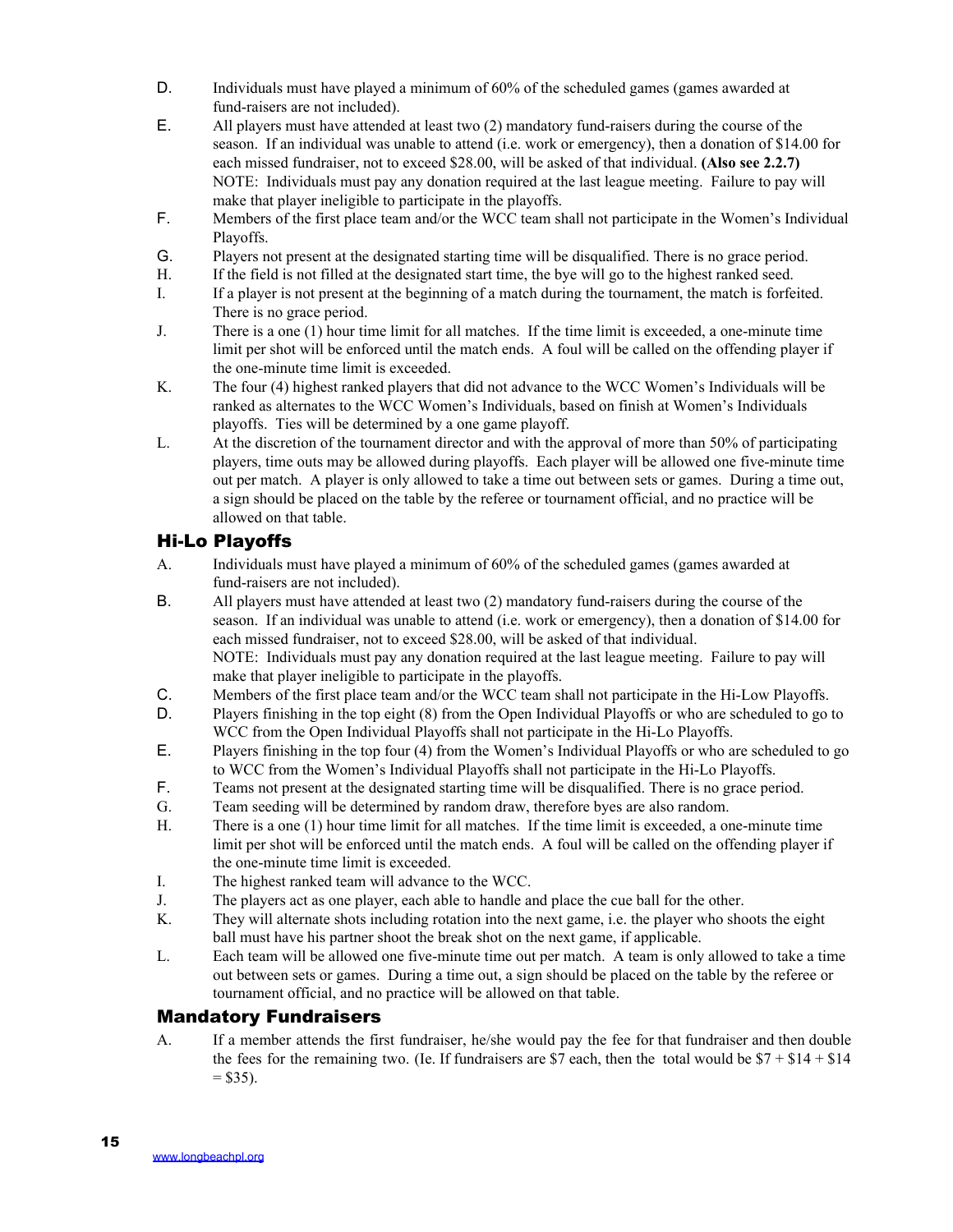- B. If a member does not attend the first fundraiser but rather sends a representative in his/her place, he/she would pay double the fees for all three fundraisers (Ie. If fundraisers are \$7 each, then the total would be 3 x \$14 = \$42). **(ent.1/16)**
- C. If a guest (or walk in) plays at a mandatory fundraiser and subsequently joins Long Beach Pool League, they will be given credit for the fundraiser and awarded four wins provided they pay \$7 plus any required table fees. **(ent. 7/16)**

# <span id="page-15-1"></span><span id="page-15-0"></span>2.3 ELIGIBILITY TIE BREAKERS (In Order Of Priority)

# Team Playoffs

- A. If all teams have played each other during the regular season, then the winner of the regular season match(es) qualify.
- B. For teams in the same division, total wins within that division.
- C. For team's assured of a playoff berth, a coin toss will be used.
- D. A tiebreaker playoff.

# <span id="page-15-2"></span>Open Individual Playoffs

- A. If all individuals have played each other during the regular season, then the winner of the regular season match(es) qualify.
- B. For individuals in the same division, total wins within that division.
- C. For individuals assured of a playoff berth, a coin toss will be used.
- D. A tiebreaker playoff match may have to be played.

# <span id="page-15-3"></span>Women's Individual Playoffs

- A. If all individuals have played each other during the regular season, then the winner of the regular season match(es) qualify.
- B. For individuals in the same division, total wins within that division.
- C. For individuals assured of a playoff berth, a coin toss will be used.
- D. A tiebreaker playoff match may have to be played.

# <span id="page-15-4"></span>Hi-Lo Playoffs

- A. If all individuals have played each other during the regular season, then the winner of the regular season match(es) determine ranking.
- B. For individuals in the same division, total wins within that division.
- E. A coin toss will be used.
- C. If a player commits to playing in the Hi-Lo tournament and drops out, leaving their partner unable to continue playing they will not be eligible to play in the following season Hi-Lo tournament.

# <span id="page-15-6"></span><span id="page-15-5"></span>2.4 SEEDING, ADVANCING AND LOCATION

# Team Playoffs

- A. Teams will be seeded based on total winning percentages.
- B. Teams will advance based on the first team to win nine (9) games. In the case of an 8-8 tie, the team that wins a 17th game advances. (Each team may choose which member plays game 17.)
- C. The board shall provide all team captains, players and sponsors at the last scheduled meeting a playoff bracket with dates, times and locations of all team matches. The bracket shall be seeded 1-8 and the team with the best record will maintain visitor designation throughout the tournament.
- D. If a playoff team cannot field four (4) players by the end of regular season play due to player(s) not allowed (86'd) into the seeded location, special circumstances may apply and the board may relocate the match to another location without dislocating other seeded teams.

# <span id="page-15-7"></span>Open Individual Playoffs

- A. The top twelve (12) individuals go to the playoff finals.
- B. The next eight (8) individuals go to the playoff semi-finals. The top four (4) individuals from the semi-finals will advance to the finals.
- C. Individuals advance based on the winner of matches consisting of three (3) out of five (5) games.
- D. Open Individuals will be played at a location chosen by the BOG.

# <span id="page-15-8"></span>Women's Individual Playoffs

A. The top twelve (12) individuals go to the playoff finals.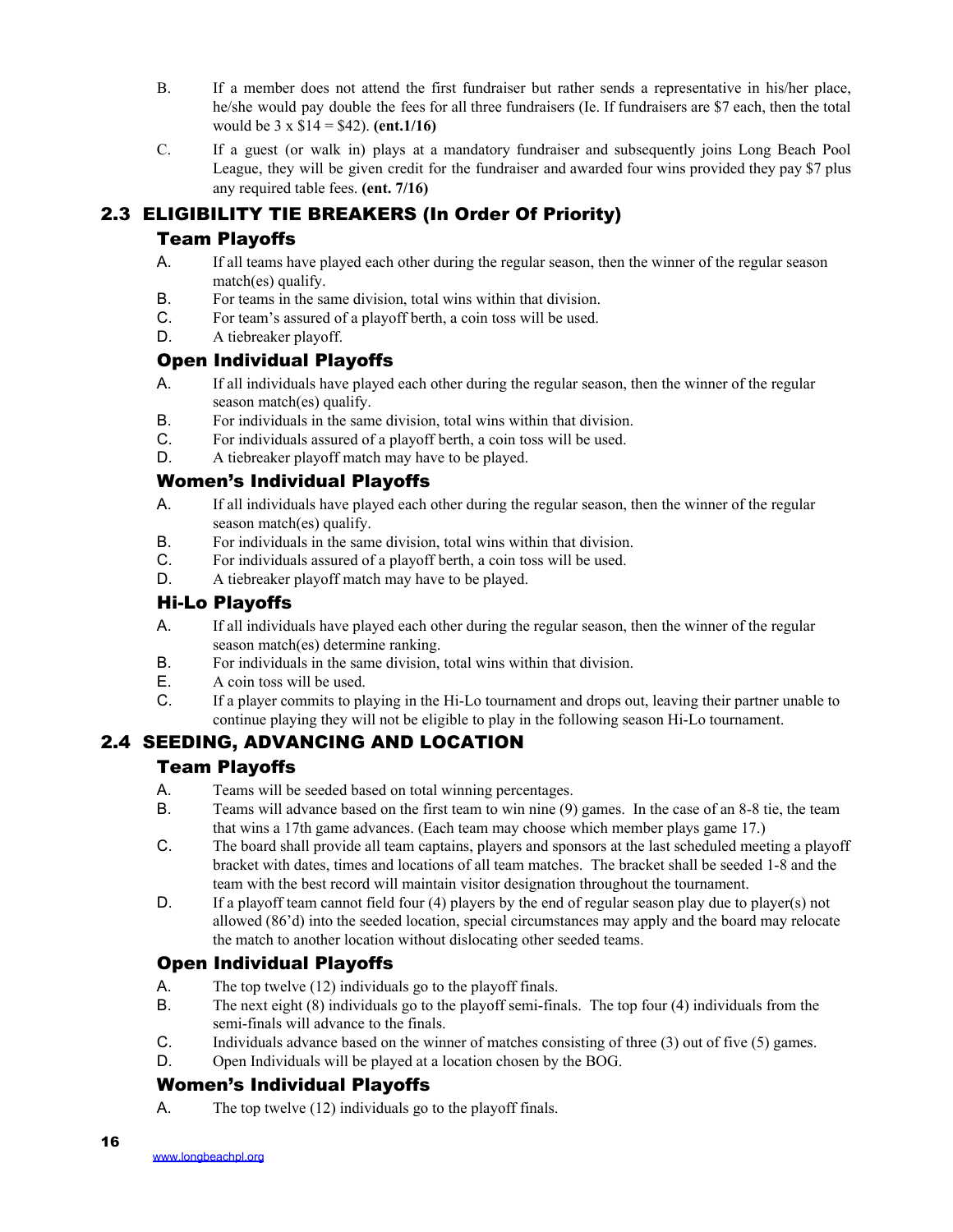- B. The next eight (8) individuals go to the playoff semi-finals. The top four individuals from the semi-finals will advance to the finals.
- C. Individuals advance based on the winner of matches consisting of three (3) out of five (5) games.
- D. Women's Individuals will be played at a location chosen by the BOG.

#### <span id="page-16-0"></span>Hi-Lo Playoffs

A. Hi-Lo teams will be assigned by matching the player with the highest winning percentage with the player with the lowest winning percentage. The next team will be the player with the next highest winning percentage teamed with the player with the next lowest winning percentage, and so on.

#### <span id="page-16-1"></span>2.5 APPOINTED OFFICIAL REFEREES SHALL:

- A. Have final say in judgment calls.
- B. Repeat all calls by the player.
- C. Assist when needed in WCC tournaments.

#### <span id="page-16-3"></span><span id="page-16-2"></span>2.6 BREAKING

# Lag for Break (defined)

- The following procedure is used for the lag for the opening break. Each player should use balls of equal size and weight (preferably non-striped object balls). With the ball in hand behind the head string, one player to the left and one to the right of the head spot, the balls are shot simultaneously to the foot cushion and back to the head end of the table. The player whose ball is the closest to the innermost edge of the head cushion wins the lag. The lagged ball must contact the foot cushion at least once. Other cushion contacts are immaterial, except as prohibited below.
- It is an automatic loss of the lag if: (1) the ball crosses into the opponent's half of the table, (2) the ball fails to contact the foot cushion, (3) the ball drops into a pocket, (4) the ball jumps the table, (5) the ball touches the long cushion, (6) the ball rests within the corner pocket and past the nose of the head cushion, or (7) the ball contacts the foot rail more than once.
- <span id="page-16-4"></span>If both players violate automatic-loss lag rules, or if the referee is unable to determine which ball is closer, the lag is a tie and is replayed.

# Team Playoffs

- A. Teams will break according to the score sheet.
- B. If a seventeenth  $(17<sup>th</sup>)$  game is required, teams will lag for break of that game.

#### <span id="page-16-5"></span>Open Individual Playoffs

- A. Individuals will lag for break
- B. Breaking will alternate after the first game

# <span id="page-16-6"></span>Women's Individual Playoffs

- A. Individuals will lag for break
- B. Breaking will alternate after the first game

#### <span id="page-16-7"></span>Hi-Lo Playoffs

- A. One player from each team will lag for break
- B. Breaking will alternate after the first game

# Playoff Tournament Charts

<span id="page-16-8"></span>This eight (8) player field chart is used for Team Playoffs, Open Individuals Semi-finals and Women's semi-finals. It shows seeding and the order matches should be played.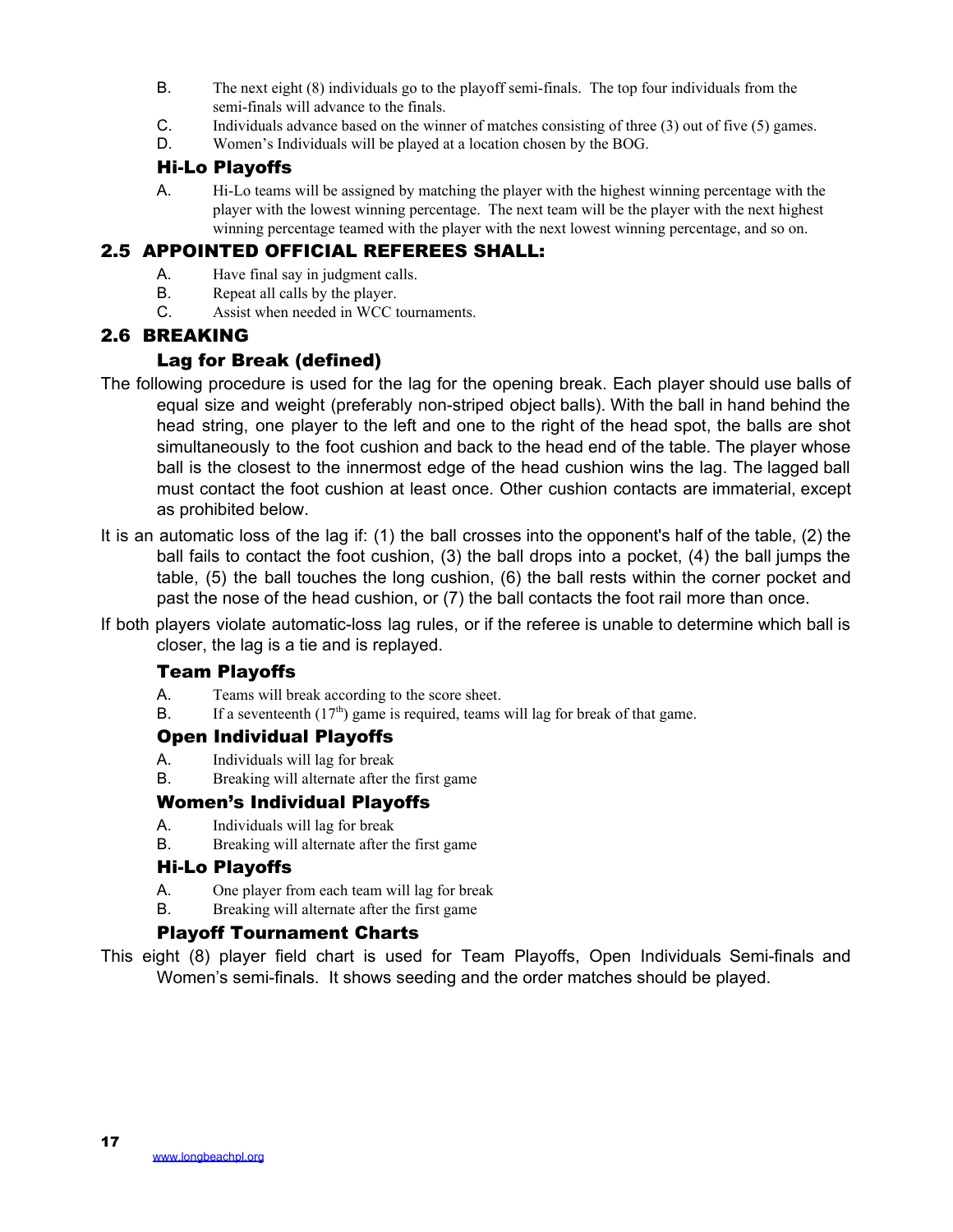

This sixteen (16) player field chart is used for Open Individuals, Women's Individual Finals, and Hi-Lo finals, and the Joey Reda & Friends Tournament. It shows seeding and the order the matches should be played.

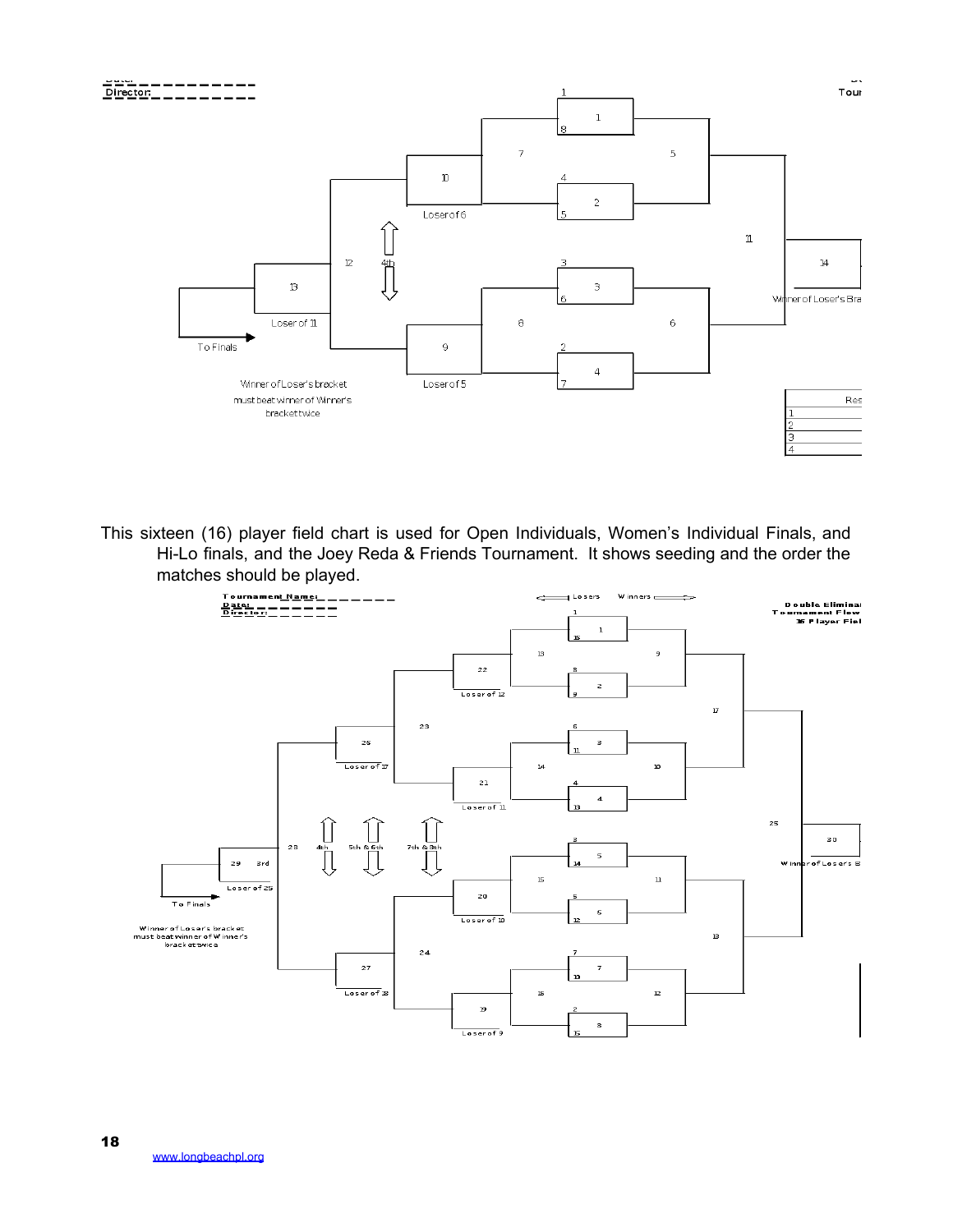# <span id="page-18-0"></span>2.7 WEST COAST CHALLENGE

Regarding the participation of the Long Beach Pool League in the West Coast Challenge (hereafter referred to as **"WCC"**), the following will apply:

- A. The #1 team is expected to represent Long Beach in the WCC--players on this team may not participate in other WCC seeded events. The 2nd, 3rd and 4th place teams may be asked to participate in the WCC should the #1 team find it impossible to do so.
- B. The top eight (8) Open Individuals and top four (4) Women Individuals of the league are expected to represent Long Beach in the WCC. Should any of these players not be able to attend, the next player(s) seeded will be asked to represent the league in the WCC.
- C. The #1 Hi-Lo team is expected to represent Long Beach in the WCC. If either of the two (2) players are not able to attend, the next Hi-Lo team seeded will be asked to represent the league in the WCC.
- D. West Coast Challenge Participants shall be present for opening and closing West Coast Challenge ceremonies. An exception is allowed with Board approval only. If not in attendance, participant will not be eligible to play in the following season's West Coast Challenge.

# <span id="page-18-1"></span>2.8 DISPUTES

All disputes resulting from play of any game (for example: if the wrong person was designated to break, wrong players were designated to play the game, etc.), must be resolved before the start of the next game. Failure to do so will result in the decision of the disputed game standing as originally played.

# <span id="page-18-2"></span>2.9 PROTESTS

Protests will be allowed only if based on an incorrect application of the playing rules. The protested game should be circled on the score sheet with a brief explanation by both team captains on the back of the score sheet.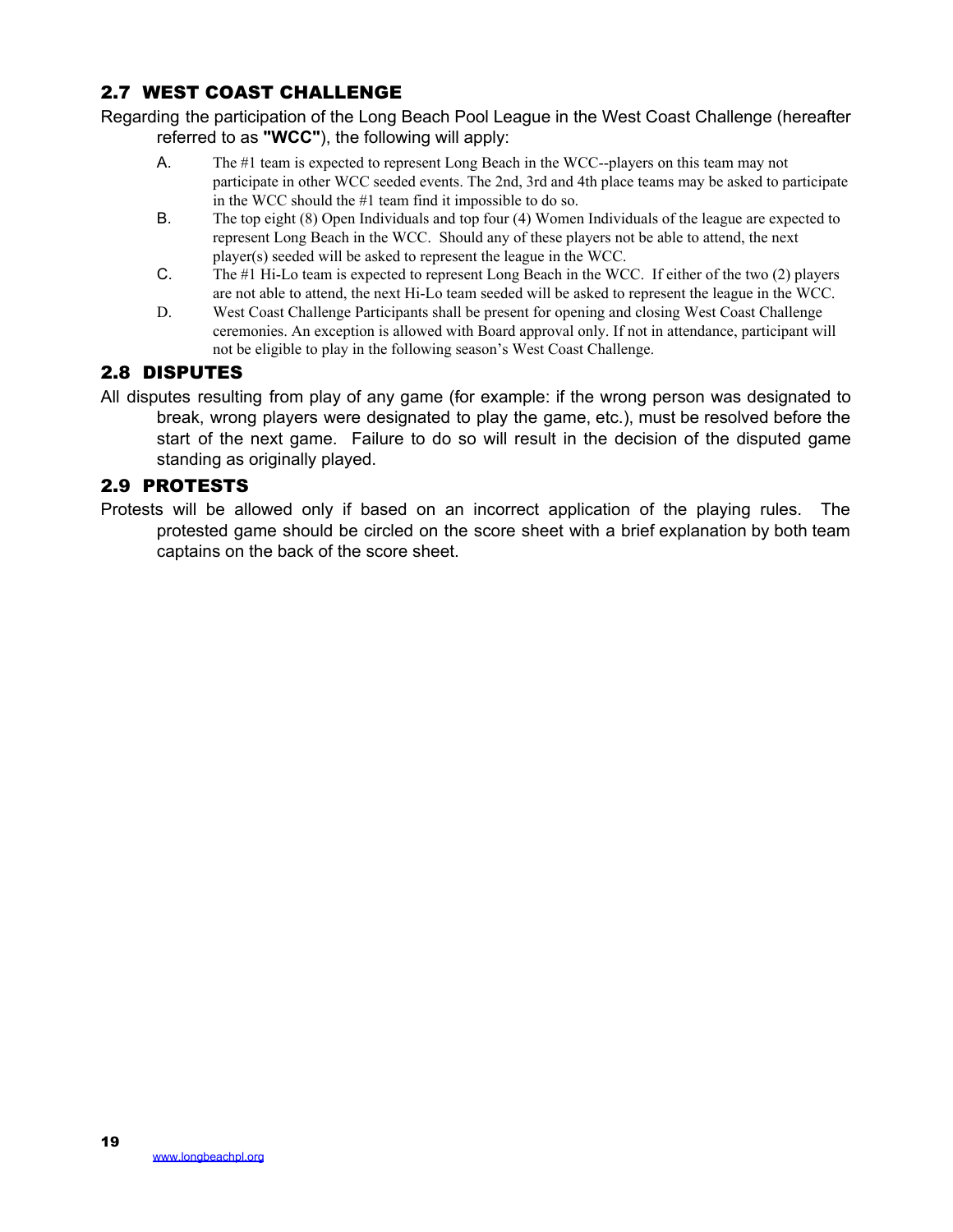# <span id="page-19-0"></span>GENERAL PLAYING RULES FOR THE LBPL

# <span id="page-19-1"></span>COSTS

Each player pays for their rack of balls.

# <span id="page-19-2"></span>PRACTICE TIME

The table should be made available to the visiting team for practice by 7:00 PM.

#### <span id="page-19-3"></span>STARTING TIME

Matches must start no later than 7:30 PM.

#### <span id="page-19-4"></span>DISPUTES

Players must protest through their captain (see rule 1.2.2 B-4).

#### <span id="page-19-5"></span>**SUBSTITUTIONS**

- A team member may be substituted before the start of any game. The replaced player may re-enter only with the consent of the opposing captain.
- Note: Each player may only play in one position per match. No player may play as a substitute for more than one player, nor may a replaced player be designated a substitute for another player.

#### <span id="page-19-6"></span>FREEDOM OF MOVEMENT

In order to allow the maximum freedom of movement and to avoid the appearance of offering unsolicited advice, only the player who is shooting (or the appointed referees - to clearly view the making of a shot) is allowed at the table. Penalty for failure to adhere is loss of game in progress per rule 3.7, *Unsportsmanlike Conduct*.

#### <span id="page-19-7"></span>UNSPORTSMANLIKE CONDUCT

- No player is allowed to engage in any activity that is unsportsmanlike in nature, embarrassing, disrupting or detrimental to any other player(s), referee(s), spectator(s), board member(s) at any Long Beach Pool League related activity (Such as league-night, playoffs, qualifiers, memorial tournaments, fundraisers and West Coast Challenge). Unsportsmanlike conduct includes but is not limited to, the following:
	- A. Interference: Deliberate interference with a shooter on the part of an opposing player or team members(s), either verbally or by interfering with balls and /or equipment in use of play. Penalty: Loss of game in progress.
	- B. Harassment: Verbal, written or physical harassment of participants, including players, referees, sponsors, and spectators such as yelling, name calling or other aggressive and intimidating behavior, etc. Penalty: 2-week suspension.
	- C. Physical Violence: Any intentional physical violence which includes but is not limited to, the use of a weapon, shoving, hitting and/or throwing objects at someone, etc., will not be tolerated. Penalty: Mandatory expulsion for the remainder of the season (if the incident happens during post season play or at the West Coast Challenge the offending player will not be able to play the following season).

# <span id="page-19-8"></span>UNAUTHORIZED PLAYER

Any team who knowingly deceives another team by the use of an unauthorized player posing as a player on the roster shall forfeit all games played by that player during the match. An additional penalty of three (3) games will be charged to of the team in violation, applied to the Captain's score.

> NOTE: A three (3) game loss shall be applied by deducting three (3) wins from the Captain's total score in the league stats.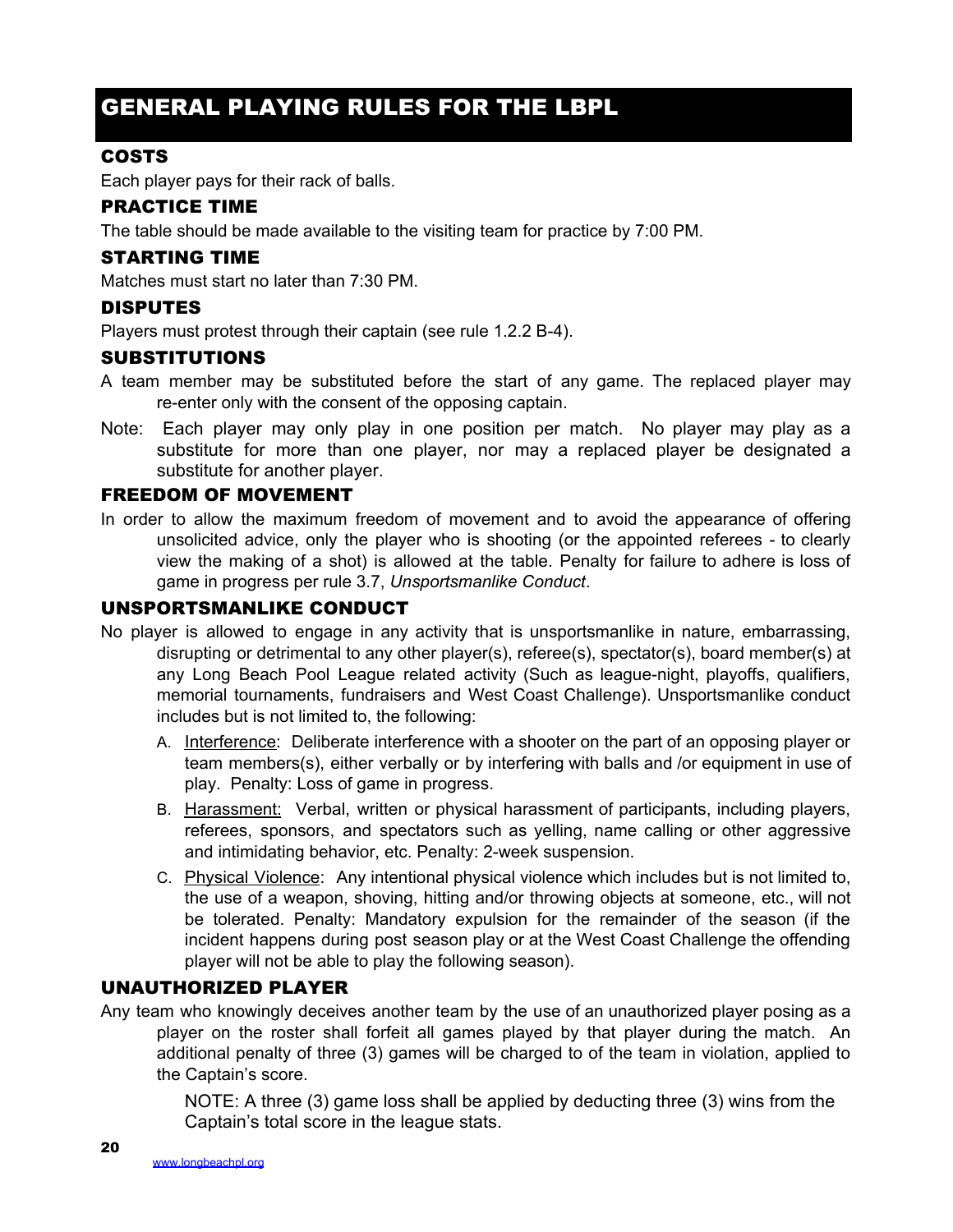# <span id="page-20-0"></span>FORFEITS

- Minimum of one (1) and a maximum of six (6) players may be used during a team match. Failing to have a minimum at the appointed starting time of a match is a forfeit.
- Any player, who is not present at the start of his or her assigned game, shall forfeit said game and a loss recorded on the score sheet against that individual not present - there is no grace period. A loss of game resulting from this rule shall not disqualify any player from the remainder of the team match. If both players are not present at the start of any game, then both players shall forfeit said game, and a loss recorded for each player.
- Example: If both players are not present, the home captain should mark neither a **V** nor an **H** on the score sheet for that game, but rather an **F** instead. This will indicate to the Statistician that both players forfeited the game, and a loss will be recorded for both players. If both of these players were present for their other three (3) games, and won all of them, then both players would finish with 3-1 for the match.

# <span id="page-20-1"></span>COACHING

#### This rule applies to team matches only - PLAYOFFS AND REGULAR SEASON PLAY.

- A. There is only one (1) conference allowed per player per game. Each conference is one (1) minute in duration. The conference must be called by the player and must be requested through the opposing captain or referee. The opposing captain or referee will then permit the team member whose advice is being requested to approach the table before starting the conference time. In refereed games, a mechanical device will be used to keep time and two (2) warnings will be issued at elapsed time of thirty (30) seconds and forty-five (45) seconds. The coach must leave the table immediately upon instructions of the referee, and play is to resume. Failure to terminate the conference when instructed will be ruled delay of game with a penalty of a foul.
- B. Players may seek advice only from their team members. Players must designate the team member to coach any single situation.
- C. In the event of ball in hand and a conference is called by a player, said player shall be the last person to position or touch the cue ball before play is resumed, otherwise it is a foul.
- D. Except in the process of a normal conference, the active player may not receive outside advice. This includes verbal and non-verbal hints, suggestions, etc. Result of such action is a foul. Subsequent violations may result in an unsportsmanship conduct charge. **(rev.1/16)**

#### <span id="page-20-2"></span>MATCH TIME, DATE AND LOCATION

- A. All matches must be played at the time, date, and location scheduled. Matches may only be changed at the direction of the BOG. The BOG may only change the scheduling of a match under extreme circumstances, including, but not limited to, natural disaster, civil unrest, or failure of the sponsor's business.
- B. No LBPL fundraiser tournaments, regular season league games or playoff games shall be played on the Saturday, Sunday or Monday during the following three day holiday weekends: Memorial Day and Labor Day.

#### <span id="page-20-3"></span>**SCORING**

- Each player's wins and losses count only toward that player's score. The team will be credited with a total of sixteen (16) games, with the actual games played by a given player being credited to that player only.
- For example: If a player plays their first two (2) games and wins both, they will receive a score of 2-0 for the evening. If a substitute comes in and wins the last two (2) games, they will receive a 2-0. The replaced player will not receive a 4-0 score.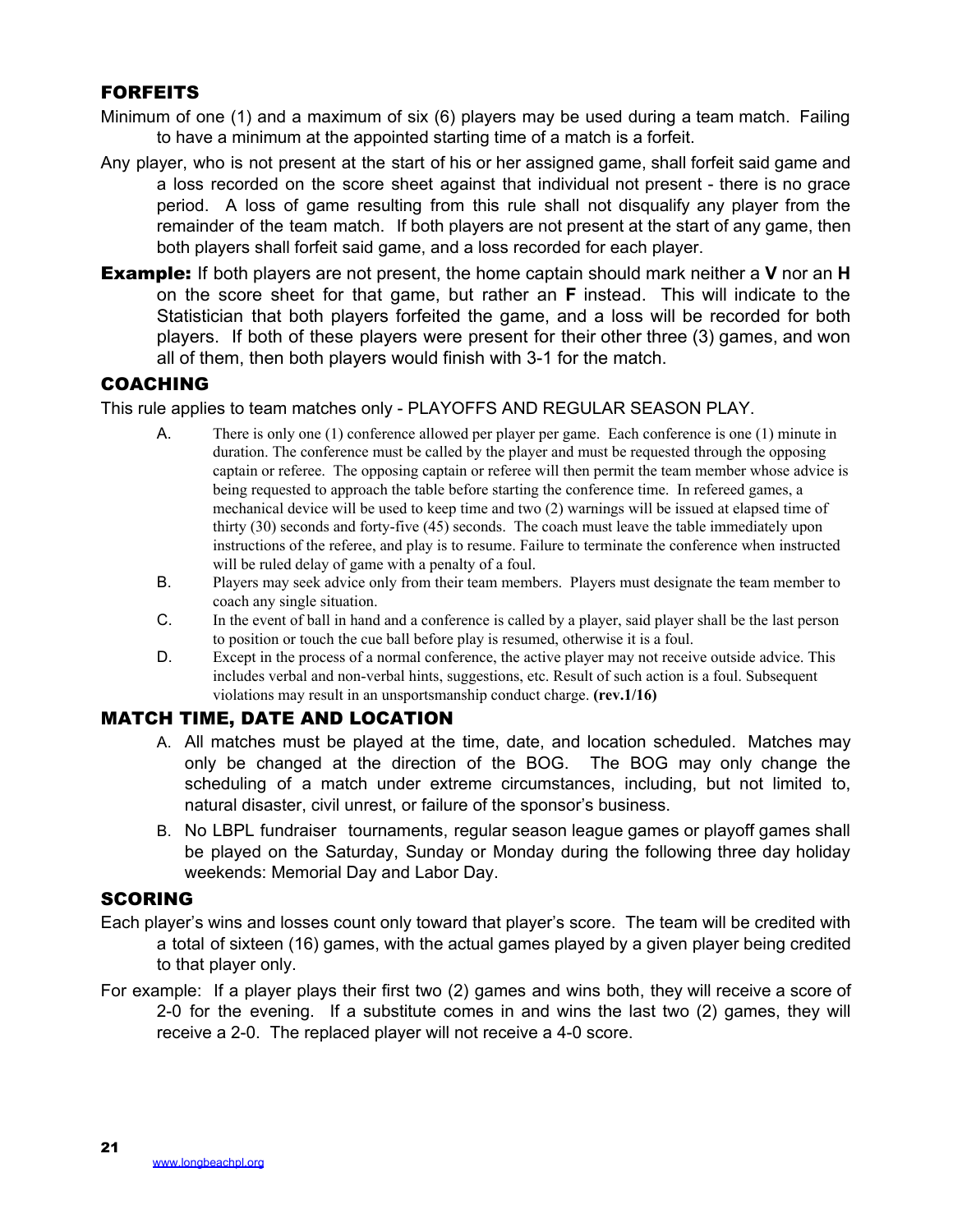# <span id="page-21-0"></span>GENERAL RULES OF POCKET BILLIARDS

These general rules apply to all pocket billiard games, UNLESS specifically noted to the contrary in the individual game rules.

#### <span id="page-21-1"></span>RACKING THE BALLS

When racking the balls a triangle must be used, and the apex ball is to be spotted on the foot spot. All the balls must be lined up behind the apex ball and pressed together so that they all have contact with each other.

#### <span id="page-21-2"></span>STRIKING CUE BALL

Legal shots require that the cue ball be struck only with the cue tip. Failure to meet this requirement is a foul.

# <span id="page-21-3"></span>FAILURE TO POCKET A BALL

If a player fails to pocket a ball on a legal shot, then the player's inning is over, and it is the opponent's turn at the table.

# <span id="page-21-4"></span>CUE BALL ON OPENING BREAK

The opening break shot is taken with cue ball in hand behind the head string. The object balls are positioned according to specific game rules. On the opening break, the game is considered to have commenced once the cue ball has been struck by the cue tip and crosses the head string.

# <span id="page-21-5"></span>DEFLECTING THE CUE BALL ON THE GAMES OPENING BREAK

On the break shot, stopping or deflecting the cue ball after it has crossed the head string and prior to hitting the racked balls is considered a foul and loss of turn. The opponent has the option of receiving cue ball in hand behind the head string or passing the cue ball in hand behind the head string back to the offending player.

# <span id="page-21-6"></span>CUE BALL IN HAND BEHIND THE HEAD STRING

- An incoming player awarded ball in hand behind the head string may shoot at any object ball as long as the base of the object ball is on or below the head string. He may not shoot at any ball, the base of which is above the head string, unless he first shoots, the cue ball below the head string and then by hitting a rail causes the cue ball to come back above the head string and hit the object ball. The base of the ball (the point of the ball touching the table) determines whether it is above or below the head string.
- If the incoming player inadvertently places the cue ball on or below the head string, the referee or the opposing player must inform the shooting player of improper positioning of the cue ball before the shot is made. If the opposing player does not so inform the shooting player before the shot is made, the shot is considered legal. If the shooting player is informed of improper positioning, he must then reposition the cue ball. If a player positions the cue ball completely and obviously outside the kitchen and shoots the cue ball, it is a foul, if called by the opponent or referee.
- When the cue ball is in hand behind the head string, it remains in hand (not in play) until the player drives the cue ball past the head string by striking it with his cue tip.
- The cue ball may be ADJUSTED by the player's hand, cue, etc., so long as it remains in hand. Once the cue ball is in play per the above, it may not be impeded in any way by the player; to do so is to commit a foul.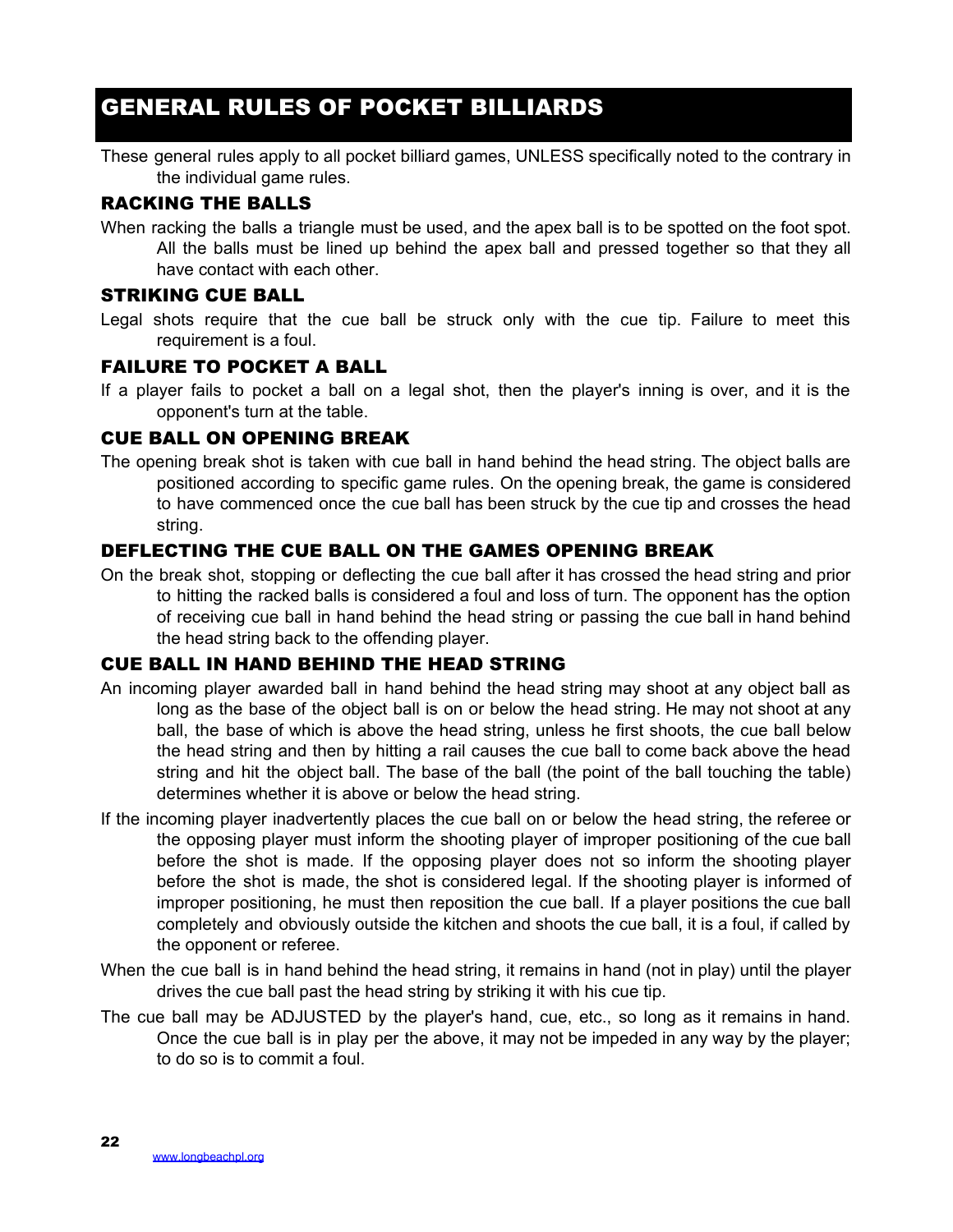#### <span id="page-22-0"></span>POCKETED BALLS

A ball is considered pocketed if as a result of an otherwise legal shot; it drops off the bed of the table into the pocket and remains there. A ball that rebounds from a pocket back onto the table bed is not a pocketed ball.

#### <span id="page-22-1"></span>POSITION OF BALLS

The position of a ball is judged by where its base (or center) rests.

#### <span id="page-22-2"></span>FOOT ON FLOOR

It is a foul if a player shoots when at least one (1) foot is not in contact with the floor. Foot attire must be normal in regard to size, shape and manner in which it is worn.

#### <span id="page-22-3"></span>SHOOTING WITH BALLS IN MOTION

It is a foul if a player shoots while the cue ball or any object ball is in motion (a spinning ball is in motion).

#### <span id="page-22-4"></span>COMPLETION OF STROKE

A stroke is not complete (and therefore is not counted) until all balls on the table have become motionless after the stroke (a spinning ball is in motion).

#### <span id="page-22-5"></span>HEAD STRING DEFINED

The area behind the head string does not include the head string. Thus, an object ball that is dead center on the head string is playable when specific game rules require that a player must shoot at a ball past the head string. Likewise, the cue ball when being put in play behind the head string (cue ball in hand behind the head string), may not be placed directly on the head string; it must be behind it.

#### <span id="page-22-6"></span>FAILURE TO CONTACT OBJECT BALL

It is a foul if on a stroke the cue ball fails to make contact with any legal object ball first. Playing away from a touching ball does not constitute having hit that ball.

#### <span id="page-22-7"></span>LEGAL SHOT

Unless otherwise stated in a specific game rule, a player must cause the cue ball to contact a legal object ball and then (1) pocket a numbered ball, or (2) cause the cue ball or any numbered ball to contact a cushion. Failure to meet these requirements is a foul.

#### <span id="page-22-8"></span>SIMULTANEOUS HIT

When it is observed that the cue ball strikes a legal object ball and a non-legal object ball at approximately the same instant, and it cannot be determined which ball was hit first, the judgment will go in favor of the shooter.

#### <span id="page-22-9"></span>CUE BALL SCRATCH

It is a foul (scratch) if on a stroke, the cue ball is pocketed. If the cue ball touches an object ball that was already pocketed (for example, in a pocket full of object balls), the shot is a foul.

#### <span id="page-22-10"></span>CUE BALL FOULS ONLY

It is not a foul to accidentally touch stationary balls with the cue, clothing, body, mechanical bridge, chalk shaft, etc. when the player is in the act of shooting. If an accident occurs, the player should allow the referee of the opposite team to restore the ball or balls to their correct positions. If the player does not allow such a restoration, and a ball set in motion as a normal part of the shot touches such an unrestored ball, or passes partly into a region originally occupied by a disturbed ball, the shot is a foul. (In short, if the accident has any effect on the outcome of the shot, it is a foul.) In any case, the referee from the opposing team must be called upon to restore the positions of the disturbed balls as soon as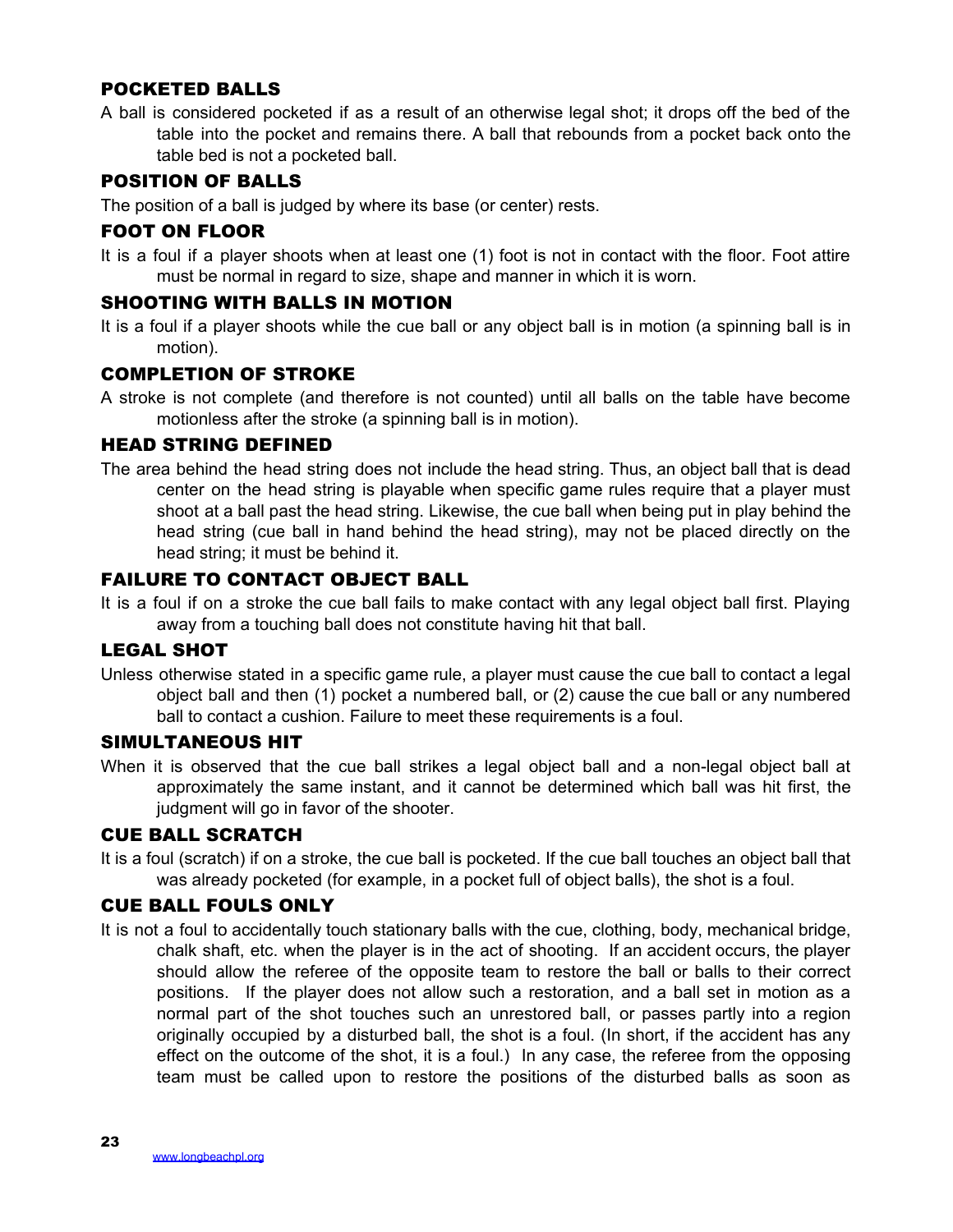possible, but not during the shot. It is a foul to play another shot before the referee has restored any accidentally moved balls.

- At the non-shooting player's option, the disturbed balls will be left in their positions. In this case, the balls are considered restored and subsequent contact on them is not a foul.
- It is still a foul to make any contact with the cue ball whatsoever while it is in play, except for the normal tip-to-ball contact during a shot.

# <span id="page-23-0"></span>FOUL BY PLACEMENT

Touching any object ball with the cue ball while it is in hand is a foul.

# <span id="page-23-1"></span>FOULS BY DOUBLE HITS

<span id="page-23-2"></span>If the cue stick strikes the cue ball more than once on a shot, the shot is foul.

#### Judging Double Hits

When the distance between the cue ball and the object ball is less than the width of a chalk cube, special attention from the referee is required. In such a situation, unless the referee can positively determine a legal shot has been performed, the following guidance may apply: if the cue ball follows through the object ball more than  $\frac{1}{2}$  ball, it is a foul. It is not a foul if cue ball is struck at an angle of 45° or more, or drawn back away from the object ball by more than ½ ball.

# <span id="page-23-3"></span>PLAYER RESPONSIBILITY FOULS

The player is responsible for chalk, bridges, files and any other items or equipment he brings to, uses at, or causes to approximate the table. If he drops a piece of chalk, or knocks off a mechanical bridge head, as examples, he is guilty of a foul should such an object make contact with any ball in play (or the cue ball only if no referee is presiding over the match).

# <span id="page-23-4"></span>ILLEGAL JUMPING OF BALL

It is a foul if a player strikes the cue ball below center ("digs under" it) and intentionally causes it to rise off the bed of the table in an effort to clear an obstructing ball. Such jumping action may occasionally occur accidentally, and such "jumps" are not to be considered fouls on their face; they may still be ruled foul strokes, if for example, the ferrule or cue shaft makes contact with the cue ball in the course of the shot.

# <span id="page-23-5"></span>JUMP SHOTS

Unless otherwise stated in rules for a specific game it is legal to cause the cue ball to rise off the bed of the table by striking the cue ball above center, and forcing the cue ball to rebound from the bed of the table.

# <span id="page-23-6"></span>BALLS JUMPED OFF TABLE

- Balls coming to rest other than on the bed of the table after a stroke (on the cushion top, rail surface, floor, etc.) are considered jumped balls. Balls may bounce on the cushion tops and rails of the table in play without being jumped balls if they return to the bed of the table under their own power and without touching anything not a part of the table. The table shall consist of the permanent part of the table proper. (Balls that strike or touch anything not a part of the table, such as the light fixture, chalk on the rails and cushion tops, etc., shall be considered jumped balls even though they might return to the bed of the table after contacting items, which are not parts of the table proper).
- In all pocket billiard games when a stroke results in the cue ball or any object ball being a jumped ball off the table, the stroke is a foul. All jumped object balls are spotted (except in Nine Ball) when all balls have stopped moving. See specific game rules for putting the cue ball in play after a jumped cue ball foul.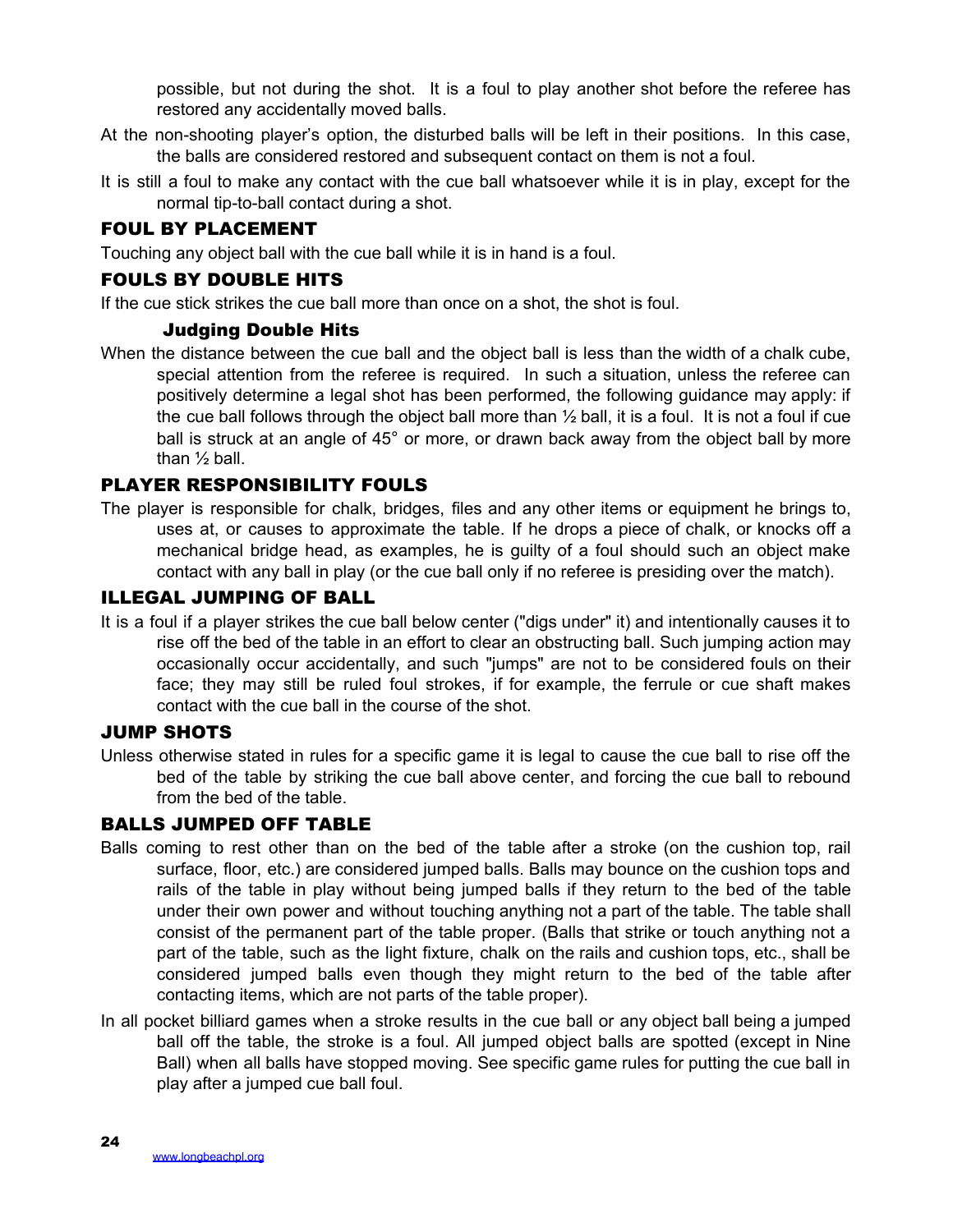#### <span id="page-24-0"></span>BALLS MOVING SPONTANEOUSLY

- If a ball shifts, settles, turns or otherwise moves "by itself," the ball shall remain in the position it assumed and play continues. A hanging ball that falls into a pocket "by itself" after being motionless for 5 seconds or longer shall be replaced as closely as possible to its position prior to falling, and play shall continue.
- If an object ball drops into a pocket "by itself" as a player shoots at it, so that the cue ball passes over the spot the ball had been on, unable to hit it, the cue ball and object ball are to be replaced to their positions prior to the stroke, and the player may shoot again. Any other object balls disturbed on the stroke are also to be replaced to their original positions before the shooter replays.

# <span id="page-24-1"></span>SPOTTING BALLS

When specific game rules call for spotting balls, they shall be replaced on the table on the long string after the stroke is complete. A single ball is placed on the foot spot; if more than one ball is to be spotted, they are placed on the long string in ascending numerical order, beginning on the foot spot and advancing toward the foot rail.



- When balls on or near the foot spot or long string interfere with the spotting of balls, the balls to be spotted are placed on the long string as close as possible to the foot spot without moving the interfering balls. Spotted balls are to be placed as close as possible or frozen (at the referee's discretion) to such interfering balls, except when the cue ball is interfering; balls to be spotted against the cue ball are placed as close as possible without being frozen.
- If there is insufficient room on the long string between the foot spot and the foot rail cushion for balls that must be spotted, such balls are then placed on the extension of the long string "in front" of the foot spot (between the foot spot and the center spot), as near as possible to the foot spot and in the same numerical order as if they were spotted "behind" the foot spot (lowest numbered ball closest to the foot spot).

#### <span id="page-24-2"></span>ADDITIONAL POCKETED BALLS

If extra balls are pocketed on a legal stroke, they are counted in accord with the rules for the particular game.

#### <span id="page-24-3"></span>NON-PLAYER INTERFERENCE

If the balls are moved (or a player bumped such that play is directly affected) by a non-player during the match, the balls shall be replaced as near as possible to their original positions immediately prior to the incident, and play shall resume with no penalty on the player affected. If the match is officiated, the referee shall replace the balls. This rule shall also apply to "act of God" interference, such as earthquake, hurricane, light fixture falling, power failure, etc. If the balls cannot be restored to their original positions, replay the game with the original player breaking.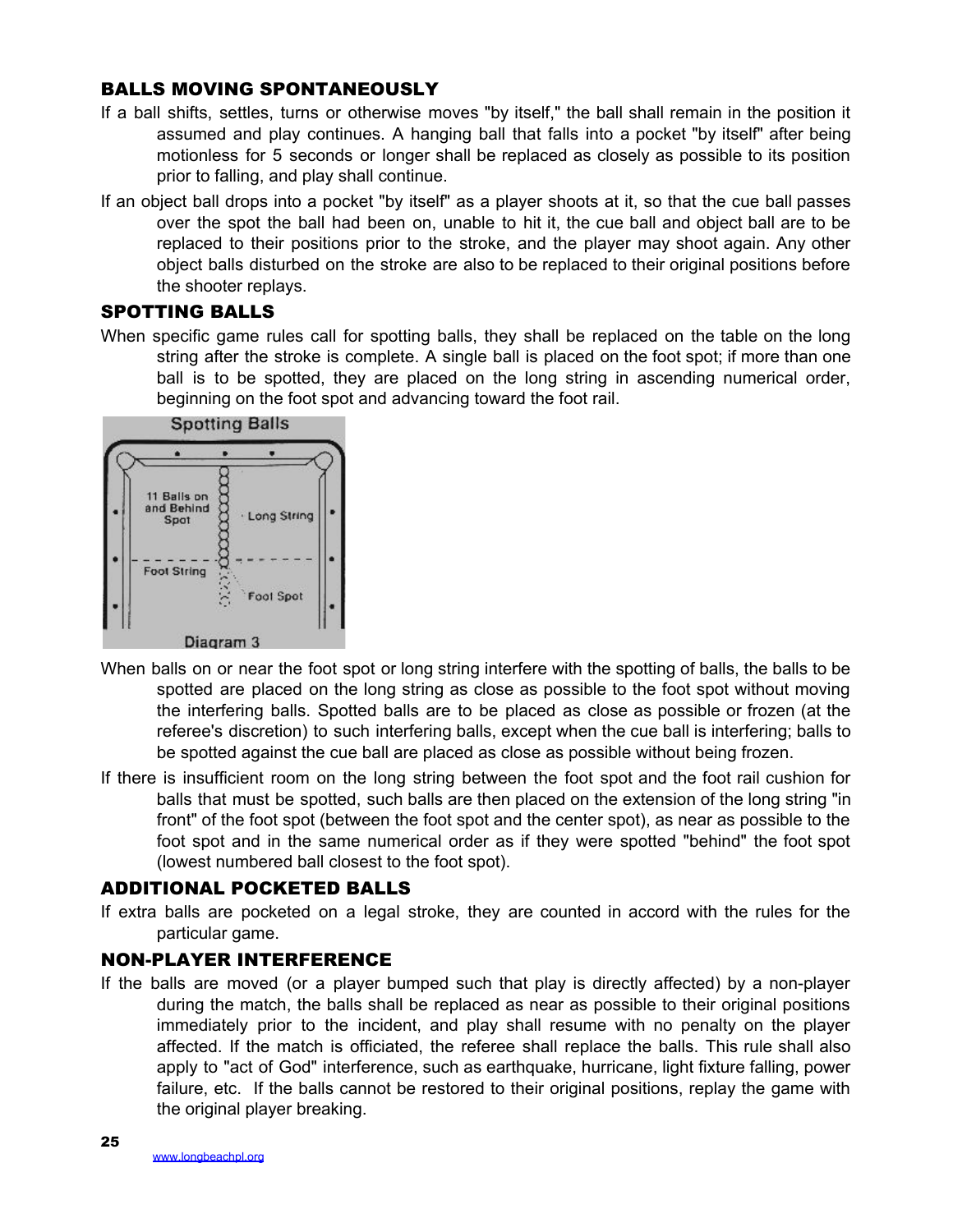# <span id="page-25-0"></span>PLAY BY INNINGS

During the course of play, players alternate turns (innings) at the table, with a player's inning ending when he either fails to legally pocket a ball, or fouls.

When an inning ends free of a foul, the incoming player accepts the table in position.

# <span id="page-25-1"></span>OBJECT BALL FROZEN TO CUSHION OR CUE BALL

When playing a shot where the object ball is frozen to the cushion, the cue ball must contact the frozen ball and then 1) pocket the frozen ball or any other ball, or 2) drive the frozen object ball to another cushion, or 3) drive the cue ball or another ball to any cushion. Failure to do so is a foul. When there is any doubt as to whether a ball is frozen to the cushion, the player should ask the referee for a ruling before shooting.

# <span id="page-25-2"></span>PLAYING FROM BEHIND THE STRING

- When a player has the cue ball in hand behind the string (in the kitchen), he must drive the cue ball to a point outside the kitchen before it contacts either a cushion or an object ball. Failure to do so is a foul.
- Exception: If an object ball lies on or outside, the head string (and is thus playable) but so close that the cue ball contacts it before the cue ball is out of the kitchen, the ball can be legally played.

# <span id="page-25-3"></span>CUE BALL IN HAND FOUL

During cue ball in hand placement, the player may use his hand or any part of his cue (excluding the tip) to position the cue ball.

# <span id="page-25-4"></span>ILLEGAL MARKING

If a player intentionally marks the table in any way to assist in executing the shot, whether by wetting the cloth, by placing a cube of chalk on the rail, or by any other means, he has fouled. If the player removes the mark prior to the shot, no penalty is imposed.

#### <span id="page-25-5"></span>USE OF EQUIPMENT

Players may not use equipment or accessory items for purposes or in a manner other than those for which the items were intended. (for example: a cue ball, the triangle or any other width-measuring device may not be used to see if a cue ball or object ball would travel through a gap, etc.) Powder containers, chalk cubes, etc., may not be used to prop up a mechanical bridge (or natural hand bridge); no more than two mechanical bridges may be use at one time , nor may they be used to support anything other than the cue shaft. Extra or out-of-play balls may not be used by players to check clearances or for any other reason (except to lag for break).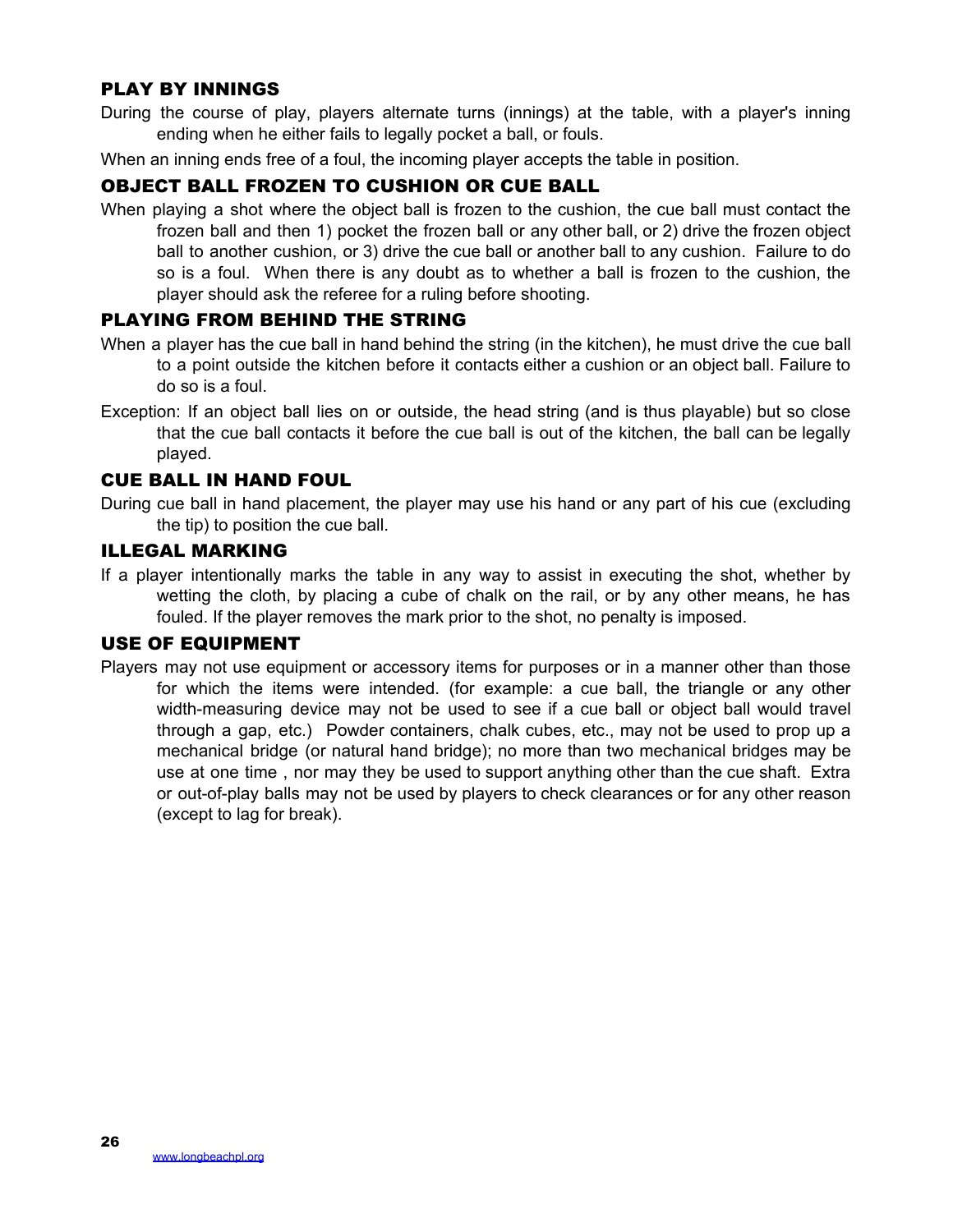# <span id="page-26-0"></span>8-BALL RULES

Except when clearly contradicted by these additional rules, the General Rules of Pocket Billiards apply.

#### <span id="page-26-1"></span>OBJECT OF THE GAME

Eight Ball is a call shot game played with a cue ball and fifteen (15) object balls, numbered 1 through 15. One (1) player must pocket balls of the group numbered 1 through 7 (solid colors), while the other player has 9 thru 15 (stripes). THE PLAYER POCKETING HIS GROUP FIRST AND THEN LEGALLY POCKETING THE 8-BALL WINS THE GAME.



# <span id="page-26-2"></span>CALL SHOT

- In call shot, to legally pocket an object ball, the player is required to physically indicate by pointing of verbally calling, in advance of each shot, the object ball to be made and the pocket into which it will be made. When calling the shot, it is never necessary to indicate details such as cushions, banks, kisses, caroms, etc. Failure to call the pocket or failure to sink the object ball in the designated pocket is a loss of turn, not a foul. If the object ball is pocketed as called, then any other object ball(s) that is pocketed is legal and remains pocketed. If the called object ball is not legally pocketed and other object balls are pocketed, then they remain pocketed but results in a loss of turn - not a foul. Any balls pocketed on a foul remain pocketed, regardless of whether they belong to the shooter or the opponent.
- The opening break is not a "called shot." Any player performing a break shot in 8-Ball may continue to shoot his next shot so long as he has legally pocketed any object ball on the break.

# <span id="page-26-3"></span>RACKING THE BALLS

The player designated as the breaking player(by match schedule or by lag) will rack their own balls.The balls are racked in a triangle at the foot of the table with the 8-ball in the center of the triangle, the first ball of the rack on the foot spot, a stripe ball in one corner of the rack and a solid ball in the other corner. **(rev. 1/16)**

# <span id="page-26-4"></span>LEGAL BREAK SHOT (Defined)

To execute a legal break, the breaker (with the cue ball behind the head string) must either (1) pocket a numbered ball, or (2) drive at least four numbered balls to the rail. If he fails to make a legal break, it is a foul, and the incoming player has the option of (1) accepting the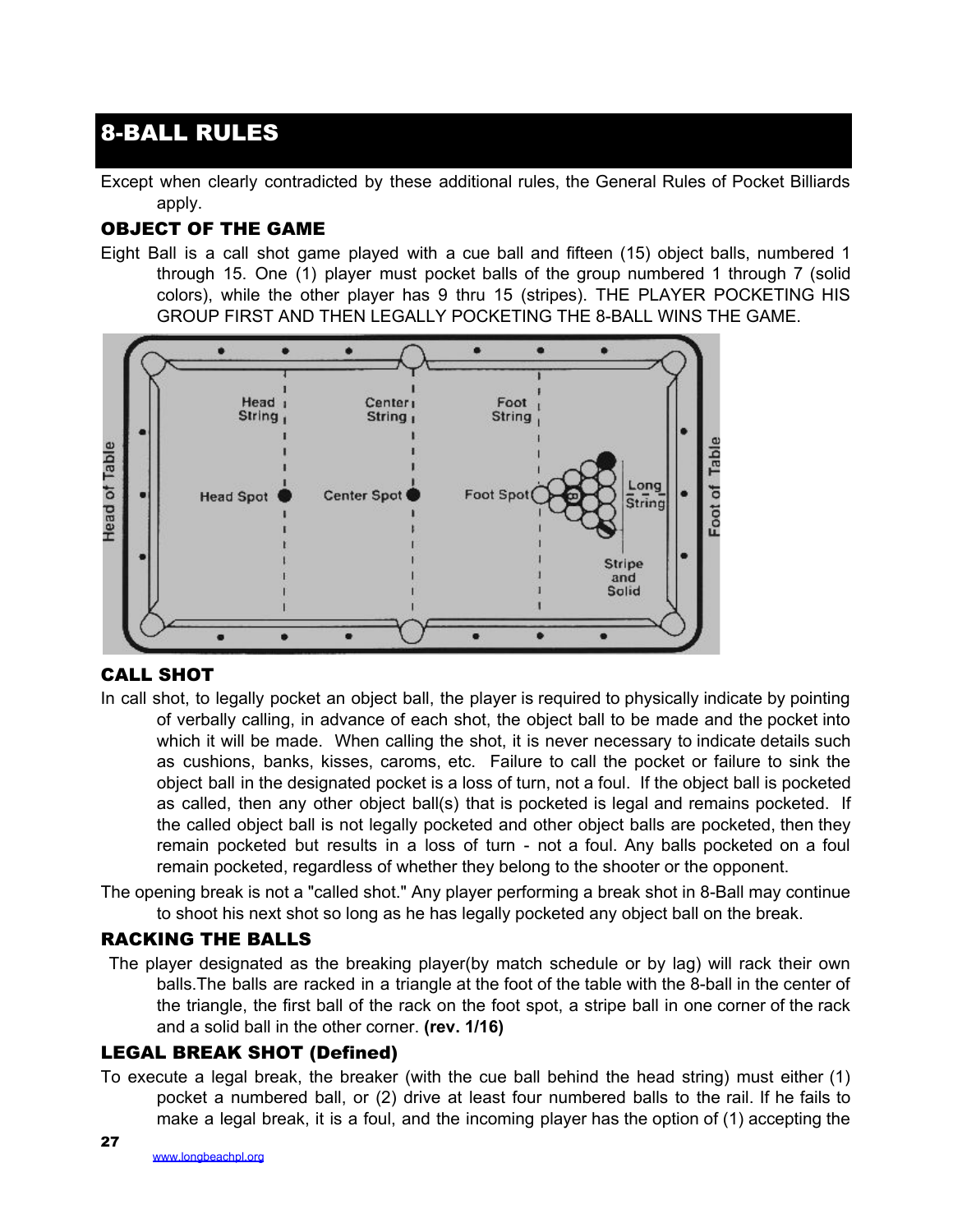table in position and shooting, or (2) having the balls re-racked and shooting the opening break himself. It is not necessary to hit the head ball (ball on the foot spot) to initiate a legal break in 8-ball.

# <span id="page-27-0"></span>SCRATCH ON A LEGAL BREAK

If a player scratches on a legal break shot, it is a foul. For any foul on a legal break shot, (1) all balls pocketed remain pocketed (exception, the 8-ball: see rule 5.6) (2) the table is open.

# <span id="page-27-1"></span>8-BALL POCKETED ON THE BREAK

If the 8-ball is pocketed on the break, the breaker may ask for a re-rack or have the 8-ball spotted and continue shooting. If the breaker scratches while pocketing the 8-ball on the break, the incoming player has the option of a re-rack or having the 8-ball spotted and begins shooting with ball in hand behind the head string.

# <span id="page-27-2"></span>OPEN TABLE (Defined)

The table is "open" when the choice of groups (stripes or solids) has not yet been determined. The table is always open immediately after the break shot. When the table is open it is legal to hit any solid or stripe or the 8-ball first in the process of pocketing the called stripe or solid,but not the 8 ball On an open table, all illegally pocketed balls remain pocketed. **(rev. 1/16)**

# <span id="page-27-3"></span>CHOICE OF GROUP

The choice of stripes or solids is not determined on the break even if balls are made from only one or both groups. THE TABLE IS ALWAYS OPEN IMMEDIATELY AFTER THE BREAK SHOT. The choice of group is determined only when a player legally pockets a called object ball after the break shot.

#### <span id="page-27-4"></span>TABLE RUN (Defined)

A table run occurs when a player approaches the table for their first inning (turn at table) and proceeds to run all object balls plus the 8-ball without a miss.

# <span id="page-27-5"></span>LEGAL SHOT (Defined)

- On all shots (except on the break and when the table is open), the shooter must hit one of his group of balls first and (1) pocket a numbered ball, or (2) cause the cue ball or any numbered ball to contact a rail.
- The shooter must designate to the referee the pocket of intent and wait for verbal acknowledgment from the referee before performing the shot. Failure to designate to referee is a loss of shot, not a foul.
- NOTE: It is permissible for the shooter to bank the cue ball off a rail before contacting his object ball; however, after contact with his object ball, an object ball must be pocketed, OR the cue ball or any numbered ball must contact a rail. Failure to meet these requirements is a foul.

#### <span id="page-27-6"></span>"SAFETY" SHOT

For tactical reasons a player may choose to pocket an obvious object ball and also discontinue his turn at the table by declaring "safety" in advance. A safety shot is defined as a legal shot. If the shooting player intends to play safe by pocketing an obvious object ball, then prior to the shot, he must declare a "safety" to his opponent. Any ball pocketed on a safety shot remains pocketed.

#### <span id="page-27-7"></span>**SCORING**

A player is entitled to continue shooting until he fails to legally pocket a ball of his group. After a player has legally pocketed all of his group of balls, he shoots to pocket the 8-ball.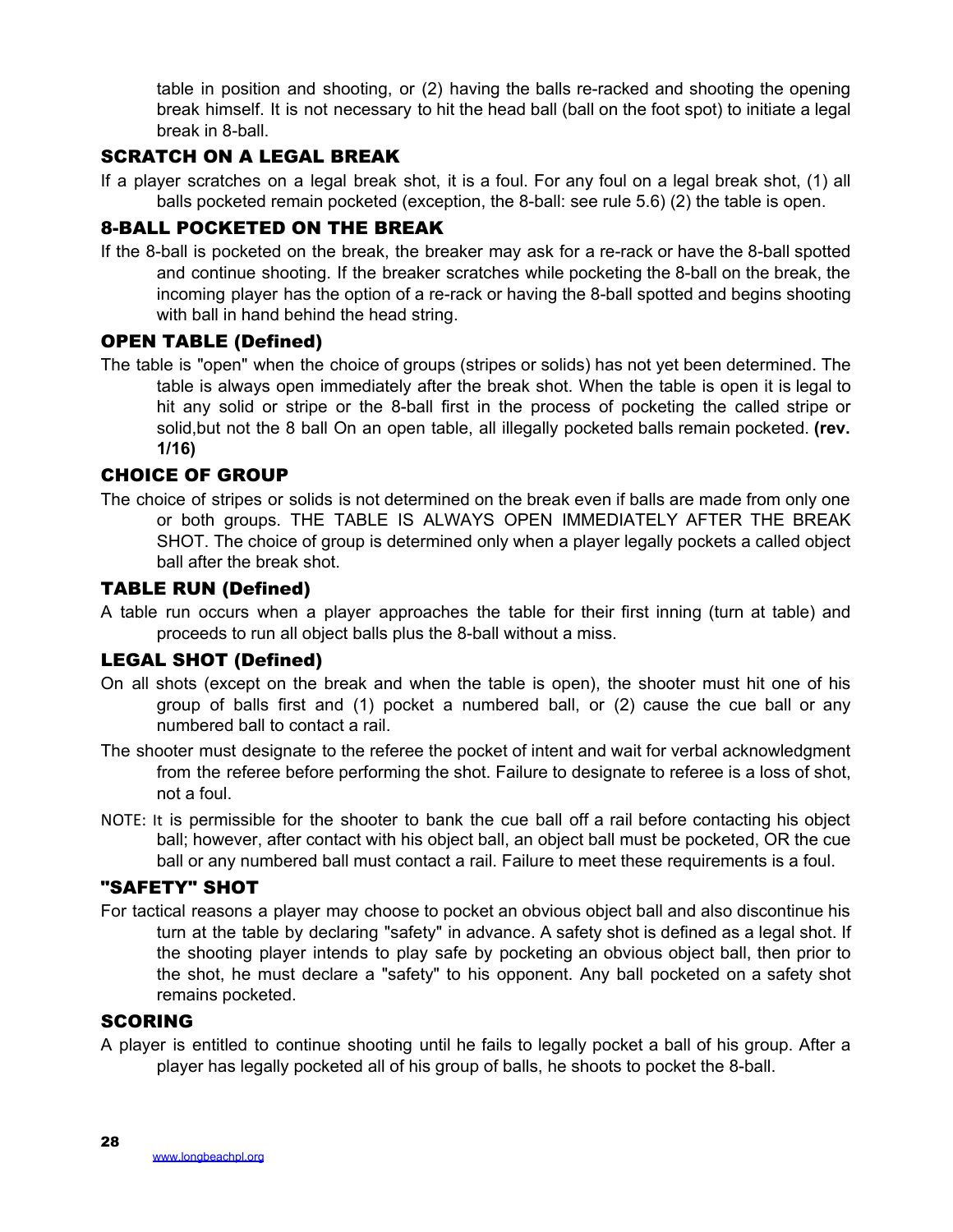# <span id="page-28-0"></span>FOUL PENALTY

Opposing player gets cue ball in hand. This means that the player can place the cue ball anywhere on the table (does not have to be behind the head string) With "cue ball in hand," the player may use his hand or any part of his cue (excluding the tip) to position the cue ball. (Also, see Rule 4.31 in the General Rules of Pocket Billiards) **(rev. 1/16)**

# <span id="page-28-1"></span>COMBINATION SHOTS

Combination shots are allowed; however, the 8-ball cannot be used as a first ball in the combination except when the table is open.

# <span id="page-28-2"></span>ILLEGALLY POCKETED BALLS

An object ball is considered to be illegally pocketed when (1) that object ball is pocketed on the same shot a foul is committed, or (2) the called ball did not go in the designated pocket. Illegally pocketed balls remain pocketed.

# <span id="page-28-3"></span>OBJECT BALLS JUMPED OFF THE TABLE

If any object ball is jumped off the table, it is a foul and loss of turn, unless it is the 8-ball, which is a loss of game. Any jumped object balls are spotted in numerical order according to General Rules for spotting balls.

# <span id="page-28-4"></span>PLAYING THE 8-BALL

- When shooting at the 8-ball, a scratch or foul is not loss of game if the 8-ball is not pocketed or jumped from the table. Incoming player has cue ball in hand. Note: A combination shot can never be used to legally pocket the 8-ball.
- When shooting at the 8-ball, the shooting player must clearly designate by verbally calling or physically pointing to the intended pocket, even if it appears to be obvious. If the opposing player or the referee is still not aware of where the shooter intends to pocket the 8-ball, they must ask the shooter before the shot is executed. If the shooting player fails to call the 8-ball pocket, it is the responsibility of the opposing player or referee to ask which is the intended pocket before the player shoots the 8-ball. If the shooting player pockets the 8-ball without designating the pocket, and the opposing player or referee fails to inquire about the intended pocket, the shooter wins the game.

# <span id="page-28-5"></span>LOSS OF GAME

A player loses the game if he commits any of the following infractions:

- A. Fouls when pocketing the 8-ball (exception: see rule 5.6 *8-Ball Pocketed On The Break*).
- B. Pockets the 8-ball on the same stroke as the last of his group of balls.
- C. Jumps the 8-ball off the table at any time.
- D. Pockets the 8-ball in a pocket other than the one designated.
- E. Pockets the 8-ball when it is not the legal object ball.
- NOTE: All infractions must be called before another shot is taken, or else it will be deemed that no infraction occurred.

# <span id="page-28-6"></span>STALEMATED GAME

If in three (3) consecutive turns at the table by each player (6 turns total), they purposely foul or scratch, then the game will be considered a stalemate. Both players agree that attempting to pocket or move an object ball will result in immediate loss of game. The balls will be re-racked and the breaker of the stalemated game will break again.

NOTE: Three (3) consecutive fouls by one player is not a loss of game.

# <span id="page-28-7"></span>SLOW PLAY

If, at 9:30 p.m. or anytime thereafter, it is in the opinion of *either* team captain that a team or player is impeding the progress of the match with consistently slow play, the team captain can impose a maximum 1-minute time limit that applies to both players between shots. That is,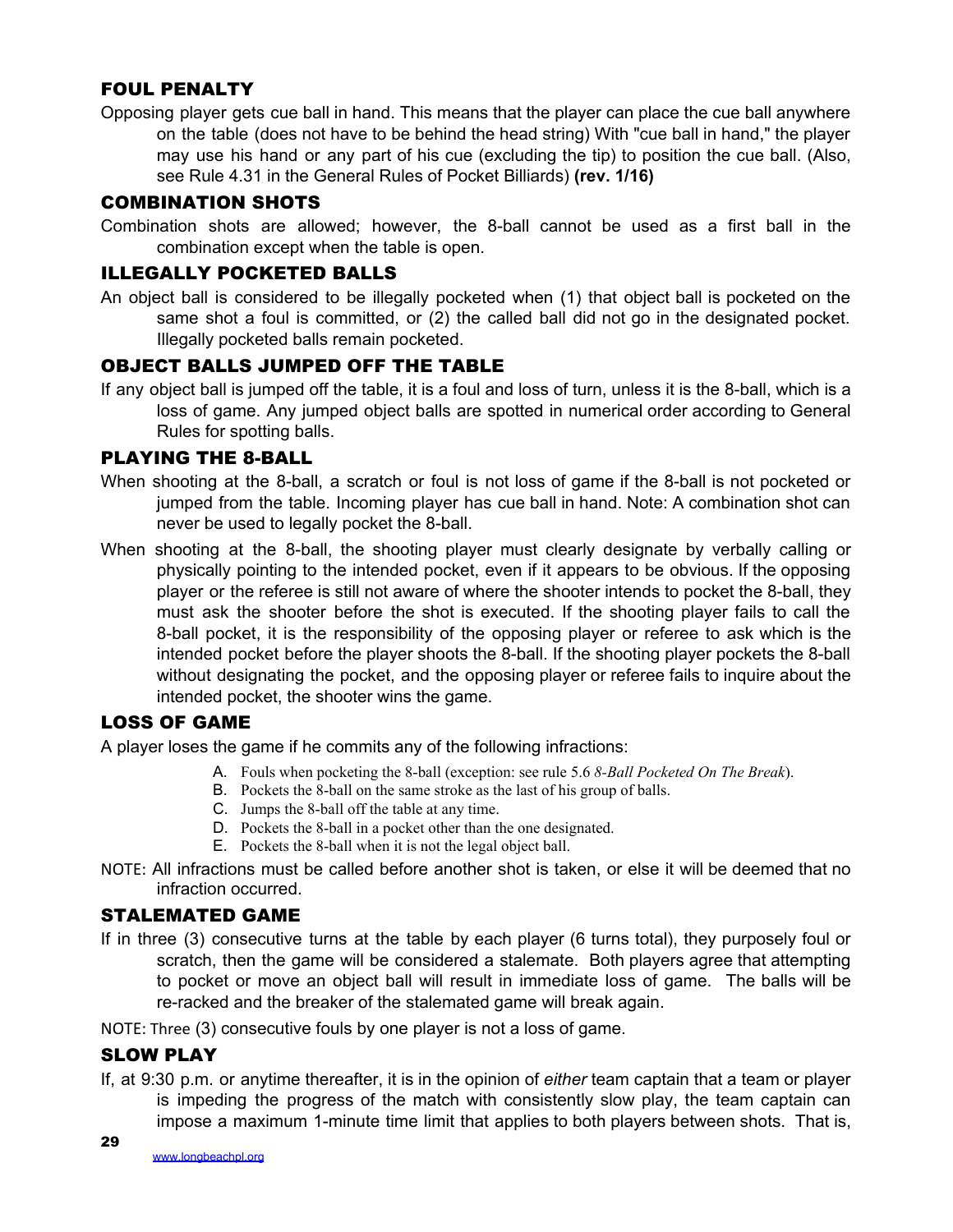both players are put on a *shot-clock*. If a 1-minute time limit is imposed and the player exceeds that limit, a foul will be called and the incoming player is rewarded with cue ball in hand. A team captain cannot institute a shot-clock before 9:30 p.m., but may impose a time limit anytime thereafter. Once a time limit is instituted, all remaining games will be timed (all players are on a shot-clock for the remainder of the match).

- During the player's inning, the shot-clock starts when the previous shot ends, and runs until tip-to-ball contact begins the next shot. The time while the shot is in progress is not counted. If the player begins with cue ball in hand, the shot clock begins when the shooter has control of the table (when the shooter begins to assess the table, not necessarily when he has possession of the cue ball). All racking or spotting must be finished before time is counted. If a legal conference is called, the shot-clock stops for duration of the conference. The clock continues where it left off as soon as conference has ended (that is, if 15 seconds were remaining on clock, that is the amount of time remaining for the shooter). A warning with the announcement of "time" or "ten" should be made ten seconds prior to the time limit being reached. If a shot- clock is started late on a shot due to neglect or oversight of the timekeeper, or a ten second warning is not given, the player receives the benefit of the late start.
- Each player may call for one (1) extension per rack. Extension period is identical to the time limit imposed. In the event of a tie score with only one game remaining, each player may utilize two extensions. The player must ensure that the referee/time- keeper is aware when an extension is called.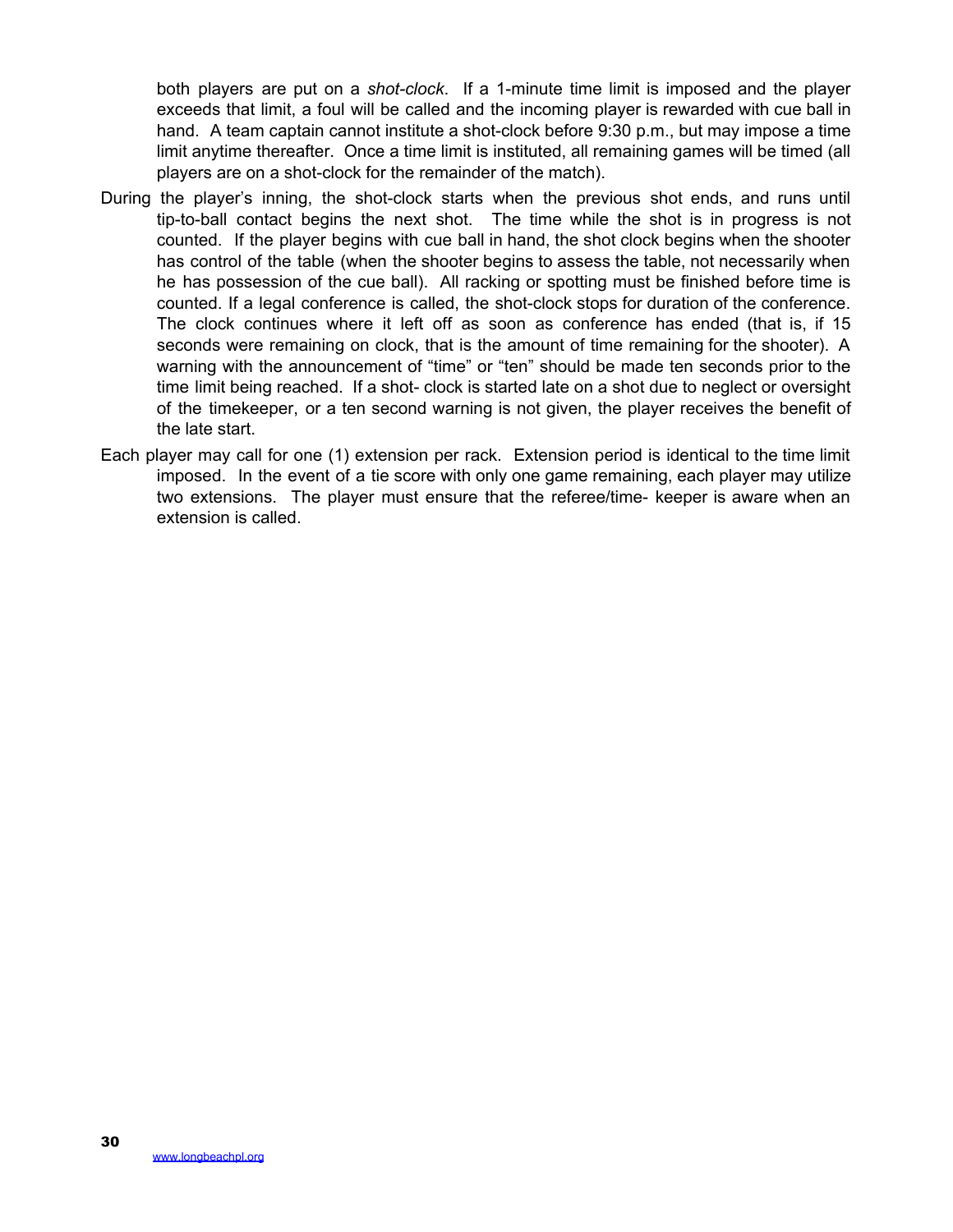# <span id="page-30-0"></span>TOURNAMENT GAME RULES

# <span id="page-30-1"></span>9-BALL RULES

Except when clearly contradicted by these additional rules, the General Rules of Pocket Billiards apply.

# <span id="page-30-2"></span>Object of the Game

Nine Ball is played with nine (9) object balls numbered one through nine and a cue ball. On each shot, the first ball the cue ball contacts must be the lowest-numbered ball on the table, but the balls need not be pocketed in order. If a player pockets any ball on a legal shot, he remains at the table for another shot, and continues until he misses, fouls, or wins the game by pocketing the 9-ball. After a miss, the incoming player must shoot from the position left by the previous player, but after any foul the incoming player may start with the cue ball anywhere on the table. Players are not required to call any shot. A match ends when one (1) of the players has won the required number of games.

# <span id="page-30-3"></span>Racking the Balls

The object balls are racked in a diamond shape, with the one ball at the top of the diamond and on the foot spot, the nine ball in the center of the diamond, and the other balls in random order, racked as tightly as possible. The game begins with cue ball in hand behind the head string.

<span id="page-30-4"></span>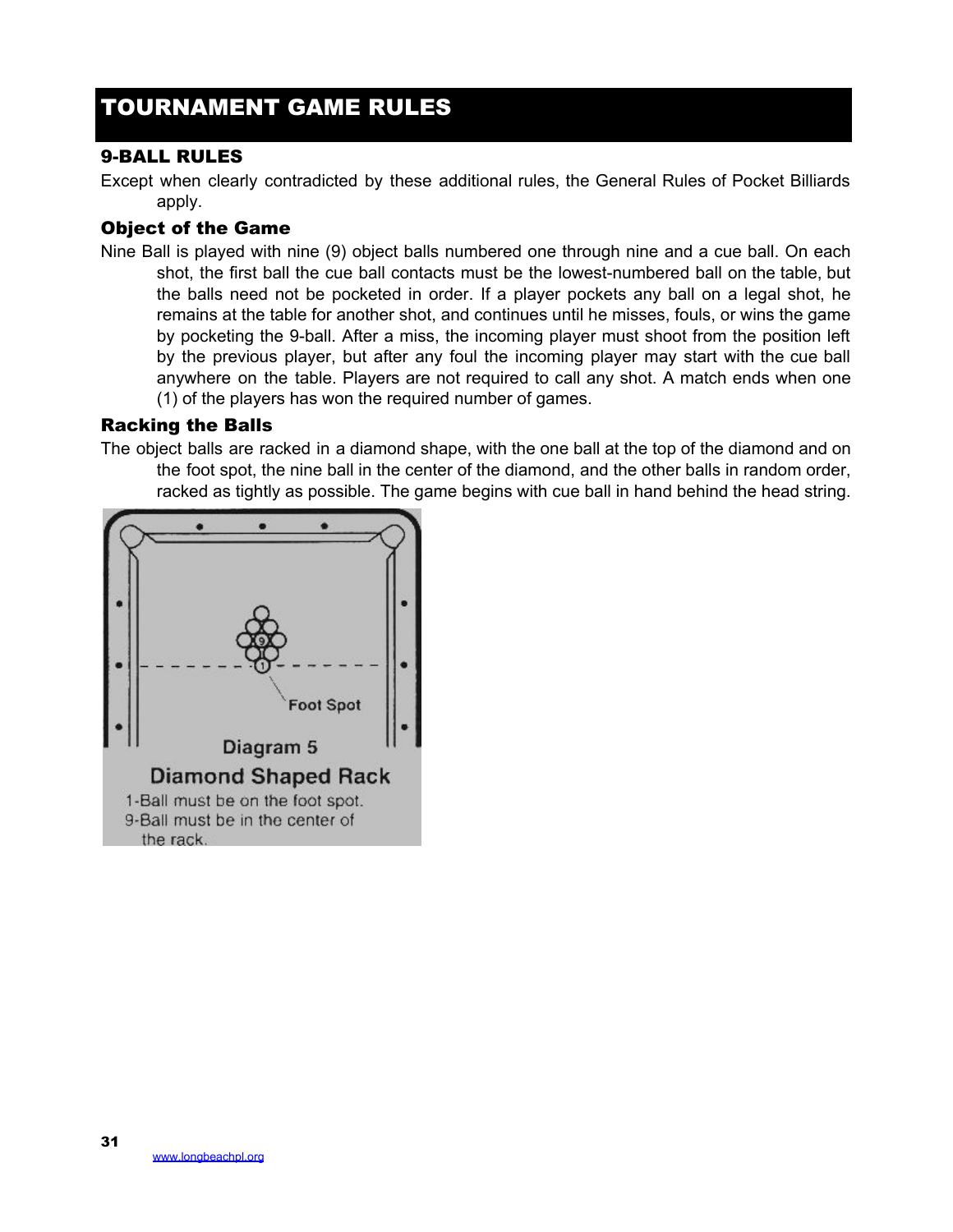# Legal Break Shot

The rules governing the break shot are the same as for other shots except:

- The breaker must strike the 1-ball first and either pocket a ball or drive at least four (4) numbered balls to the rail.
- If the cue ball is pocketed or driven off the table, or the requirements of the opening break are not met, it is a foul, and the incoming player has cue ball in hand anywhere on the table.
- If on the break shot, the breaker causes an object ball to jump off the table, it is a foul and the incoming player has cue ball in hand anywhere on the table. The object ball is not re-spotted (exception: if the object ball is the 9-ball, it is re-spotted).

#### <span id="page-31-0"></span>Continuing Play

On the shot immediately following a legal break, the shooter may play a "push out." (See Rule 6.1.5.). If the breaker pockets one or more balls on a legal break, he continues to shoot until he misses, fouls, or wins the game. If the player misses or fouls, the other player begins his inning and shoots until he misses, fouls, or wins. The game ends when the nine ball is pocketed on a legal shot, or the game is forfeited for a serious infraction of the rules.

#### <span id="page-31-1"></span>Push Shot

The player who shoots the shot immediately after a legal break may play a push out in an attempt to move the cue ball into a better position for the option that follows. On a push out, the cue ball is not required to contact any object ball nor any rail, but all other foul rules still apply. The player must announce his intention of playing a push out before the shot, or the shot is considered to be a normal shot. Any ball pocketed on a push out does not count and remains pocketed except the 9-ball. Following a legal push out, the incoming player is permitted to shoot from that position or to pass the shot back to the player who pushed out. A push out is not considered to be a foul as long as no rule (except rules 6.1.7 and 6.1.8) is violated. An illegal push out is penalized according to the type of foul committed. After a player scratches on the break shot, the incoming player cannot play a push out.

#### <span id="page-31-2"></span>Fouls

When a player commits a foul, he must relinquish his run at the table and no balls pocketed on the foul shot are re-spotted (exception: if a pocketed ball is the 9-ball, it is re-spotted). The incoming player is awarded ball in hand; prior to his first shot, he may place the cue ball anywhere on the table. If a player commits several fouls on one shot, they are counted as only one foul.

#### <span id="page-31-3"></span>Bad Hit

If the first object ball contacted by the cue ball is not the lowest- numbered ball on the table, the shot is foul.

# <span id="page-31-4"></span>No Rail

If no object ball is pocketed, failure to drive the cue ball or any numbered ball to a rail after the cue ball contacts the object ball on is a foul.

#### <span id="page-31-5"></span>In Hand

When the cue ball is in hand, the player may place the cue ball anywhere on the bed of the table, except in contact with an object ball. He may continue to adjust the position of the cue ball until he takes a shot.

# <span id="page-31-6"></span>Object Balls Jumped Off The Table

An unpocketed ball is considered to be driven off the table if it comes to rest other than on the bed of the table. It is a foul to drive an object ball off the table. The jumped object ball(s) is not re-spotted (exception: if the object ball is the 9-ball, it is re-spotted) and play continues.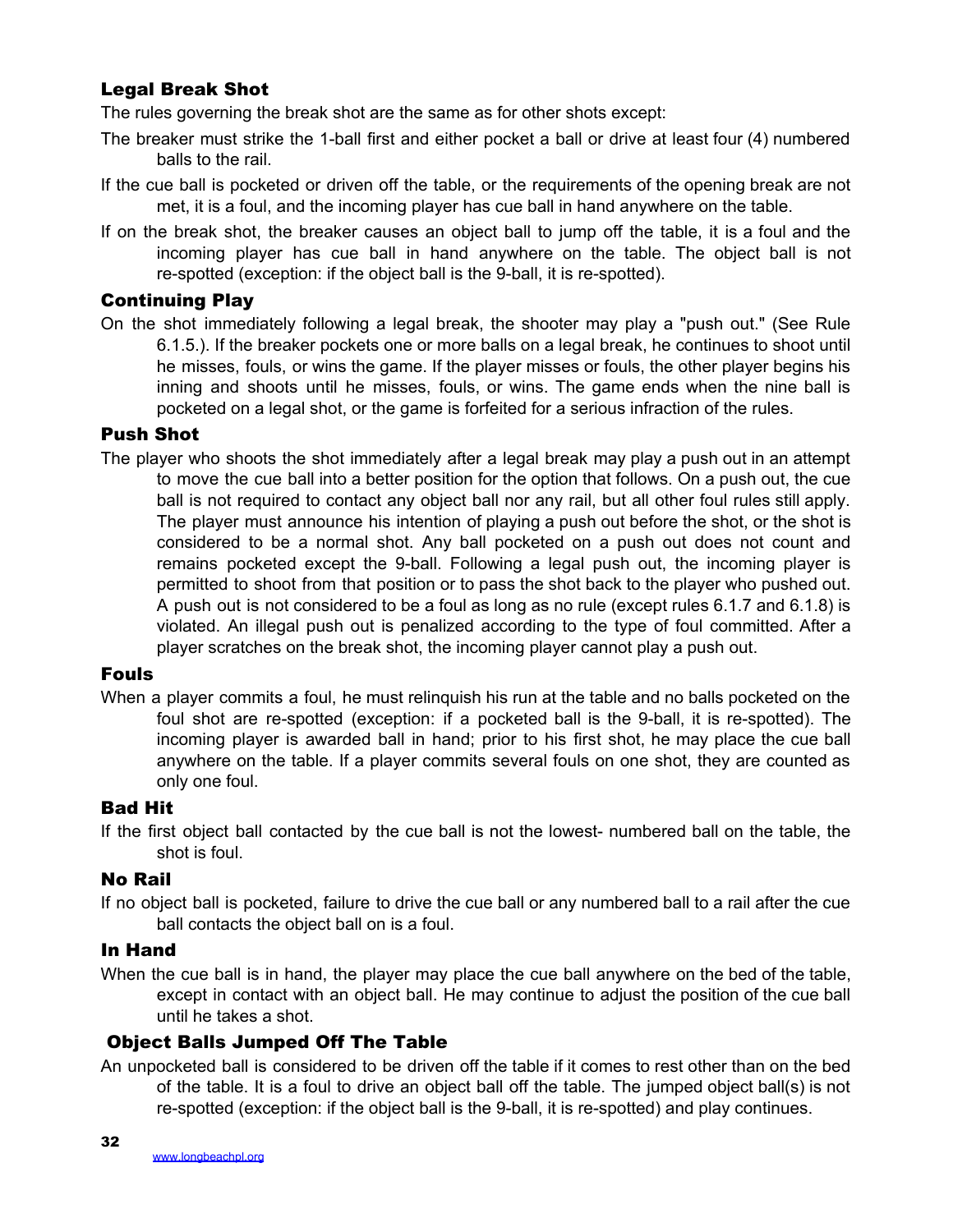#### <span id="page-32-0"></span>Jump And Masse Shot Foul

If a match is not refereed, it will be considered a cue ball foul if during an attempt to jump, curve or masse the cue ball over or around an impeding numbered ball, the impeding ball moves (regardless of whether it was moved by a hand, cue stick follow-through or bridge).

#### <span id="page-32-1"></span>Three Consecutive Fouls

- If a player fouls three (3) consecutive times on three (3) successive shots without making an intervening legal shot, he loses the game. The three (3) fouls must occur in one (1) game. The warning must be given between the second and third fouls.
- A player's inning begins when it is legal for him to take a shot and ends at the end of a shot on which he misses, fouls or wins, or when he fouls between shots.

#### <span id="page-32-2"></span>End Of Game

A game starts as soon as the cue ball crosses over the head string on the opening break. The 1-ball must be legally contacted on the break shot. The game ends at the end of a legal shot, which pockets the 9-ball; or when a player forfeits the game as the result of a foul.

# <span id="page-32-3"></span>SUDDEN DEATH RULES

Except when clearly contradicted by these additional rules, the General Rules of Pocket Billiards apply.

#### <span id="page-32-4"></span>Object Of The Game

Sudden Death is a call shot game played with a cue ball and fifteen (15) object balls, numbered 1 through 15. Each player must pocket one object ball at every turn at the table. Any ball, including the 8-ball, may be pocketed at any time. THE LAST PLAYER WITHOUT THREE STRIKES WINS THE GAME.

#### <span id="page-32-5"></span>Cost

Each player must pay the league \$1.00 for the racks. Any money remaining after the tournament will be placed in the league's treasury. No money will be refunded to the players

#### <span id="page-32-6"></span>Call Shot

In call shot, to legally pocket an object ball, the player is required to physically indicate by pointing of verbally calling, in advance of each shot, the object ball to be made and the pocket into which it will be made. When calling the shot, it is never necessary to indicate details such as cushions, banks, kisses, caroms, etc. Failure to call the pocket or failure to sink the object ball in the designated pocket is a loss of turn, not a foul. If the object ball is pocketed as called, then any other object ball(s) that is pocketed is legal and remains pocketed. If the called object ball is not legally pocketed and other object balls are pocketed, then they remain pocketed but results in a loss of turn - not a foul. Any balls pocketed on a foul remain pocketed, regardless of whether they belong to the shooter or the opponent. The opening break is not a "called shot."

#### <span id="page-32-7"></span>Racking The Balls

The balls are racked in a triangle at the foot of the table, in no particular order, the first ball of the rack on the foot spot.

#### <span id="page-32-8"></span>Single Shot

33

Each player gets one shot at the table regardless of whether a ball is pocketed.

#### <span id="page-32-9"></span>No Strike On Break

The break shot is a "free shot". The breaker cannot receive a strike for any reason.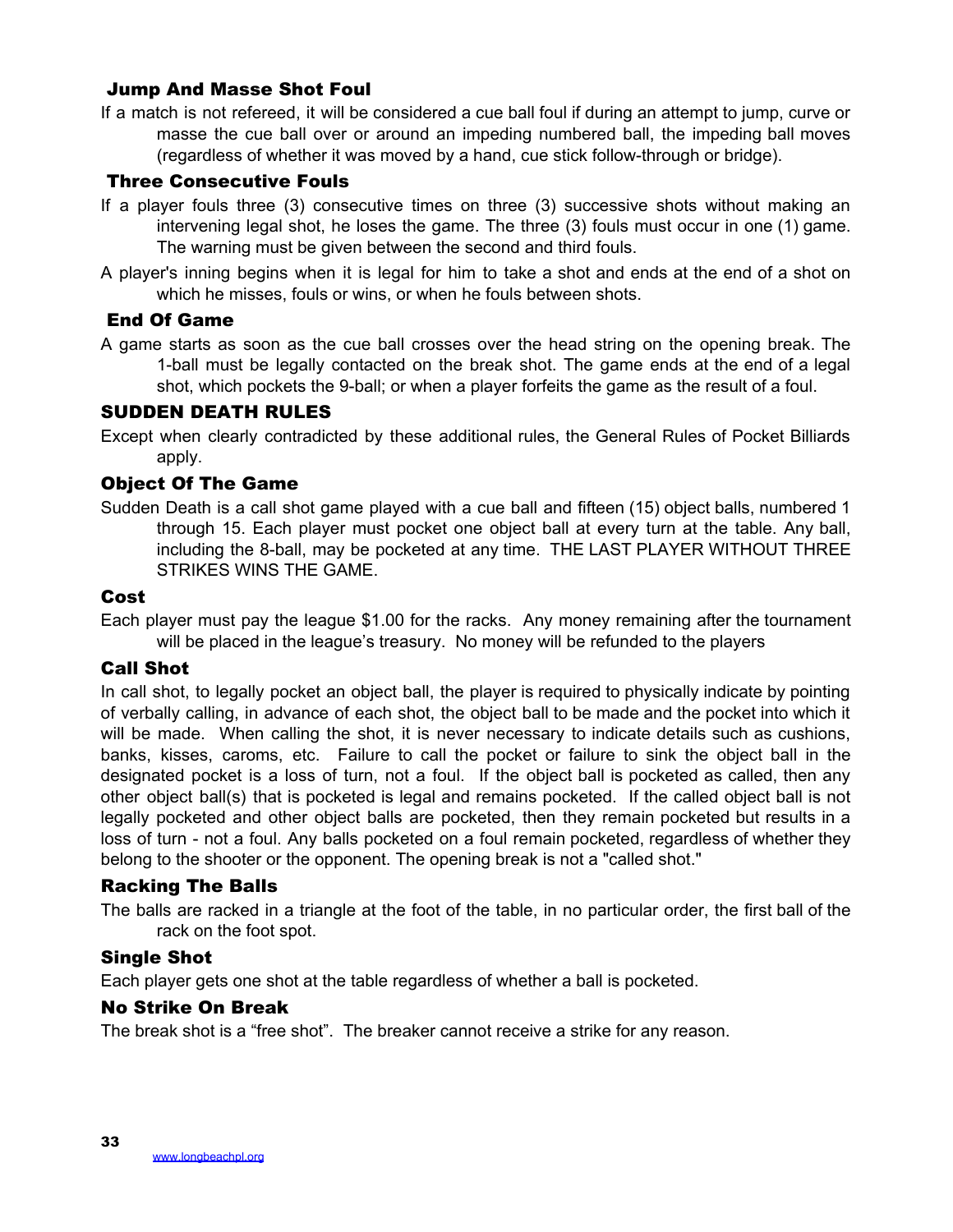# <span id="page-33-0"></span>Legal Break Shot (Defined)

To execute a legal break, the breaker (with the cue ball behind the head string) must either (1) pocket a ball, or (2) drive at least four numbered balls to the rail. If he fails to make a legal break, it is not a foul. The balls will be re-racked and the same player will break again.

#### <span id="page-33-1"></span>Scratch On A Legal Break

If a player scratches on a legal break shot, (1) all balls pocketed remain pocketed, (2) it is not a foul. The incoming player has cue ball in hand anywhere on the table.

#### <span id="page-33-2"></span>Legal Shot (Defined)

On all shots, except on the break, the shooter must pocket the called object ball. Failure to do so is a strike, but not a foul.

#### <span id="page-33-3"></span>Object Balls Jumped Off The Table

If any object ball is jumped off the table, it is a foul. Any jumped object balls are spotted in numerical order according to General Rules for spotting balls.

#### <span id="page-33-4"></span>Foul Penalty

- Player committing the foul receives a strike against them. Incoming player gets cue ball in hand. This means that the player can place the cue ball anywhere on the table. With "cue ball in hand," the player may use his hand or any part of his cue (excluding the tip) to position the cue ball.
- NOTE: All fouls must be called before another shot is taken, or else it will be deemed that no foul occurred.

#### <span id="page-33-5"></span>Strike (Defined)

A strike will be given to a player who commits any of the following infractions, except on the break:

- A. Fails to complete a legal shot (See rule 6.2.9).
- B. Commits any foul.

#### <span id="page-33-6"></span>Loss

Any player receiving three strikes has lost, and is removed from play. The last four players remaining on each table qualify for the final round.

# <span id="page-33-7"></span>"SCOTCH" OR "DUTCH" DOUBLES RULES

Both of these terms apply to the same game. This is a partner's game where two players on the same team alternate after every shot.

The player who pockets the 8-ball cannot break the next game. His partner must break.

All general rules of pocket billiards and 8-ball rules apply.

#### <span id="page-33-8"></span>MINI 8-BALL RULES

This is a shorter, faster-paced version of the regular 8-ball game. The only difference in this game is that four stripes and four solids are used instead of seven of each. The balls are racked in the diamond shape similar to the game of 9-ball with the eight ball in the center of the rack.

All general rules of pocket billiards and 8-ball rules apply.

# <span id="page-33-9"></span>BROOMSTICK TOURNAMENT RULES

As the name implies, this tournament is played utilizing broomsticks for cues. Standard playing cues are not allowed. The broomsticks may not be altered in any way. For example, the stick cannot be shaped to resemble a cue and no tip may be applied.

All general rules of pocket billiards and 8-ball rules apply.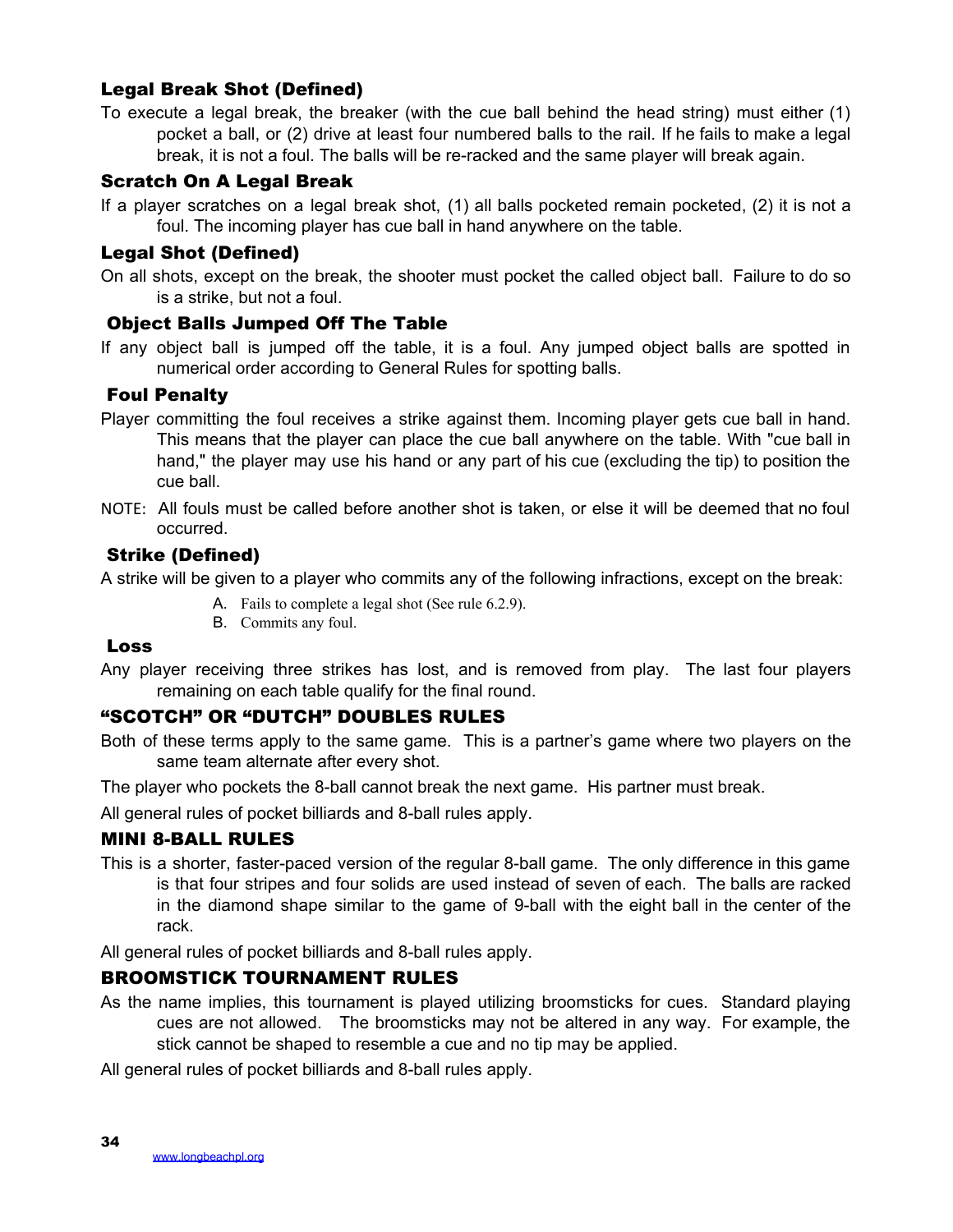# <span id="page-34-0"></span>HIGH-HEEL TOURNAMENT RULES

All players participating in this tournament must play in "high-heel" shoes. Failure to do so will result in disqualification from the tournament.

All general rules of pocket billiards and 8-ball rules apply.

#### <span id="page-34-1"></span>BINGO RULES

This fund-raiser event is played in the traditional form. Each person who pays his or her fund-raiser dues will receive one Bingo card. Additional cards will be available at an additional cost. People do not have to be members of the Long Beach Pool League to participate.

#### <span id="page-34-2"></span>FRIENDS AND LOVERS TOURNAMENT RULES

This tournament is based on the "Scotch" or "Dutch" doubles method of play. Players do not have to be members of the Long Beach Pool League to participate.

All general rules of pocket billiards and 8-ball rules apply.

# <span id="page-34-3"></span>3-BALL RULES

These are the complete rules for 3-Ball. No other BCA or LBPL rules apply.

#### <span id="page-34-4"></span>Object Of The Game

- A game consists of two (2) racks of three (3) balls each. Each player plays one (1) complete rack, attempting to pocket the balls in his/her rack in the fewest number of shots.
- The first player breaks his/her rack and continues to shoot until all three (3) balls have been pocketed. After the balls are re-racked, the second player breaks and continues to shoot until all three (3) balls have been pocketed. The player who pockets his/her three balls in the fewest number of shots wins the game. In the event of a tie, the first player will win that game.

A 3-ball match consists of two (2) players competing to win two (2) out of three (3) games.

#### <span id="page-34-5"></span>Determining Who Plays First

A coin toss at the start of the match determines who shoots first in the first game. Players will alternate shooting first in subsequent games.

#### <span id="page-34-6"></span>Counting Shots

During play, it is the responsibility of the player not shooting to count the number of shots his/her opponent has taken. Count out loud after each shot to avoid mistakes.

#### <span id="page-34-7"></span>Calling Shots

During play, it is not necessary to call your shots.

#### <span id="page-34-8"></span>Cue Ball Scratch

It is a foul, if on a stroke, the cue ball is pocketed. The player resumes shooting with cue ball in hand behind the head string, and may not shoot an object ball that is behind the head string, unless he first shoots the cue ball past the head string and causes the cue ball to come back behind the head string and hit the object ball.

#### <span id="page-34-9"></span>Balls Jumped Off The Table

A ball is considered to be driven off the table if it comes to rest other than on the bed of the table, or in a pocket. It is a foul to drive a ball off the table. Jumped object balls are re-spotted and play continues. If the cue ball is jumped, the player resumes shooting with cue ball in hand behind the head string, and may not shoot an object ball that is behind the head string, unless he first shoots the cue ball past the head string and causes the cue ball to come back behind the head string and hit the object ball.